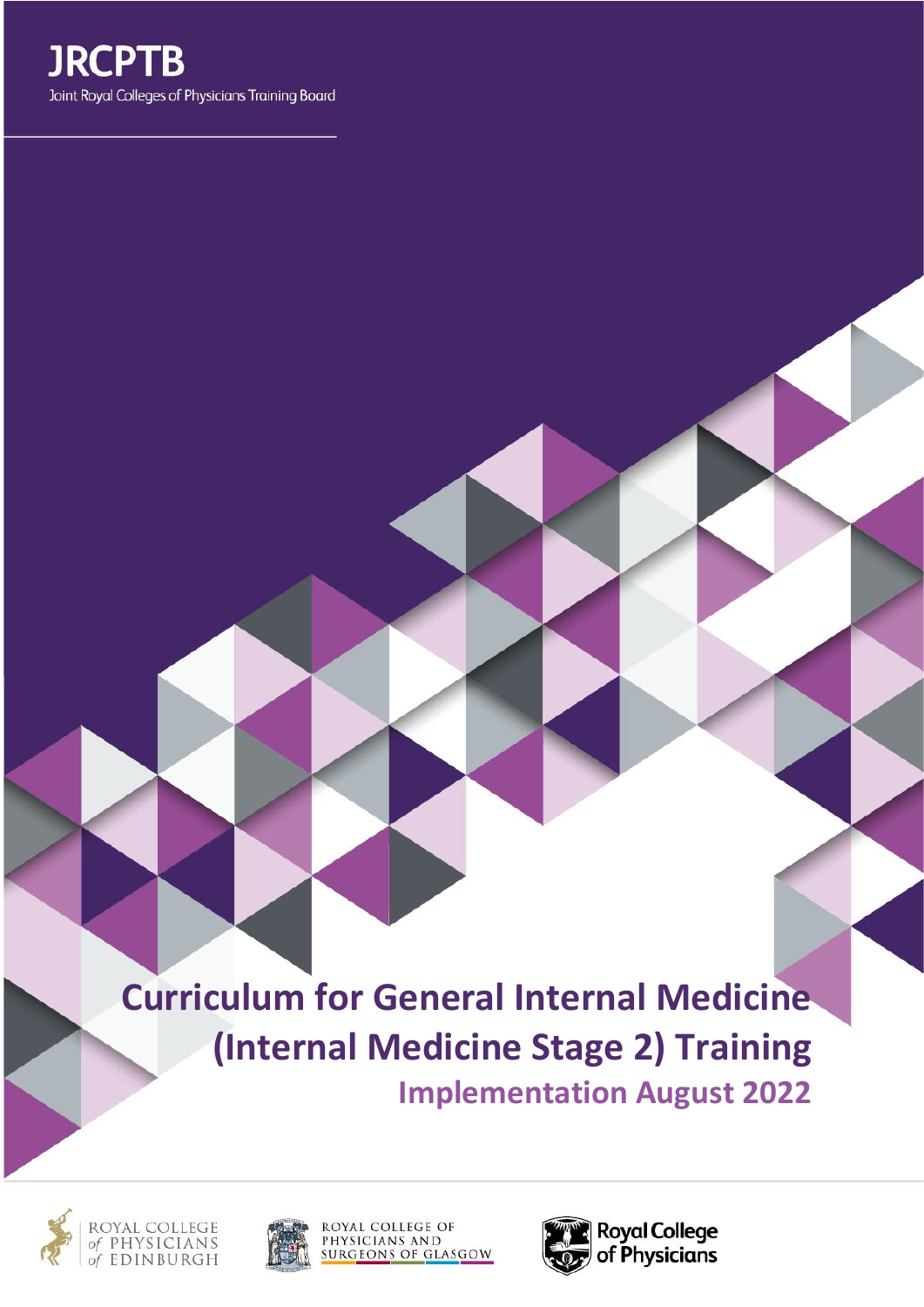# **Contents**

| 1.  |  |
|-----|--|
| 2.  |  |
| 2.1 |  |
| 2.2 |  |
| 2.3 |  |
| 2.4 |  |
| 2.5 |  |
| 2.6 |  |
| 2.7 |  |
| 3.  |  |
| 3.1 |  |
| 3.2 |  |
| 3.3 |  |
| 3.4 |  |
| 3.5 |  |
| 4.  |  |
| 4.1 |  |
| 4.2 |  |
| 4.3 |  |
| 4.4 |  |
| 4.5 |  |
| 5.  |  |
| 5.1 |  |
| 5.2 |  |
| 5.3 |  |
| 5.4 |  |
| 5.5 |  |
| 5.6 |  |
| 5.7 |  |
| 6.  |  |
| 6.1 |  |
| 6.2 |  |
| 7.  |  |
| 8.  |  |
| 9.  |  |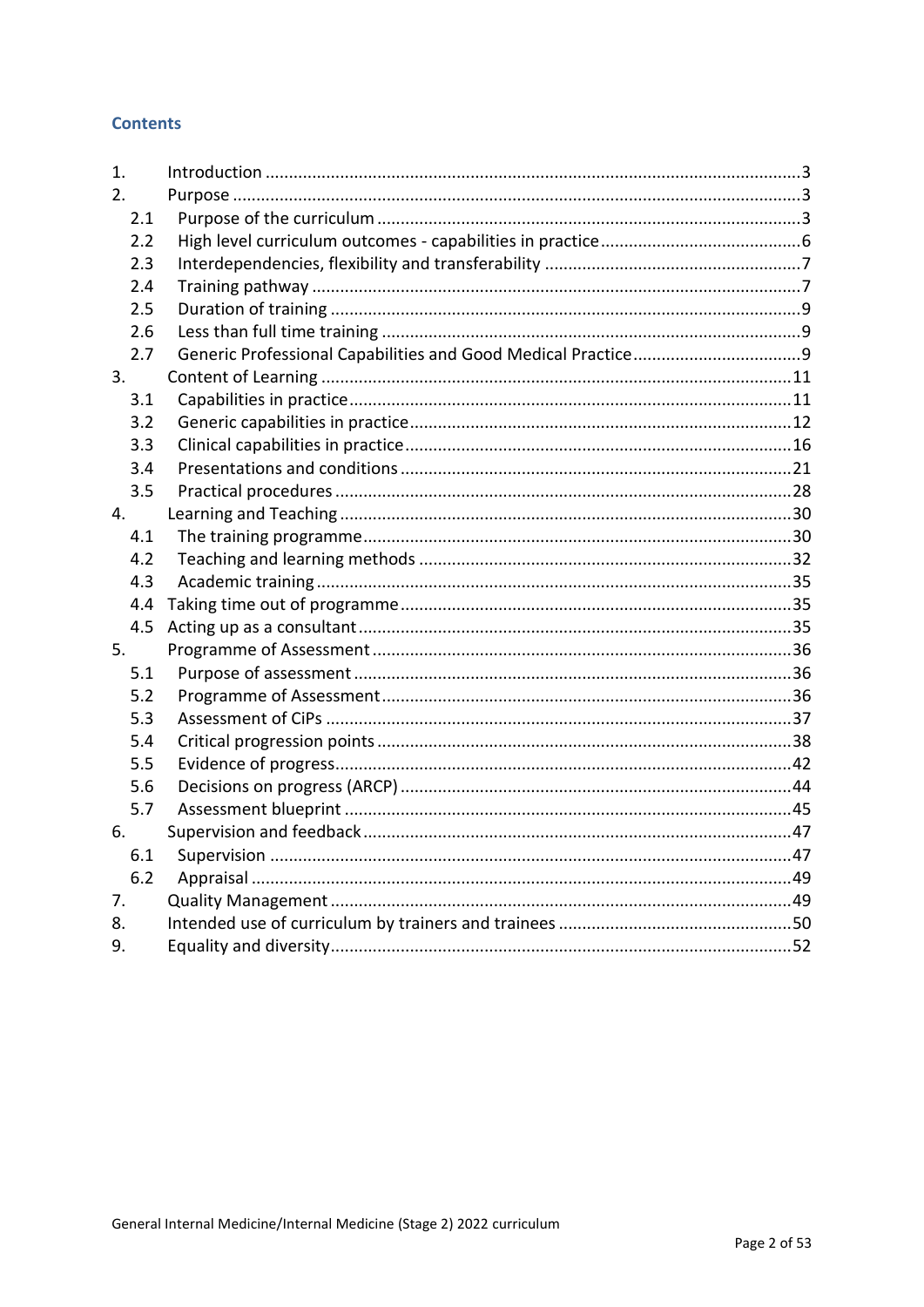# <span id="page-2-0"></span>**1. Introduction**

*An application has been made to change the name of the specialty from General Internal Medicine to Internal Medicine. This new name will be used throughout the document.*

Training in Internal Medicine (IM) stage 2 will take trainees who have completed IM stage 1 (or equivalent) to the level at which they have the capabilities required to acquire a certificate of completion of training (CCT) in General Internal Medicine and are thereby deemed capable of working as independent practitioners in this specialty. Most trainees will undertake training in IM stage 2 in combination with training in a second physician specialty managed by JRCPTB.

This curriculum defines the purpose, content of learning, process of training and the programme of assessment for the Internal Medicine stage 2 training. It only includes the learning outcomes for a CCT in General Internal Medicine and not the specialty requirements for acquiring a CCT in a second specialty.

# <span id="page-2-1"></span>**2. Purpose**

# <span id="page-2-2"></span>**2.1 Purpose of the curriculum**

The purpose of the Internal Medicine (IM) stage 2 curriculum is to produce doctors with the generic professional and clinical capabilities needed to take overall responsibility for management of patients presenting with a wide range of general medical symptoms and conditions. They will be particularly skilled in diagnostic reasoning, differential diagnosis, management of co- morbidities, dealing with uncertainty, recognising when specialist care would (or would not) be appropriate, and determining when care should be palliative. Doctors who complete training satisfactorily will be eligible for a CCT (or CESR CP) and can be recommended to the GMC for inclusion on the specialist register. At completion of training they will be capable of independent unsupervised practice and will be eligible for appointment as an NHS consultant.

The Shape of Training (SoT) review<sup>1</sup> was a catalyst for reform of postgraduate training of all doctors to ensure it is more patient focused, more general (especially in the early years) and with more flexibility of career structure. For physician training, the views and recommendations of SoT were similar to those of the Future Hospital Commission<sup>2</sup> and the Francis report<sup>3</sup>. With an ageing population, elderly patients exhibit co-morbidities and increasing complexity so acute medical services need a different approach to training the physician of the future.

A further driver for change was the GMC's review of the curricula and assessment standards<sup>4</sup> and introduction of the GMC's generic professional capabilities (GPC)

<sup>&</sup>lt;sup>1</sup> [Shape of Training: Securing the future of excellent patient care](http://www.shapeoftraining.co.uk/static/documents/content/Shape_of_training_FINAL_Report.pdf_53977887.pdf)

<sup>&</sup>lt;sup>2</sup> [Future hospital: Caring for medical patients](https://www.rcplondon.ac.uk/projects/outputs/future-hospital-commission)

<sup>&</sup>lt;sup>3</sup> [Report of the Mid Staffordshire NHS Foundation Trust Public Inquiry](http://webarchive.nationalarchives.gov.uk/20150407084003/http:/www.midstaffspublicinquiry.com/report)

<sup>&</sup>lt;sup>4</sup> [Standards and guidance for postgraduate curricula](http://www.gmc-uk.org/education/postgraduate/standards_for_curricula.asp)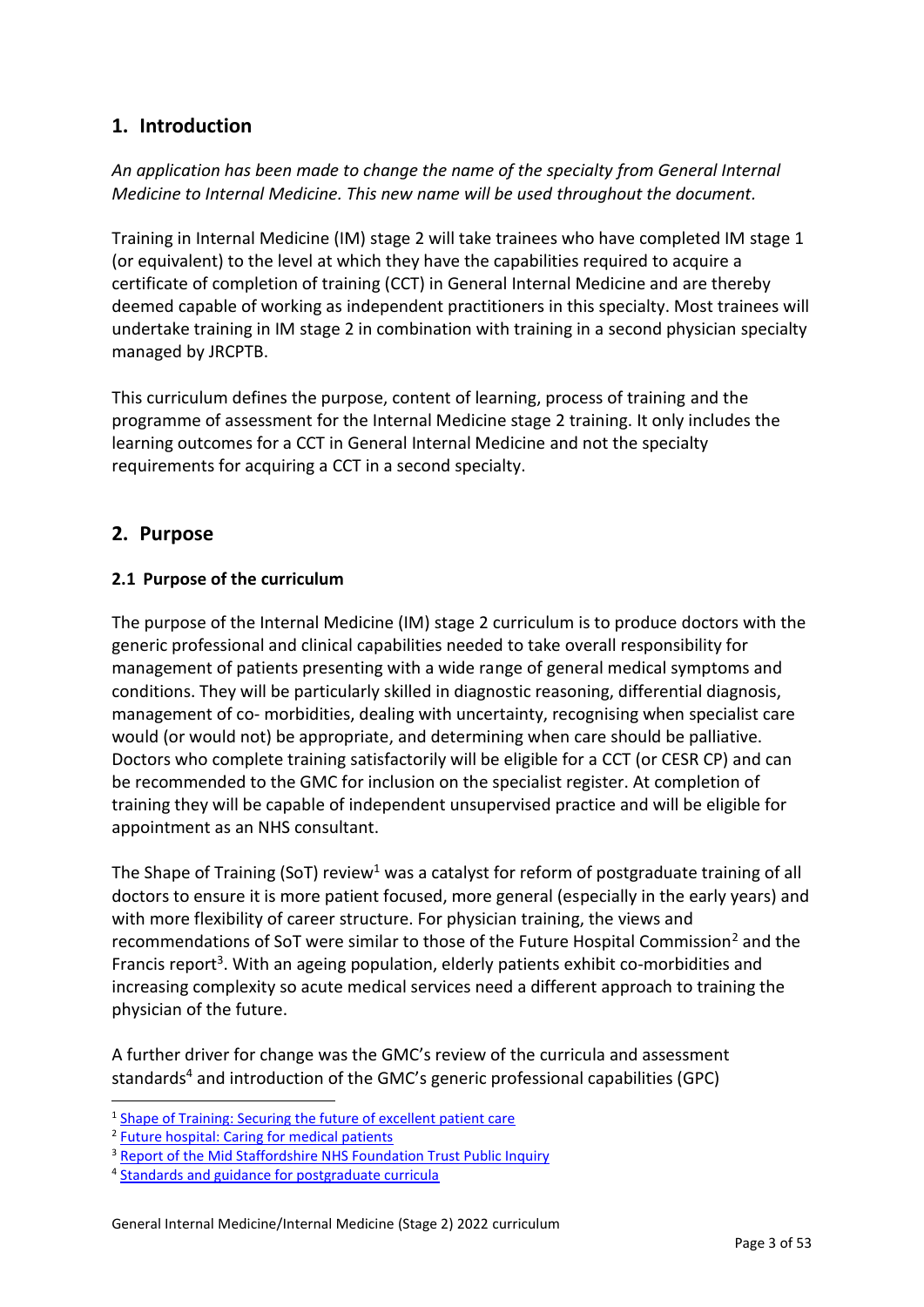framework<sup>5</sup>. From May 2017, all postgraduate curricula should be based on higher level learning outcomes and must incorporate the generic professional capabilities. A fundamental component of the GPCs is ensuring that the patient is at the centre of any consultation and decision making. To this end, communication skills are emphasised in the learning outcomes and evidenced through all work based assessments (particularly multisource feedback – MSF).

JRCPTB, on behalf of the Federation of Royal Colleges of Physicians, has produced a model for physician training leading to a CCT in a specialty and General Internal Medicine. There will be competitive entry into specialty training plus internal medicine dual training. This will ensure that CCT holders are competent to practice independently at consultant level in both specialty (group 1) and internal medicine.

The IM curriculum, usually combined with a specialty curriculum, will produce a workforce that reflects the current trends of increasing patient attendances to both Primary Care and Emergency Departments. This workforce will be trained to manage complex multimorbidity in an ageing population and be able to manage many conditions in an ambulatory capacity. There is a growing need from a service perspective for specialists with generalist skills to manage the acute unselected take and care of acutely ill patients.

The curriculum for IM Stage 2 has been developed with input of trainees, consultants actively involved in delivering teaching and training across the UK, service representatives and lay persons. This has been through the work of the JRCPTB and the (General) Internal Medicine Specialist Advisory Committee.

The purpose of this curriculum is to ensure that the trainee develops the full range of generic professional capabilities and underlying knowledge and skills, specifically their application in the practice of internal medicine.

The objectives of the curriculum are:

- to set out a range of specific professional capabilities that encompass all knowledge, skills and activities needed to practise internal medicine at consultant level;
- to set expected standards of knowledge and performance of various professional skills and activities at each stage;
- to suggest indicative training times and experiences needed to achieve the required standards.

The model for physician training and the IM curriculum will:

- Ensure trainee physicians can provide safe and effective care for patients presenting with acute medical problems
- Ensure that internal medicine doctors develop and demonstrate the essential capabilities for ongoing management of patients with both acute and long-term conditions
- Ensure that trainee physicians can acquire and demonstrate all of the GMC mandated GPCs including communication skills

<sup>5</sup> [Generic professional capabilities framework](https://www.gmc-uk.org/education/standards-guidance-and-curricula/standards-and-outcomes/generic-professional-capabilities-framework)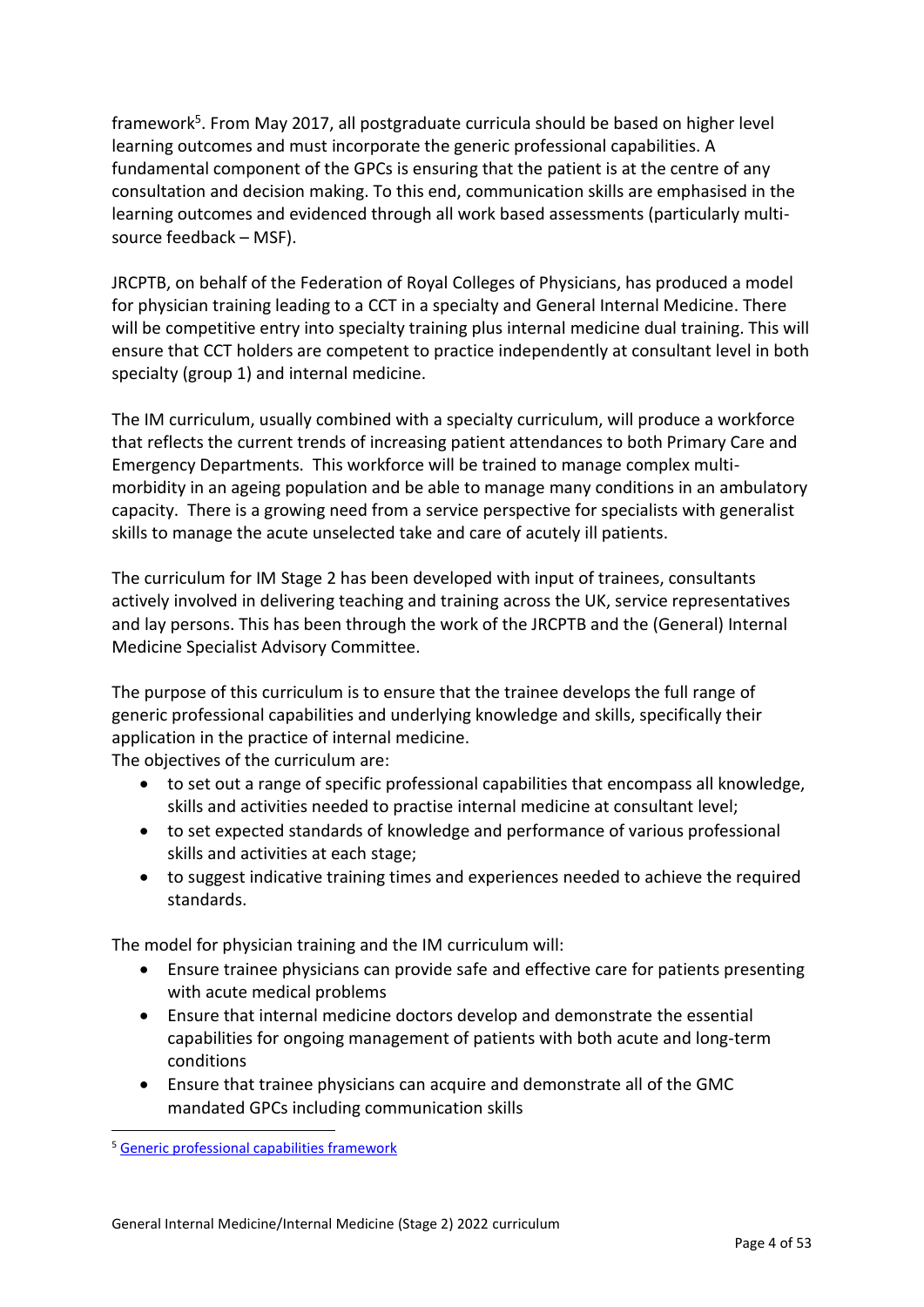- Allow flexibility between specialties through GPCs and higher level learning outcomes
- Further develop the attributes of professionalism, particularly recognition of the primacy of patient welfare that is required for safe and effective care of those with both acute and long-term conditions, and develop physicians who ensure patients' views are central to all decision making
- Provide the opportunity to develop leadership, team working and supervisory skills in order to deliver care in the setting of a contemporary multidisciplinary team and to work towards making independent clinical decisions with appropriate support
- Build on the knowledge, skills and attitudes that were acquired during undergraduate and foundation training

Following IM stage 1 training, most trainees will acquire the capabilities necessary for a CCT in General Internal Medicine within a four-year dual CCT training programme. An indicative 12 months will be spent in dedicated IM training which will be integrated flexibly into specialty training. Stand-alone IM programmes will be indicative three years in duration to reflect that many generic skills necessary for IM practice are acquired during the course of specialty training.

There will be a critical progression point at the end of higher specialist training to ensure trainees have the required capabilities for a CCT in General Internal Medicine. On completion of training the trainee will be entrusted to manage the acute unselected take and all IM capabilities in practice (CiPs) unsupervised.

Competitive entry into IM stage 2 will take place following trainees successfully completing Internal Medicine stage 1 or Acute Care Common Stem (Acute Medicine). The curriculum will be managed by the Joint Royal College of Physicians Training Board (JRCPTB).

# **Scope of practice**

Internal Medicine has a broad scope. Physicians trained in Internal Medicine have the generic professional and specialty specific capabilities needed to take overall responsibility for management of patients presenting with a wide range of general medical symptoms and conditions. They are particularly skilled in diagnostic reasoning, differential diagnosis, management of co- morbidities, dealing with uncertainty, recognising when specialist care would (or would not) be appropriate, and determining when care should be palliative. They need the ability to work within, or as leaders of, teams and systems involving other healthcare professionals to effectively provide optimal patient care. They generally work primarily as hospital-based specialists, needing to integrate their work with community based primary care colleagues and other hospital-based services (including specialist medical and surgical services). Demonstration of involvement with multidisciplinary and multi-professional working throughout training will be required.

Doctors in training will learn in a variety of settings using a range of methods, including workplace based experiential learning, formal postgraduate teaching and simulation-based education. All aspects of the curriculum can be adapted to facilitate less than full time training.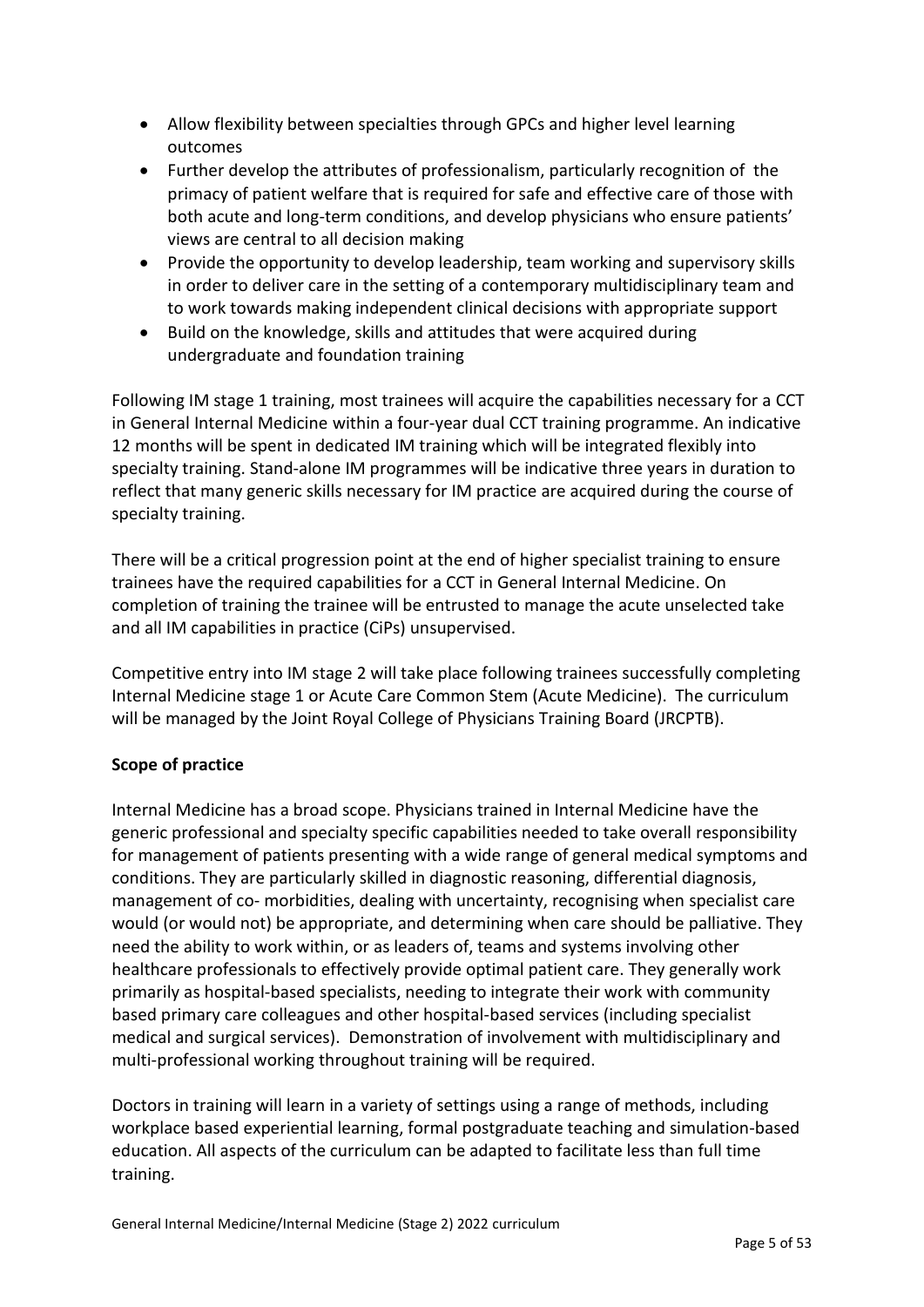This purpose statement has been endorsed by the GMC's Curriculum Oversight Group and confirmed as meeting the needs of the health services of the countries of the UK.

# <span id="page-5-0"></span>**2.2 High level curriculum outcomes - capabilities in practice**

The internal medicine curriculum is spiral in nature and the high level learning outcomes and knowledge, skills and behaviours of the IM stage 1 curriculum are further developed to achieve higher levels of entrustment.

The capabilities in practice (CiPs) describe the professional tasks or work within the scope of internal medicine. These are articulated in six generic CiPs and eight clinical CiPs, which have been mapped to the relevant GPC domains and subsections to reflect the professional generic capabilities required.

Each CiP has a set of descriptors associated with that activity or task. Descriptors are intended to help trainees and trainers recognise the minimum level of knowledge, skills and attitudes which should be demonstrated for an entrustment decision to be made. By the completion of training and award of CCT, the doctor must demonstrate that they are capable of unsupervised practice in all generic and clinical CiPs.

# **Learning outcomes – capabilities in practice (CiPs)**

#### Generic CiPs

- 1. Able to successfully function within NHS organisational and management systems
- 2. Able to deal with ethical and legal issues related to clinical practice
- 3. Communicates effectively and is able to share decision making, while maintaining appropriate situational awareness, professional behaviour and professional judgement
- 4. Is focused on patient safety and delivers effective quality improvement in patient care
- 5. Carrying out research and managing data appropriately
- 6. Acting as a clinical teacher and clinical supervisor

#### Clinical CiPs

- 1. Managing an acute unselected take
- 2. Managing the acute care of patients within a medical specialty service
- 3. Providing continuity of care to medical inpatients, including management of comorbidities and cognitive impairment
- 4. Managing patients in an outpatient clinic, ambulatory or community setting, including management of long term conditions
- 5. Managing medical problems in patients in other specialties and special cases
- 6. Managing a multidisciplinary team including effective discharge planning
- 7. Delivering effective resuscitation and managing the acutely deteriorating patient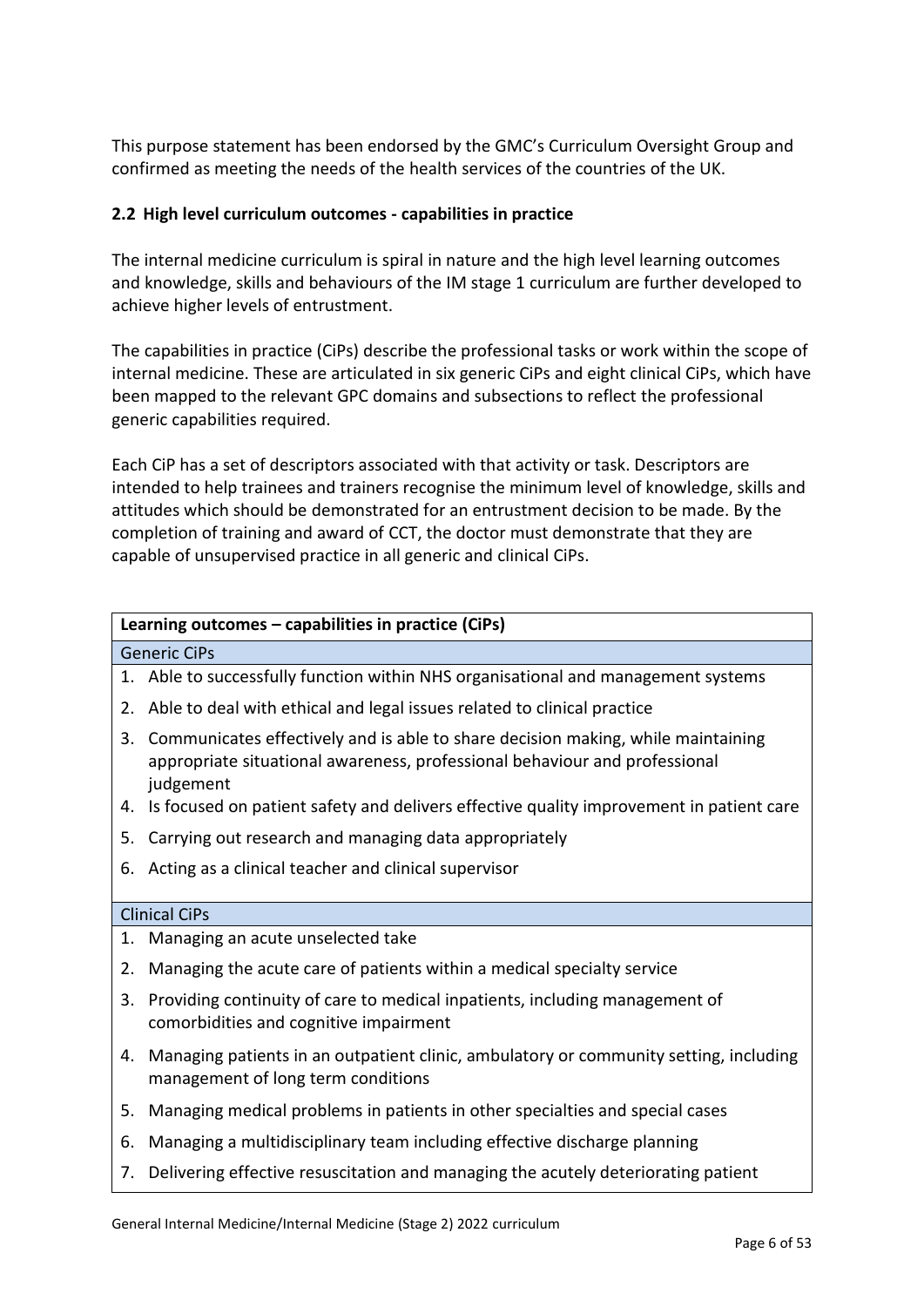### 8. Managing end of life and applying palliative care skills

### <span id="page-6-0"></span>**2.3 Interdependencies, flexibility and transferability**

This curriculum will allow flexibility between specialties through GPCs and higher-level learning outcomes. It will allow trainees to train in academic medicine alongside their acquisition of generic and clinical capabilities, and these skills will be transferable across other specialties

The key interdependency will be with all Group 1 specialties which will dual train in internal medicine: many of the generic and clinical CiPs learnt will be both acquired in and transferable to these curricula.

GPCs will promote flexibility in postgraduate training as these common capabilities can be transferred from specialty to specialty. The IM generic CiPs will be shared across all physician curricula and the clinical CiPs shared across all group 1 specialties, supporting flexibility for trainees to move between the specialties. The generic capabilities and mapping of the curriculum to the GMC's Generic Professional Capabilities (GPC) framework will facilitate transferability of learning outcomes across other related specialties and disciplines.

### <span id="page-6-1"></span>**2.4 Training pathway**

IM stage 2 training is entered on completion of the IM stage 1 or Acute Care Common Stem – Internal Medicine (ACCS-IM) programme following selection to ST4.

Most trainees will undertake IM stage 2 training in combination with training in a group 1 specialty [figure 1]. This programme will include an indicative one year of IM stage 2 training. The IM training will be integrated flexibly within the specialty training programme (some programmes will choose to run this as a separate year whilst others will integrate it within the specialty training). Internal medicine training will include supporting the acute unselected and the acute specialty take. As skills and experience in internal medicine are gained from specialty training, it is expected that training in IM alone will take an indicative period of three years to acquire the necessary capabilities [figure 2].

A number of specialties managed by JRCPTB will continue to deliver non-acute, primarily outpatient-based services (group 2 specialties). These specialties will not undertake IM stage 2 training. Alternative core training pathways may be accepted for some physician specialties and will be defined in the relevant curricula.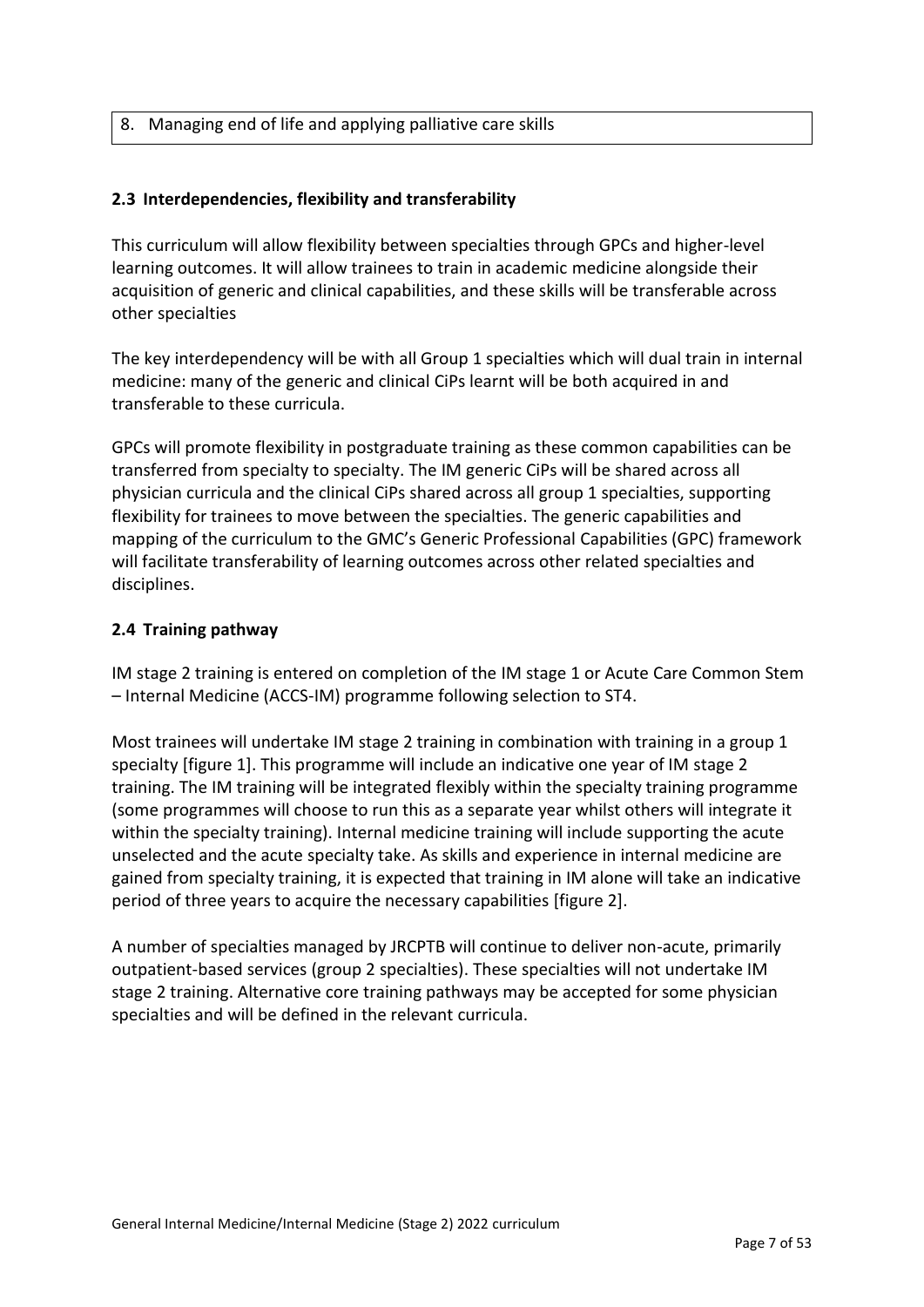

### **Figure 1: Training pathway for dual training with group 1 specialties**

# **Figure 2: Training pathway for single CCT training in General Internal Medicine**

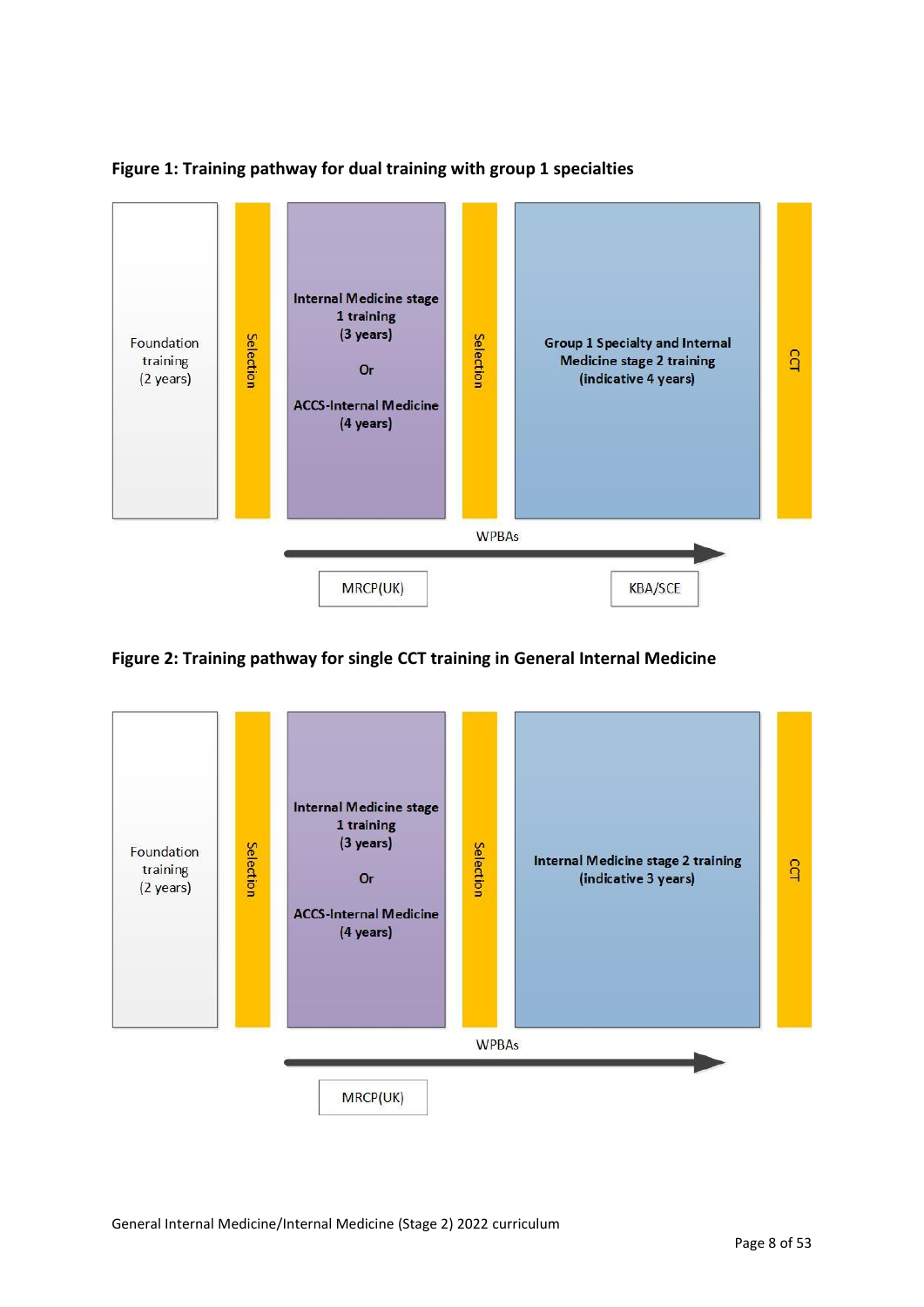# <span id="page-8-0"></span>**2.5 Duration of training**

Stage 2 Internal Medicine alone will usually be completed in an indicative three years of full time training. The overall indicative time with IM stage 1 is five to six years. The duration of specialty training and completion of General Internal Medicine training to CCT will vary by specialty. There will be options for those trainees who demonstrate exceptionally rapid development and acquisition of capabilities to complete training more rapidly than the indicative time. Such trainees may have had previous experience in the specialty as it is recognised that clinical experience is a fundamental aspect of development as a good physician (guidance on completing training early will be available on the [JRCPTB website\)](http://www.jrcptb.org.uk/). There may also be a small number of trainees who develop more slowly and will require an extension of training in line the Reference Guide for Postgraduate Specialty Training in the UK (The Gold Guide)<sup>6</sup>.

# <span id="page-8-1"></span>**2.6 Less than full time training**

Trainees are entitled to opt for less than full time training programmes. Less than full time trainees should undertake a pro rata share of the out-of-hours duties (including on-call and other out-of-hours commitments) required of their full-time colleagues in the same programme and at the equivalent stage.

Less than full time trainees should assume that their clinical training will be of a duration pro-rata with the time indicated/recommended, but this should be reviewed in accordance with the Gold Guide.

### <span id="page-8-2"></span>**2.7 Generic Professional Capabilities and Good Medical Practice**

The GMC has developed the Generic professional capabilities (GPC) framework<sup>7</sup> with the Academy of Medical Royal Colleges (AoMRC) to describe the fundamental, career-long, generic capabilities required of every doctor. The framework describes the requirement to develop and maintain key professional values and behaviours, knowledge, and skills, using a common language. GPCs also represent a system-wide, regulatory response to the most common contemporary concerns about patient safety and fitness to practise within the medical profession. The framework will be relevant at all stages of medical education, training and practice.

<sup>6</sup> [A Reference Guide for Postgraduate Specialty Training in the UK](https://www.copmed.org.uk/publications/the-gold-guide)

<sup>7</sup> [Generic professional capabilities framework](http://www.gmc-uk.org/education/postgraduate/GPC.asp)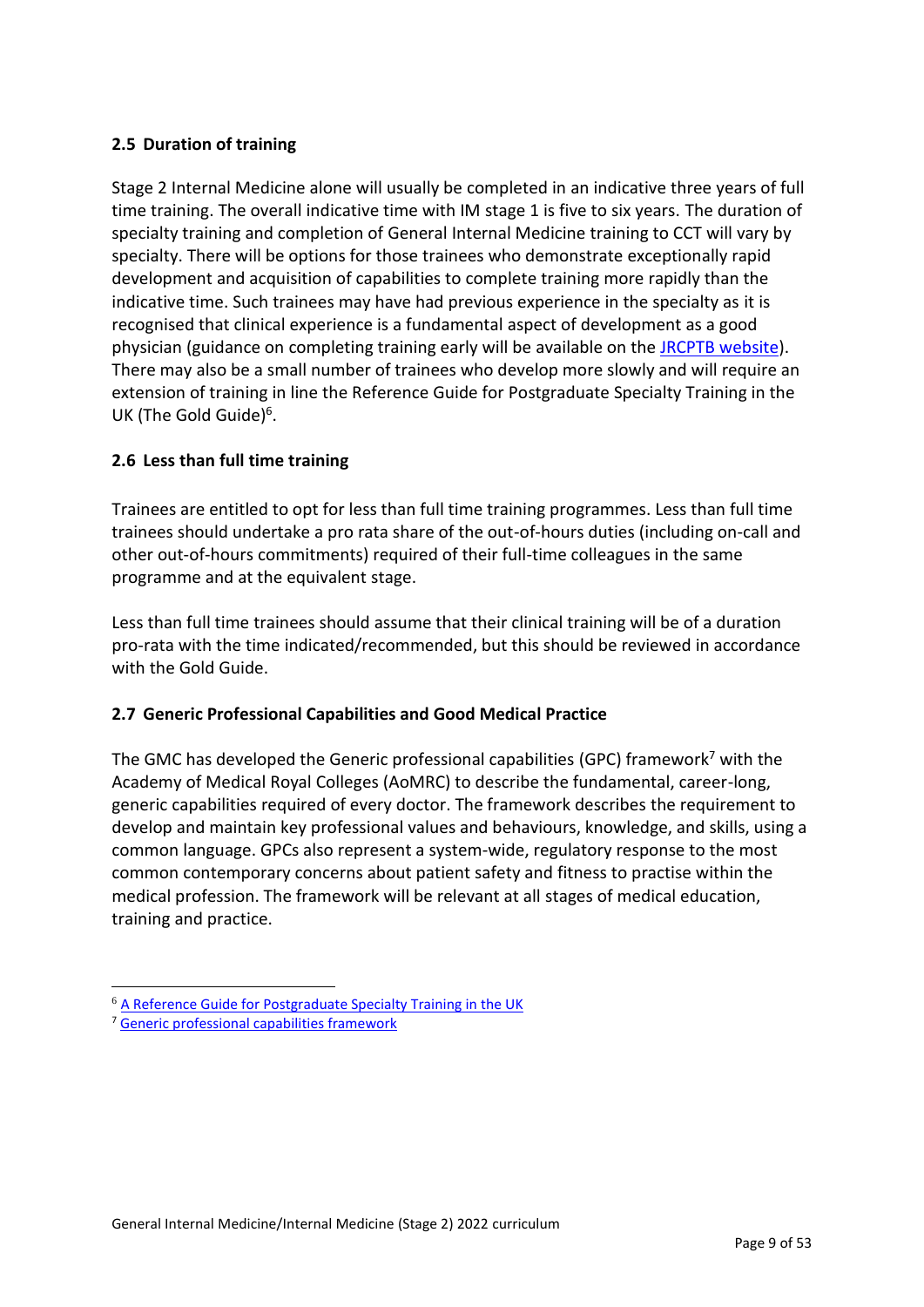#### The nine domains of the GMC's Generic Professional Capabilities



Good medical practice (GMP)<sup>8</sup> is embedded at the heart of the GPC framework. In describing the principles, duties and responsibilities of doctors the GPC framework articulates GMP as a series of achievable educational outcomes to enable curriculum design and assessment.

The GPC framework describes nine domains with associated descriptors outlining the 'minimum common regulatory requirement' of performance and professional behaviour for those completing a CCT or its equivalent. These attributes are common, minimum and generic standards expected of all medical practitioners achieving a CCT or its equivalent.

The nine domains and subsections of the GPC framework are directly identifiable in the IM curriculum. They are mapped to each of the generic and clinical CiPs, which are in turn mapped to the assessment blueprints. This is to emphasise those core professional capabilities essential to safe clinical practice that must be demonstrated at every stage of training as part of the holistic development of responsible professionals.

This approach will allow early detection of issues most likely to be associated with fitness to practise and to minimise the possibility that any deficit is identified during the final phases of training.

This purpose statement has been endorsed by the GMC's Curriculum Oversight Group and confirmed as meeting the needs of the health services of the countries of the UK.

<sup>8</sup> [Good Medical Practice](http://www.gmc-uk.org/guidance/good_medical_practice.asp)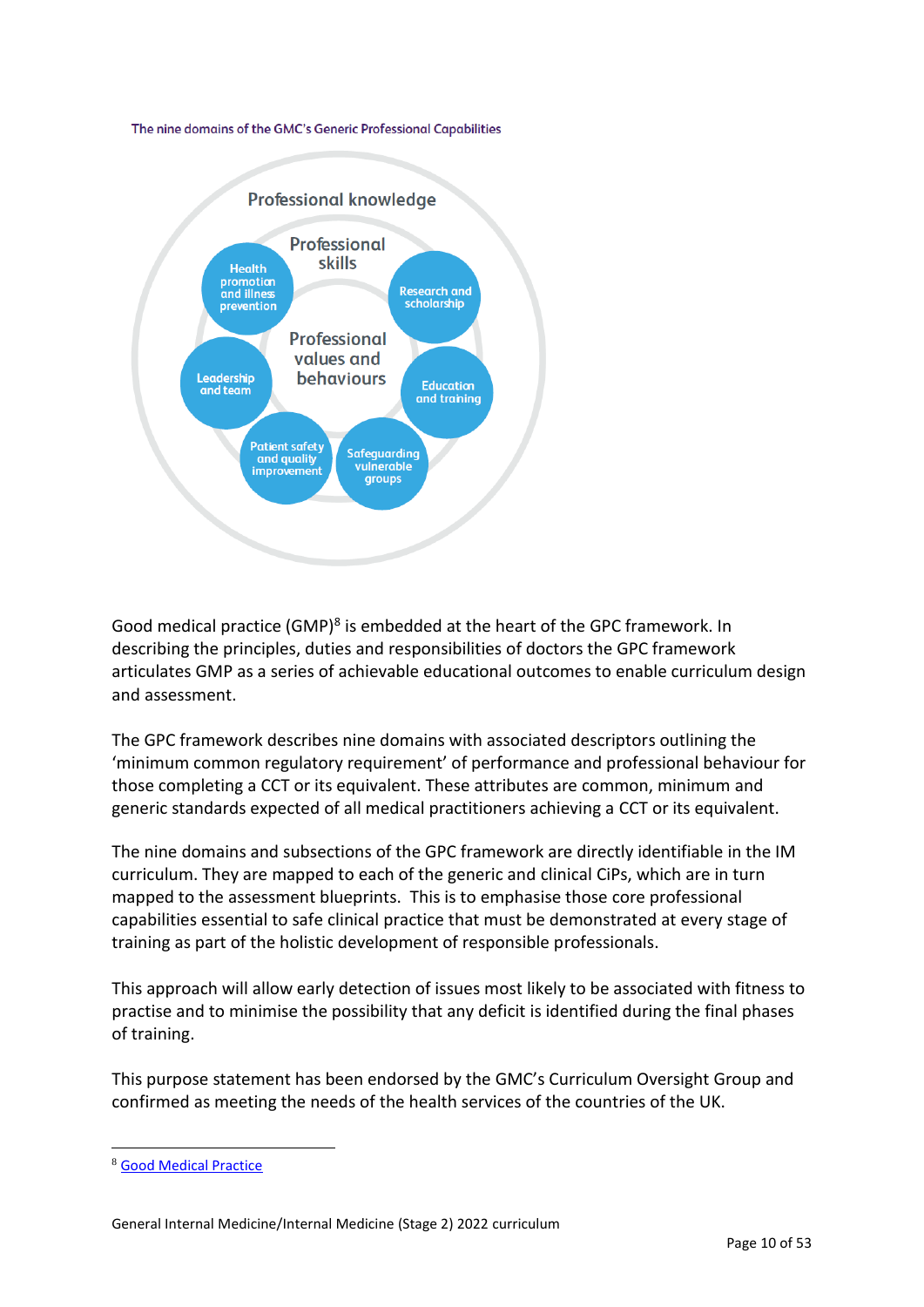# <span id="page-10-0"></span>**3. Content of Learning**

The practice of Internal Medicine requires the generic and specialty knowledge, skills, attitudes and procedural skills to manage patients presenting with a wide range of medical symptoms and conditions. It involves particular emphasis on diagnostic reasoning, managing uncertainty, dealing with comorbidities, and recognising when specialty opinion or care is required.

The internal medicine curriculum is spiral and topics and themes will be revisited to expand understanding and expertise. The level of entrustment for capabilities in practice (CiPs) will increase as an individual progresses from 'competent' to 'expert'.

# <span id="page-10-1"></span>**3.1 Capabilities in practice**

CiPs describe the professional tasks or work within the scope of internal medicine. CiPs are based on the concept of entrustable professional activities<sup>9</sup> which use the professional judgement of appropriately trained, expert assessors. This is as a key aspect of the validity of assessment and a defensible way of forming global judgements of professional performance.

Each CiP has a set of descriptors associated with that activity or task. Descriptors are intended to help trainees and trainers recognise the knowledge, skills and attitudes which should be demonstrated by internal medicine doctors. Doctors in training may use these capabilities to provide evidence of how their performance meets or exceeds the minimum expected level of performance for their year of training. The descriptors are not a comprehensive list and there are many more examples that would provide equally valid evidence of performance.

Many of the CiP descriptors refer to patient centred care and shared decision making. This is to emphasise the importance of patients being at the centre of decisions about their own treatment and care, by exploring care or treatment options and their risks and benefits and discussing choices available.

Additionally, the clinical CiPs repeatedly refer to the need to demonstrate professional behaviour with regard to patients, carers, colleagues and others. Good doctors work in partnership with patients and respect their rights to privacy and dignity. They treat each patient as an individual. They do their best to make sure all patients receive good care and treatment that will support them to live as well as possible, whatever their illness or disability. Appropriate professional behaviour should reflect the principles of GMP and the GPC framework.

In order to complete training and be recommended to the GMC for the award of CCT and entry to the specialist register, the doctor must demonstrate that they are capable of unsupervised practice in all generic and clinical CiPs. Once a trainee has achieved level 4 sign

<sup>&</sup>lt;sup>9</sup> [Nuts and bolts of entrustable professional activities](https://www.ncbi.nlm.nih.gov/pmc/articles/PMC3613304/)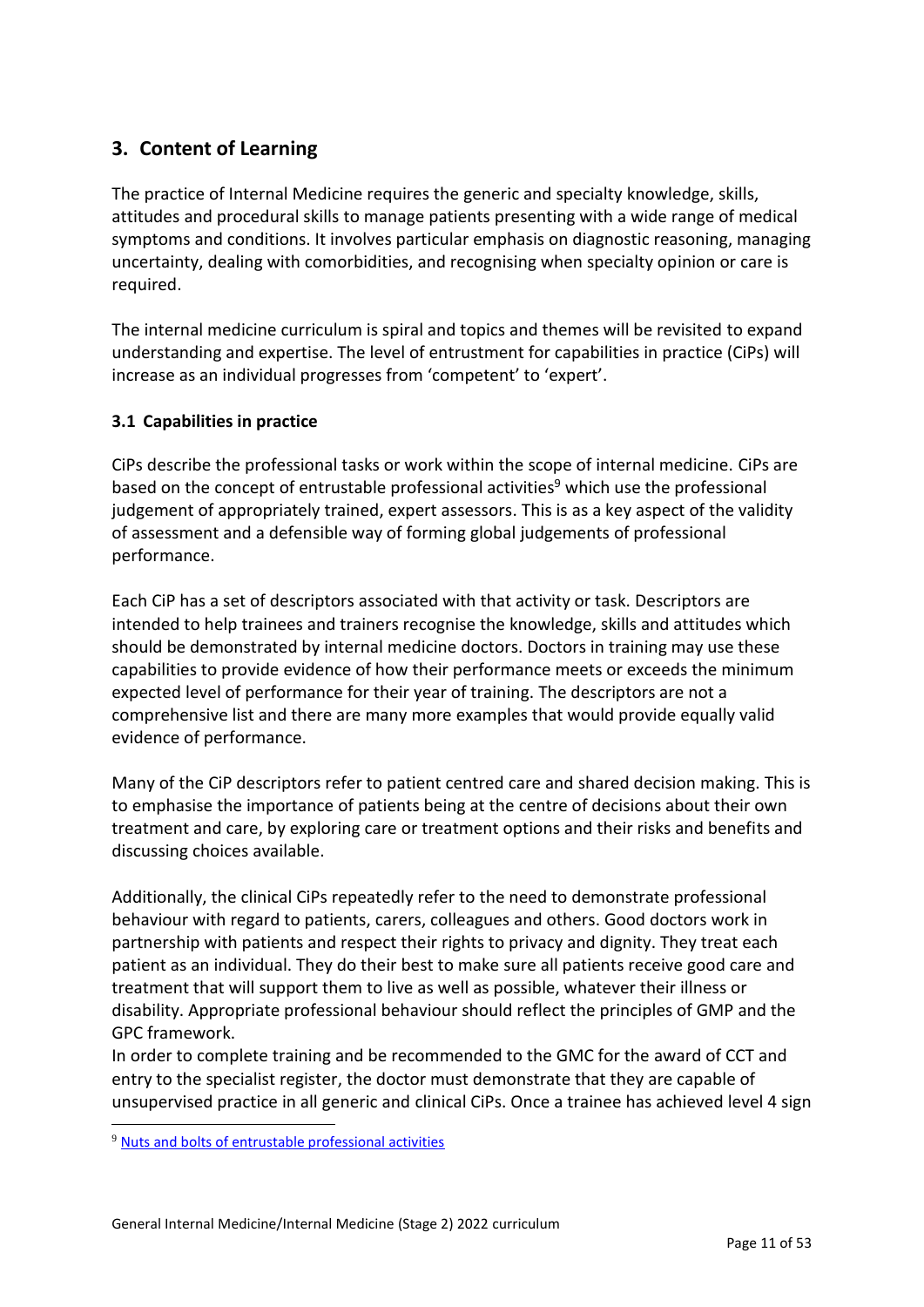off for a CiP it will not be necessary to repeat assessment of that CiP if capability is maintained (in line with standard professional conduct).

This section of the curriculum details the 14 generic and clinical CiPs for Internal Medicine stage 2 with expected levels of performance, mapping to relevant GPCs and the evidence that may be used to make an entrustment decision. The list of evidence for each CiP is not prescriptive and other types of evidence may be equally valid for that CiP.

# <span id="page-11-0"></span>**3.2 Generic capabilities in practice**

The six generic CiPs cover the universal requirements of all specialties as described in GMP and the GPC framework. Assessment of the generic CiPs will be underpinned by the descriptors for the nine GPC domains and evidenced against the performance and behaviour expected at that stage of training. Satisfactory sign off will indicate that there are no concerns. It will not be necessary to assign a level of supervision for these non-clinical CiPs.

In order to ensure consistency and transferability, the generic CiPs have been grouped under the GMP-aligned categories used in the Foundation Programme curriculum plus an additional category for wider professional practice:

- Professional behaviour and trust
- Communication, team-working and leadership
- Safety and quality

**KEY**

• Wider professional practice

For each generic CiP there is a set of descriptors of the observable skills and behaviours which would demonstrate that a trainee has met the minimum level expected. The descriptors are not a comprehensive list and there may be more examples that would provide equally valid evidence of performance.

| .           |                               |              |                                         |
|-------------|-------------------------------|--------------|-----------------------------------------|
| <b>ACAT</b> | Acute care assessment tool    | <b>ALS</b>   | Advanced Life Support                   |
| CbD         | Case-based discussion         | <b>DOPS</b>  | Direct observation of procedural skills |
| GCP         | <b>Good Clinical Practice</b> | Mini-        | Mini-clinical evaluation exercise       |
|             |                               | <b>CEX</b>   |                                         |
| <b>MCR</b>  | Multiple consultant report    | <b>MSF</b>   | Multi source feedback                   |
| <b>PS</b>   | Patient survey                | <b>QIPAT</b> | Quality improvement project assessment  |
|             |                               |              | tool                                    |
| TO          | Teaching observation          |              |                                         |

|                                                                                   | <b>Generic capabilities in practice (CiPs)</b>              |
|-----------------------------------------------------------------------------------|-------------------------------------------------------------|
|                                                                                   | <b>Category 1: Professional behaviour and trust</b>         |
| 1. Able to function successfully within NHS organisational and management systems |                                                             |
| <b>Descriptors</b>                                                                | • Aware of and adheres to the GMC professional requirements |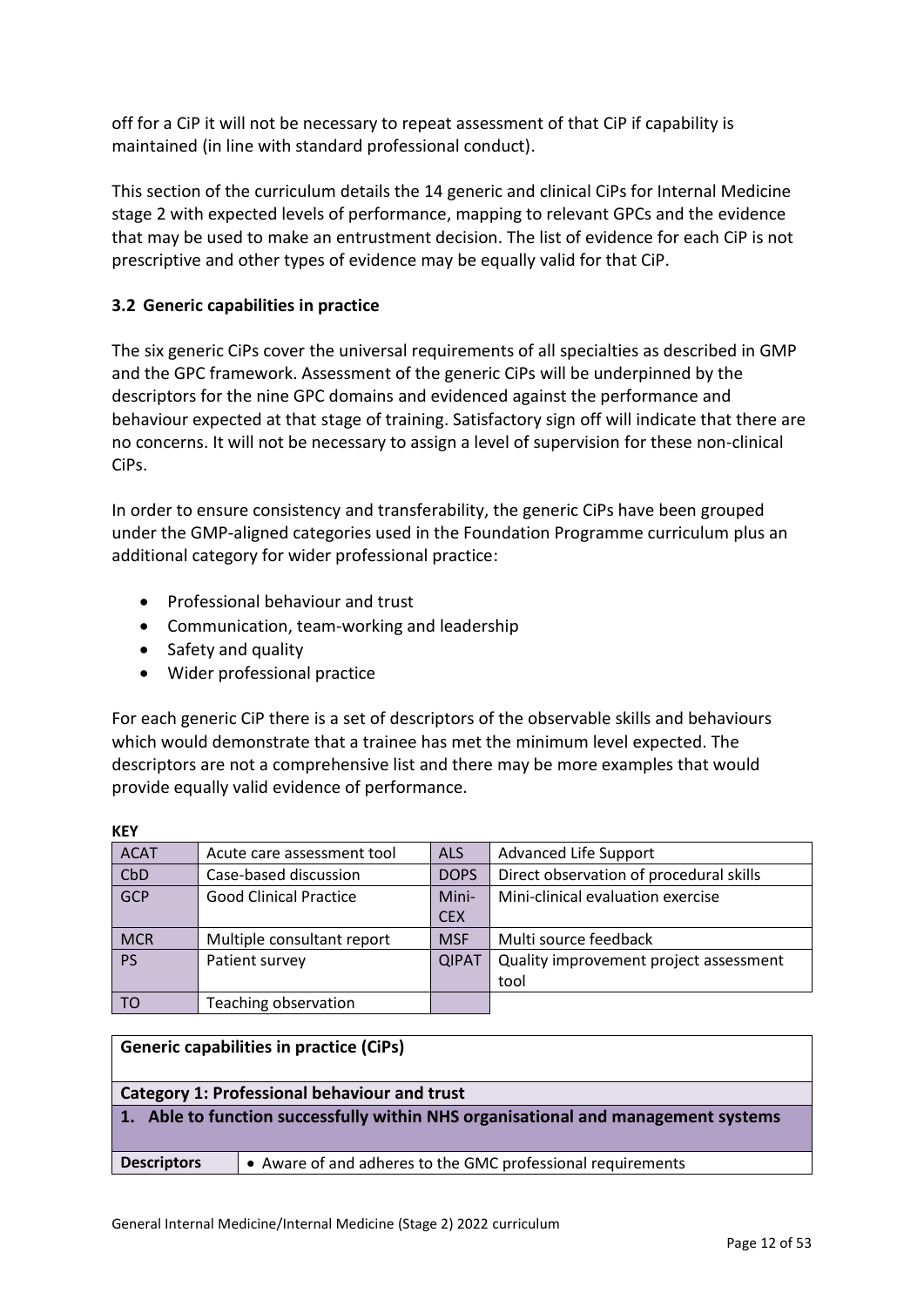|                    | • Aware of public health issues including population health, social detriments                               |
|--------------------|--------------------------------------------------------------------------------------------------------------|
|                    | of health and global health perspectives                                                                     |
|                    | • Demonstrates effective clinical leadership                                                                 |
|                    | • Demonstrates promotion of an open and transparent culture                                                  |
|                    | • Keeps practice up to date through learning and teaching                                                    |
|                    | • Demonstrates engagement in career planning                                                                 |
|                    | • Demonstrates capabilities in dealing with complexity and uncertainty                                       |
|                    | • Aware of the role of and processes for operational structures within the NHS                               |
|                    | • Aware of the need to use resources wisely                                                                  |
| <b>GPCs</b>        | Domain 1: Professional values and behaviours                                                                 |
|                    | Domain 3: Professional knowledge                                                                             |
|                    | professional requirements                                                                                    |
|                    | national legislative requirements                                                                            |
|                    | the health service and healthcare systems in the four countries                                              |
|                    | Domain 9: Capabilities in research and scholarship                                                           |
| <b>Evidence to</b> | <b>MCR</b>                                                                                                   |
| inform             | <b>MSF</b>                                                                                                   |
| decision           | Active role in governance structures                                                                         |
|                    | Management course                                                                                            |
|                    | End of placement reports                                                                                     |
|                    | 2. Able to deal with ethical and legal issues related to clinical practice                                   |
|                    |                                                                                                              |
| <b>Descriptors</b> | • Aware of national legislation and legal responsibilities, including safeguarding                           |
|                    | vulnerable groups                                                                                            |
|                    | • Behaves in accordance with ethical and legal requirements                                                  |
|                    | • Demonstrates ability to offer apology or explanation when appropriate                                      |
|                    | • Demonstrates ability to lead the clinical team in ensuring that medico                                     |
|                    | legal factors are considered openly and consistently                                                         |
| <b>GPCs</b>        | Domain 3: Professional knowledge                                                                             |
|                    | professional requirements<br>$\bullet$                                                                       |
|                    | national legislative requirements                                                                            |
|                    | the health service and healthcare systems in the four countries                                              |
|                    | Domain 4: Capabilities in health promotion and illness prevention                                            |
|                    | Domain 7: Capabilities in safeguarding vulnerable groups<br>Domain 8: Capabilities in education and training |
|                    | Domain 9: Capabilities in research and scholarship                                                           |
| <b>Evidence to</b> | <b>MCR</b>                                                                                                   |
| inform             | <b>MSF</b>                                                                                                   |
| decision           | CbD                                                                                                          |
|                    | <b>DOPS</b>                                                                                                  |
|                    | Mini-CEX                                                                                                     |
|                    | ALS certificate                                                                                              |
|                    | End of life care and capacity assessment                                                                     |
|                    | End of placement reports                                                                                     |
|                    | <b>Category 2: Communication, teamworking and leadership</b>                                                 |
|                    | 3. Communicates effectively and is able to share decision making, while maintaining                          |
|                    | appropriate situational awareness, professional behaviour and professional                                   |
| judgement          |                                                                                                              |
| <b>Descriptors</b> | • Communicates clearly with patients and carers in a variety of settings                                     |
|                    | • Communicates effectively with clinical and other professional colleagues                                   |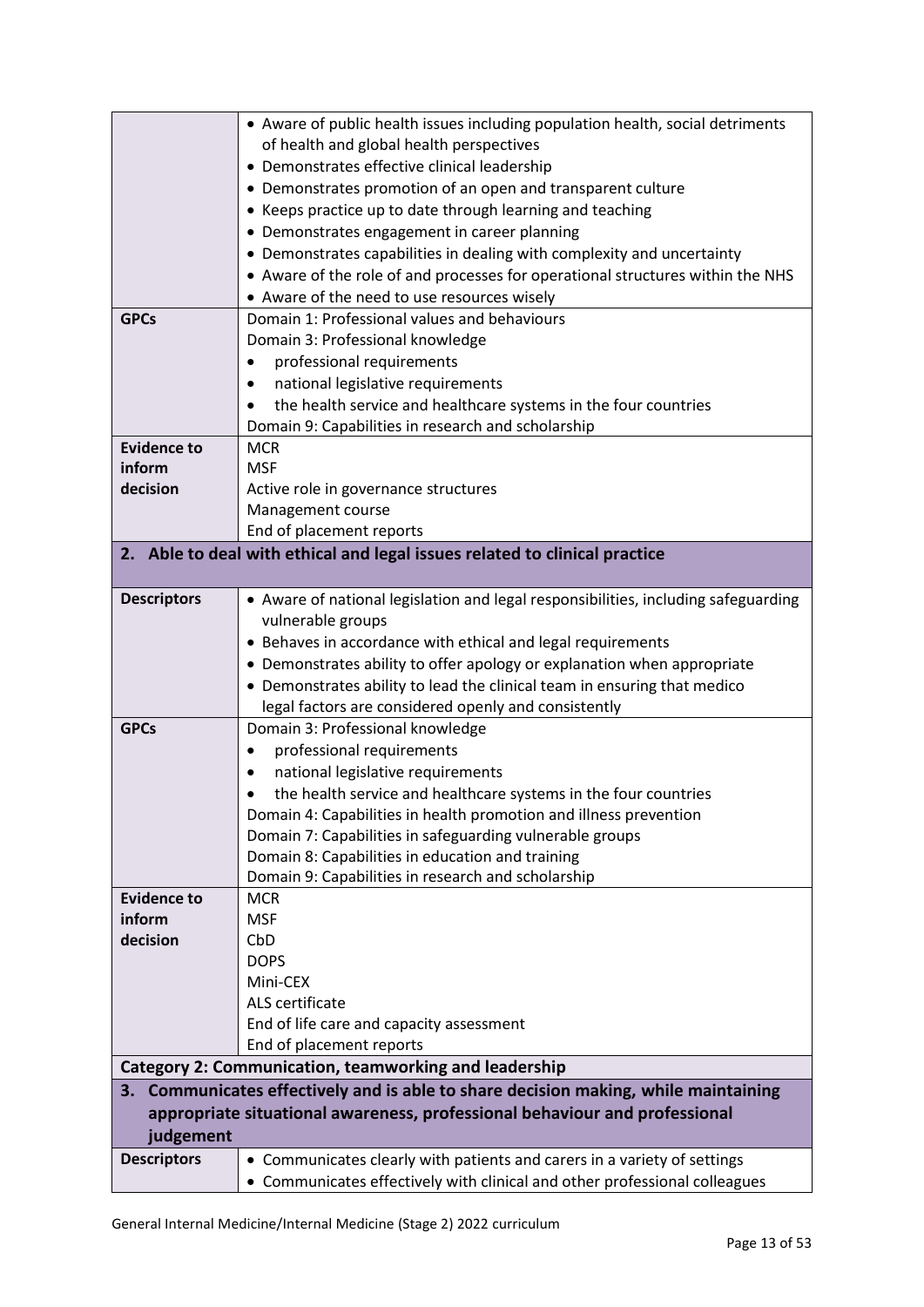|                                       | • Identifies and manages barriers to communication (eg cognitive impairment,       |
|---------------------------------------|------------------------------------------------------------------------------------|
|                                       | speech and hearing problems, capacity issues)                                      |
|                                       | • Demonstrates effective consultation skills including effective verbal and        |
|                                       | nonverbal interpersonal skills                                                     |
|                                       | • Shares decision making by informing the patient, prioritising the patient's      |
|                                       | wishes, and respecting the patient's beliefs, concerns and expectations            |
|                                       | • Shares decision making with children and young people                            |
|                                       | • Applies management and team working skills appropriately, including              |
|                                       | influencing, negotiating, re-assessing priorities and effectively managing         |
|                                       | complex, dynamic situations                                                        |
| <b>GPCs</b>                           | Domain 2: Professional skills                                                      |
|                                       | practical skills                                                                   |
|                                       | communication and interpersonal skills                                             |
|                                       | dealing with complexity and uncertainty                                            |
|                                       | clinical skills (history taking, diagnosis and medical management;                 |
|                                       | consent; humane interventions; prescribing medicines safely; using                 |
|                                       | medical devices safely; infection control and communicable disease)                |
|                                       | Domain 5: Capabilities in leadership and teamworking                               |
| <b>Evidence to</b>                    | <b>MCR</b>                                                                         |
| inform                                | <b>MSF</b>                                                                         |
| decision                              | <b>PS</b>                                                                          |
|                                       | End of placement reports                                                           |
| <b>Category 3: Safety and quality</b> |                                                                                    |
| 4.                                    | Is focused on patient safety and delivers effective quality improvement in patient |
| care                                  |                                                                                    |
| <b>Descriptors</b>                    | • Makes patient safety a priority in clinical practice                             |
|                                       | • Raises and escalates concerns where there is an issue with patient safety or     |
|                                       | quality of care                                                                    |
|                                       | • Demonstrates commitment to learning from patient safety investigations and       |
|                                       | complaints                                                                         |
|                                       | • Shares good practice appropriately                                               |
|                                       | • Contributes to and delivers quality improvement                                  |
|                                       | • Understands basic Human Factors principles and practice at individual, team,     |
|                                       | organisational and system levels                                                   |
|                                       | • Understands the importance of non-technical skills and crisis resource           |
|                                       | management                                                                         |
|                                       | • Recognises and works within limit of personal competence                         |
|                                       | • Avoids organising unnecessary investigations or prescribing poorly evidenced     |
|                                       | treatments                                                                         |
| <b>GPCs</b>                           | Domain 1: Professional values and behaviours                                       |
|                                       | Domain 2: Professional skills                                                      |
|                                       | practical skills                                                                   |
|                                       | communication and interpersonal skills                                             |
|                                       | dealing with complexity and uncertainty                                            |
|                                       | clinical skills (history taking, diagnosis and medical management;                 |
|                                       | consent; humane interventions; prescribing medicines safely; using                 |
|                                       | medical devices safely; infection control and communicable disease)                |
|                                       | Domain 3: Professional knowledge                                                   |
|                                       | professional requirements<br>national legislative requirements                     |
|                                       |                                                                                    |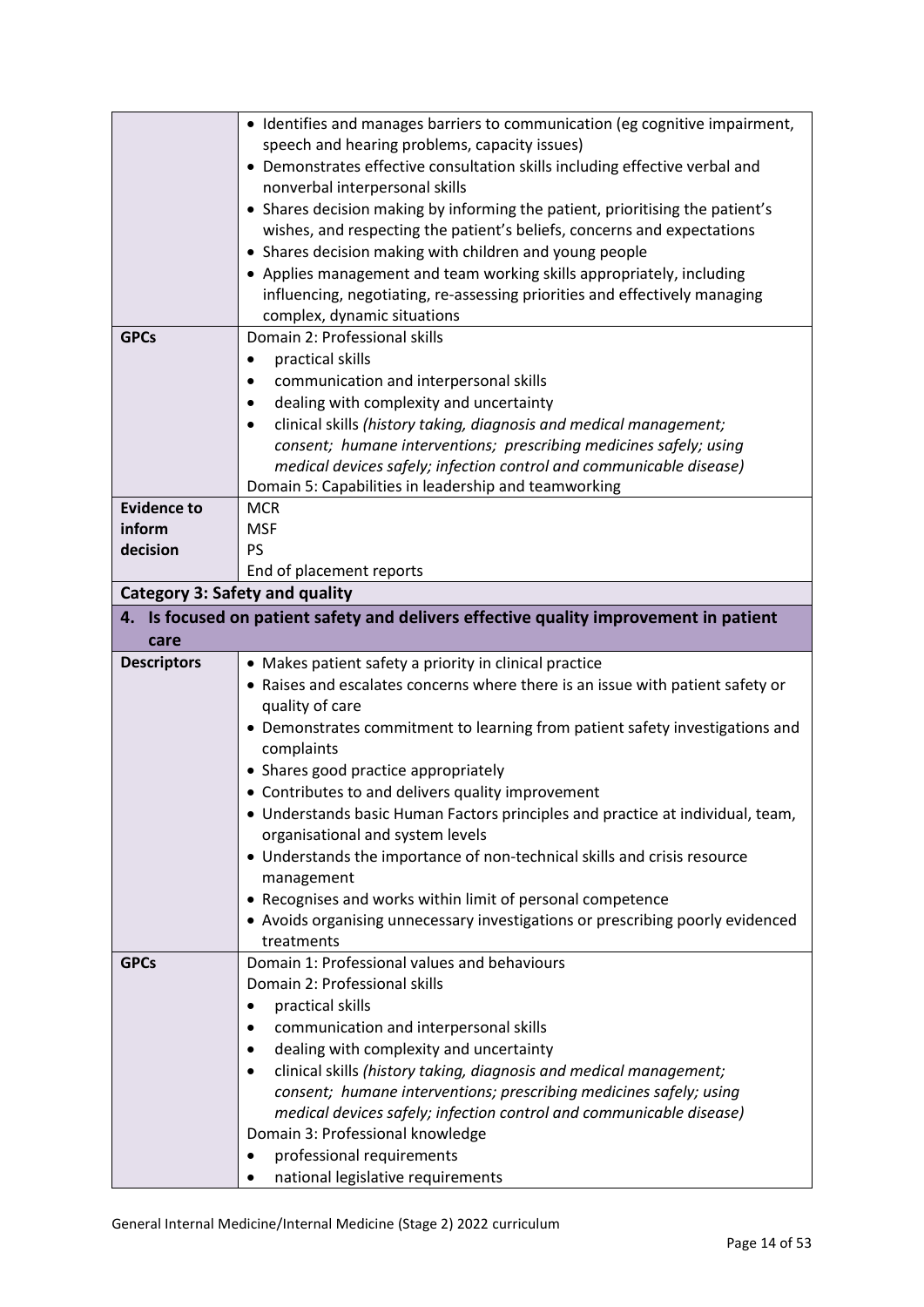|                    | the health service and healthcare systems in the four countries                 |
|--------------------|---------------------------------------------------------------------------------|
|                    | Domain 4: Capabilities in health promotion and illness prevention               |
|                    | Domain 5: Capabilities in leadership and teamworking                            |
|                    | Domain 6: Capabilities in patient safety and quality improvement                |
|                    | patient safety                                                                  |
|                    | quality improvement                                                             |
| <b>Evidence to</b> | <b>MCR</b>                                                                      |
| inform             | <b>MSF</b>                                                                      |
| decision           | <b>QIPAT</b>                                                                    |
|                    | End of placement reports                                                        |
|                    | <b>Category 4: Wider professional practice</b>                                  |
|                    | 5. Carrying out research and managing data appropriately                        |
|                    |                                                                                 |
| <b>Descriptors</b> | • Manages clinical information/data appropriately                               |
|                    | • Understands principles of research and academic writing                       |
|                    | • Demonstrates ability to carry out critical appraisal of the literature        |
|                    | • Understands the role of evidence in clinical practice and demonstrates shared |
|                    | decision making with patients                                                   |
|                    | • Demonstrates appropriate knowledge of research methods, including             |
|                    | qualitative and quantitative approaches in scientific enquiry                   |
|                    | • Demonstrates appropriate knowledge of research principles and concepts        |
|                    | and the translation of research into practice                                   |
|                    | • Follows guidelines on ethical conduct in research and consent for research    |
|                    | • Understands public health epidemiology and global health patterns             |
|                    | • Recognises potential of applied informatics, genomics, stratified risk and    |
|                    | personalised medicine and seeks advice for patient benefit when appropriate     |
| <b>GPCs</b>        | Domain 3: Professional knowledge                                                |
|                    | professional requirements<br>٠                                                  |
|                    | national legislative requirements                                               |
|                    | the health service and healthcare systems in the four countries                 |
|                    | Domain 7: Capabilities in safeguarding vulnerable groups                        |
|                    | Domain 9: Capabilities in research and scholarship                              |
| Evidence to        | MCR                                                                             |
| inform             | <b>MSF</b>                                                                      |
| decision           | GCP certificate (if involved in clinical research)                              |
|                    | Evidence of literature search and critical appraisal of research                |
|                    | Use of clinical guidelines                                                      |
|                    | Quality improvement and audit                                                   |
|                    | Evidence of research activity                                                   |
|                    | End of placement reports                                                        |
|                    | 6. Acting as a clinical teacher and clinical supervisor                         |
| <b>Descriptors</b> | • Delivers effective teaching and training to medical students, junior doctors  |
|                    | and other health care professionals                                             |
|                    | • Delivers effective feedback with action plan                                  |
|                    | • Able to supervise less experienced trainees in their clinical assessment and  |
|                    | management of patients                                                          |
|                    | • Able to supervise less experienced trainees in carrying out appropriate       |
|                    | practical procedures                                                            |
|                    | • Able to provide clinical supervision to doctors in earlier stages of training |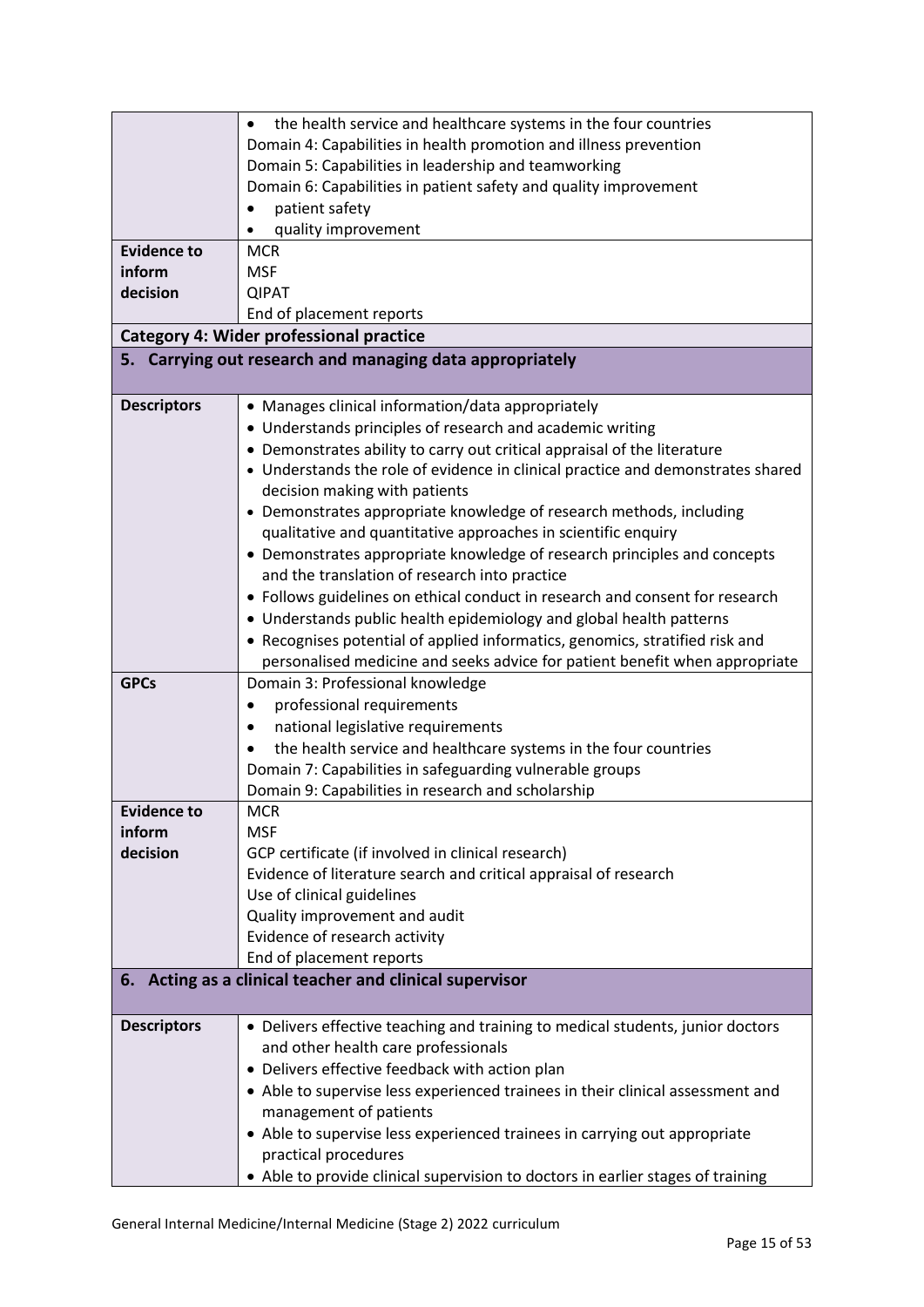| <b>GPCs</b>        | Domain 1: Professional values and behaviours     |  |
|--------------------|--------------------------------------------------|--|
|                    | Domain 8: Capabilities in education and training |  |
| <b>Evidence to</b> | <b>MCR</b>                                       |  |
| inform             | <b>MSF</b>                                       |  |
| decision           | TO                                               |  |
|                    | Relevant training course                         |  |
|                    | End of placement reports                         |  |

# <span id="page-15-0"></span>**3.3 Clinical capabilities in practice**

The eight IM clinical CiPs describe the clinical tasks or activities which are essential to the practice of Internal Medicine. The clinical CiPs have been mapped to the nine GPC domains to reflect the professional generic capabilities required to undertake the clinical tasks.

Satisfactory sign off will require educational supervisors to make entrustment decisions on the level of supervision required for each CiP and if this is satisfactory for the stage of training, the trainee can progress. More detail is provided in the programme of assessment section of the curriculum.

|                    | <b>Clinical CiPs - Internal Medicine</b>                                                                                                                                                                                                                                                                                                                                                                                                                                                                                                                                                                                                                                                                                                                                                                                                                                                                           |
|--------------------|--------------------------------------------------------------------------------------------------------------------------------------------------------------------------------------------------------------------------------------------------------------------------------------------------------------------------------------------------------------------------------------------------------------------------------------------------------------------------------------------------------------------------------------------------------------------------------------------------------------------------------------------------------------------------------------------------------------------------------------------------------------------------------------------------------------------------------------------------------------------------------------------------------------------|
|                    | 1. Managing an acute unselected take                                                                                                                                                                                                                                                                                                                                                                                                                                                                                                                                                                                                                                                                                                                                                                                                                                                                               |
| <b>Descriptors</b> | • Demonstrates professional behaviour with regard to patients, carers,<br>colleagues and others<br>• Delivers patient centred care including shared decision making<br>• Takes a relevant patient history including patient symptoms, concerns,<br>priorities and preferences<br>• Performs accurate clinical examinations<br>• Shows appropriate clinical reasoning by analysing physical and psychological<br>findings<br>• Formulates an appropriate differential diagnosis<br>• Formulates an appropriate diagnostic and management plan, taking into<br>account patient preferences, and the urgency required<br>• Explains clinical reasoning behind diagnostic and clinical management<br>decisions to patients/carers/guardians and other colleagues<br>• Appropriately selects, manages and interprets investigations<br>• Recognises need to liaise with specialty services and refers where appropriate |
| <b>GPCs</b>        | Domain 1: Professional values and behaviours<br>Domain 2: Professional skills<br>practical skills<br>communication and interpersonal skills<br>dealing with complexity and uncertainty<br>clinical skills (history taking, diagnosis and medical management;<br>consent; humane interventions; prescribing medicines safely; using<br>medical devices safely; infection control and communicable disease)<br>Domain 3: Professional knowledge<br>professional requirements                                                                                                                                                                                                                                                                                                                                                                                                                                         |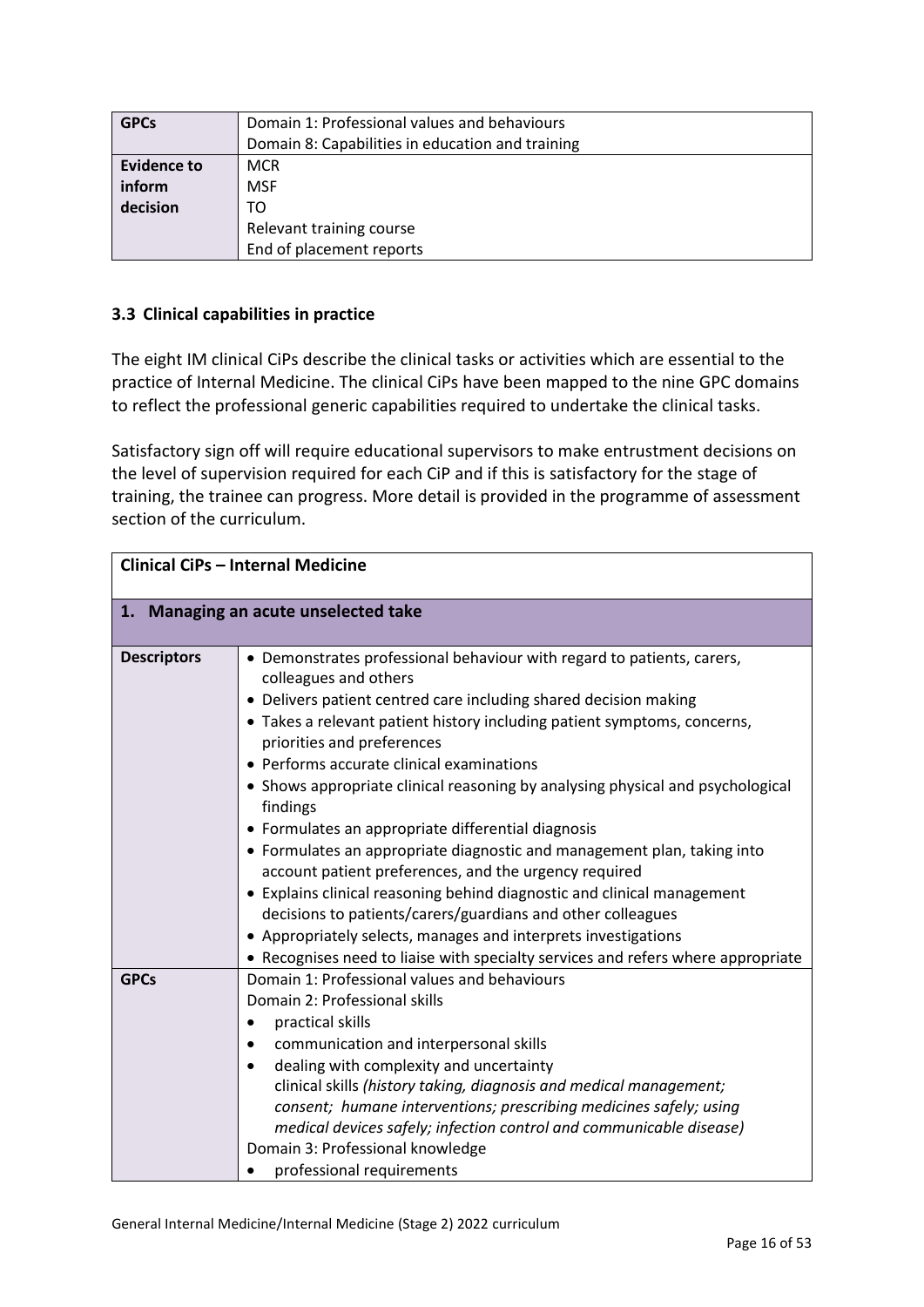|                    | national legislation<br>٠                                                      |
|--------------------|--------------------------------------------------------------------------------|
|                    | the health service and healthcare systems in the four countries                |
|                    | Domain 4: Capabilities in health promotion and illness prevention              |
|                    | Domain 5: Capabilities in leadership and teamworking                           |
|                    | Domain 6: Capabilities in patient safety and quality improvement               |
|                    | patient safety                                                                 |
|                    | quality improvement                                                            |
| <b>Evidence to</b> | <b>MCR</b>                                                                     |
| inform             | <b>MSF</b>                                                                     |
| decision           | CbD                                                                            |
|                    | <b>ACAT</b>                                                                    |
|                    | Logbook of cases                                                               |
|                    | Simulation training with assessment                                            |
|                    | 2. Managing the acute care of patients within a medical specialty service      |
|                    |                                                                                |
| <b>Descriptors</b> | • Able to manage patients who have been referred acutely to a specialised      |
|                    | medical service as opposed to the acute unselected take (eg cardiology and     |
|                    | respiratory medicine acute admissions)                                         |
|                    | • Demonstrates professional behaviour with regard to patients, carers,         |
|                    | colleagues and others                                                          |
|                    | • Delivers patient centred care including shared decision making               |
|                    | • Takes a relevant patient history including patient symptoms, concerns,       |
|                    | priorities and preferences                                                     |
|                    | • Performs accurate clinical examinations                                      |
|                    |                                                                                |
|                    | • Shows appropriate clinical reasoning by analysing physical and psychological |
|                    | findings                                                                       |
|                    | • Formulates an appropriate differential diagnosis                             |
|                    | • Formulates an appropriate diagnostic and management plan, taking into        |
|                    | account patient preferences, and the urgency required                          |
|                    | • Explains clinical reasoning behind diagnostic and clinical management        |
|                    | decisions to patients/carers/guardians and other colleagues                    |
|                    | • Appropriately selects, manages and interprets investigations                 |
|                    | • Demonstrates appropriate continuing management of acute medical illness in   |
|                    | a medical specialty setting                                                    |
|                    | • Refers patients appropriately to other specialties as required               |
| <b>GPCs</b>        | Domain 1: Professional values and behaviours                                   |
|                    | Domain 2: Professional skills:                                                 |
|                    | practical skills<br>$\bullet$                                                  |
|                    | communication and interpersonal skills                                         |
|                    | dealing with complexity and uncertainty                                        |
|                    | clinical skills (history taking, diagnosis and medical management;             |
|                    | consent; humane interventions; prescribing medicines safely; using             |
|                    | medical devices safely; infection control and communicable disease)            |
|                    | Domain 3: Professional knowledge                                               |
|                    | professional requirements<br>$\bullet$                                         |
|                    | national legislation                                                           |
|                    | the health service and healthcare systems in the four countries                |
|                    | Domain 4: Capabilities in health promotion and illness prevention              |
|                    | Domain 5: Capabilities in leadership and teamworking                           |
|                    | Domain 6: Capabilities in patient safety and quality improvement               |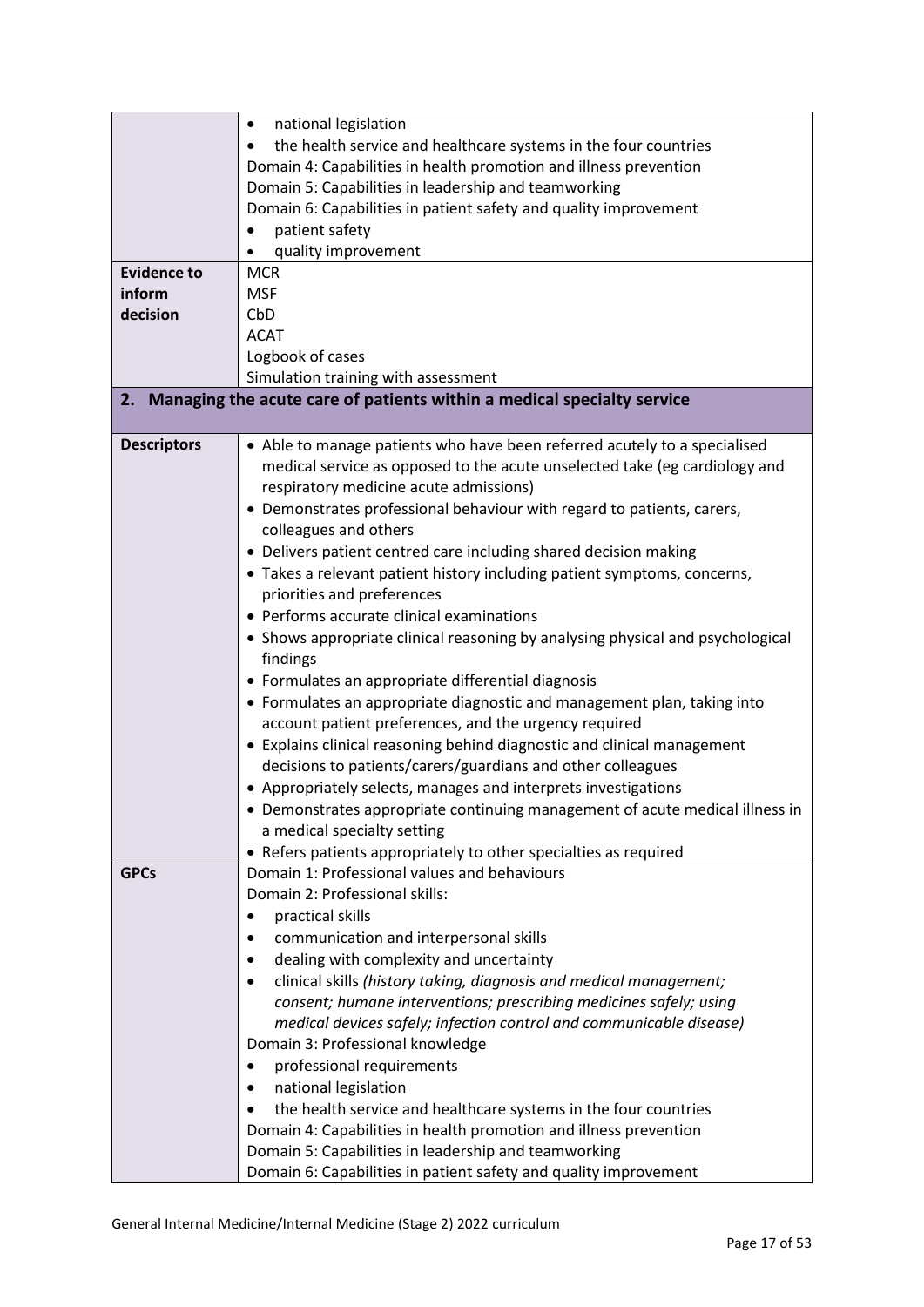|                              | patient safety<br>$\bullet$                                                      |
|------------------------------|----------------------------------------------------------------------------------|
|                              | quality improvement                                                              |
| <b>Evidence to</b>           | <b>MCR</b>                                                                       |
| inform                       | <b>MSF</b>                                                                       |
| decision                     | CbD                                                                              |
|                              | <b>ACAT</b>                                                                      |
|                              | Logbook of cases                                                                 |
|                              | Simulation training with assessment                                              |
| 3.                           | Providing continuity of care to medical inpatients, including management of      |
|                              | comorbidities and cognitive impairment                                           |
| <b>Descriptors</b>           | • Demonstrates professional behaviour with regard to patients, carers,           |
|                              | colleagues and others                                                            |
|                              | • Delivers patient centred care including shared decision making                 |
|                              | • Demonstrates effective consultation skills                                     |
|                              | • Formulates an appropriate diagnostic and management plan, taking into          |
|                              | account patient preferences, and the urgency required                            |
|                              | • Explains clinical reasoning behind diagnostic and clinical management          |
|                              | decisions to patients/carers/guardians and other colleagues                      |
|                              | • Demonstrates appropriate continuing management of acute medical illness        |
|                              | inpatients admitted to hospital on an acute unselected take or selected take     |
|                              | • Recognises need to liaise with specialty services and refers where appropriate |
|                              | • Appropriately manages comorbidities in medial inpatients (unselected take,     |
|                              | selected acute take or specialty admissions)                                     |
|                              | • Demonstrates awareness of the quality of patient experience                    |
| <b>GPCs</b>                  | Domain 1: Professional values and behaviours                                     |
|                              | Domain 2: Professional skills                                                    |
|                              | practical skills                                                                 |
|                              | communication and interpersonal skills                                           |
|                              | dealing with complexity and uncertainty                                          |
|                              | clinical skills (history taking, diagnosis and medical management;<br>٠          |
|                              | consent; humane interventions; prescribing medicines safely; using               |
|                              | medical devices safely; infection control and communicable disease)              |
|                              | Domain 3: Professional knowledge                                                 |
|                              | professional requirements                                                        |
|                              | national legislation<br>٠                                                        |
|                              | the health service and healthcare systems in the four countries                  |
|                              | Domain 4: Capabilities in health promotion and illness prevention                |
|                              | Domain 5: Capabilities in leadership and teamworking                             |
|                              | Domain 6: Capabilities in patient safety and quality improvement                 |
|                              | patient safety                                                                   |
|                              | quality improvement<br><b>MCR</b>                                                |
| <b>Evidence to</b><br>inform | <b>MSF</b>                                                                       |
| decision                     | <b>ACAT</b>                                                                      |
|                              | Mini-CEX                                                                         |
|                              | <b>DOPS</b>                                                                      |
| 4.                           | Managing patients in an outpatient clinic, ambulatory or community setting       |
|                              | (including management of long term conditions)                                   |
| <b>Descriptors</b>           | • Demonstrates professional behaviour with regard to patients, carers,           |
|                              | colleagues and others                                                            |
|                              |                                                                                  |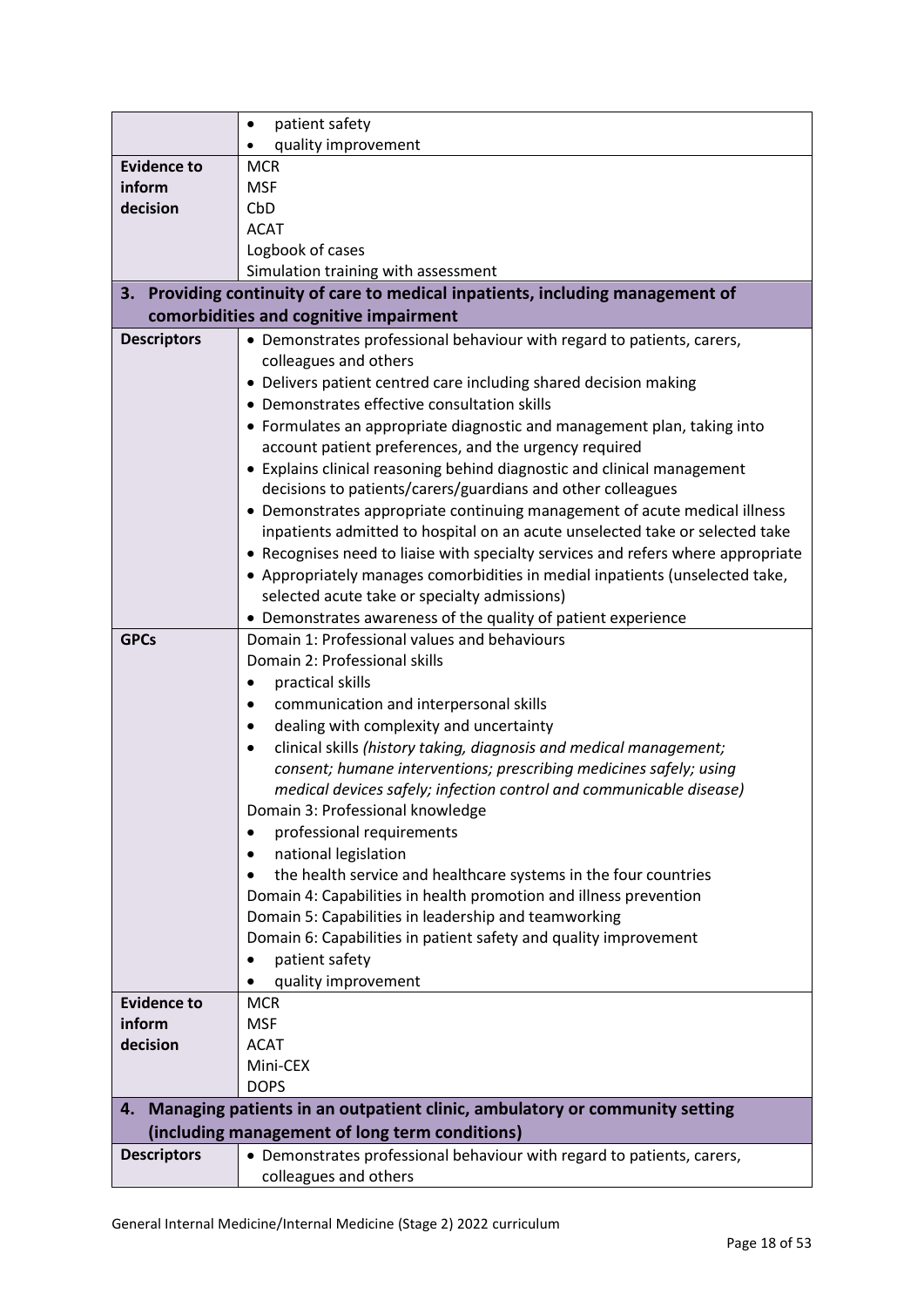|                    | • Delivers patient centred care including shared decision making             |
|--------------------|------------------------------------------------------------------------------|
|                    | • Demonstrates effective consultation skills                                 |
|                    | • Formulates an appropriate diagnostic and management plan, taking into      |
|                    | account patient preferences                                                  |
|                    | • Explains clinical reasoning behind diagnostic and clinical management      |
|                    | decisions to patients/carers/guardians and other colleagues                  |
|                    | • Appropriately manages comorbidities in outpatient clinic, ambulatory or    |
|                    | community setting                                                            |
|                    | • Demonstrates awareness of the quality of patient experience                |
| <b>GPCs</b>        | Domain 1: Professional values and behaviours                                 |
|                    | Domain 2: Professional skills                                                |
|                    | practical skills                                                             |
|                    | communication and interpersonal skills                                       |
|                    | dealing with complexity and uncertainty                                      |
|                    | clinical skills (history taking, diagnosis and medical management;           |
|                    | consent; humane interventions; prescribing medicines safely; using           |
|                    | medical devices safely; infection control and communicable disease)          |
|                    | Domain 3: Professional knowledge                                             |
|                    | professional requirements                                                    |
|                    | national legislation                                                         |
|                    | the health service and healthcare systems in the four countries              |
|                    | Domain 5: Capabilities in leadership and teamworking                         |
| <b>Evidence to</b> | <b>MCR</b>                                                                   |
| inform             | <b>ACAT</b>                                                                  |
| decision           | mini-CEX                                                                     |
|                    |                                                                              |
|                    | <b>PS</b>                                                                    |
|                    | Letters generated at outpatient clinics                                      |
| 5.                 | Managing medical problems in patients in other specialties and special cases |
|                    |                                                                              |
| <b>Descriptors</b> | • Demonstrates effective consultation skills (including when in challenging  |
|                    | circumstances)                                                               |
|                    | • Demonstrates management of medical problems in inpatients under the care   |
|                    | of other specialties                                                         |
|                    | • Demonstrates appropriate and timely liaison with other medical specialty   |
|                    | services when required                                                       |
| <b>GPCs</b>        | Domain 1: Professional values and behaviours                                 |
|                    | Domain 2: Professional skills                                                |
|                    | practical skills                                                             |
|                    | communication and interpersonal skills                                       |
|                    | dealing with complexity and uncertainty                                      |
|                    | clinical skills (history taking, diagnosis and medical management;           |
|                    | consent; humane interventions; prescribing medicines safely; using           |
|                    | medical devices safely; infection control and communicable disease)          |
|                    | Domain 7: Capabilities in safeguarding vulnerable groups                     |
| <b>Evidence to</b> | <b>MCR</b>                                                                   |
| inform             | <b>ACAT</b>                                                                  |
| decision           | CbD                                                                          |
|                    |                                                                              |
| 6.                 | Managing a multidisciplinary team including effective discharge planning     |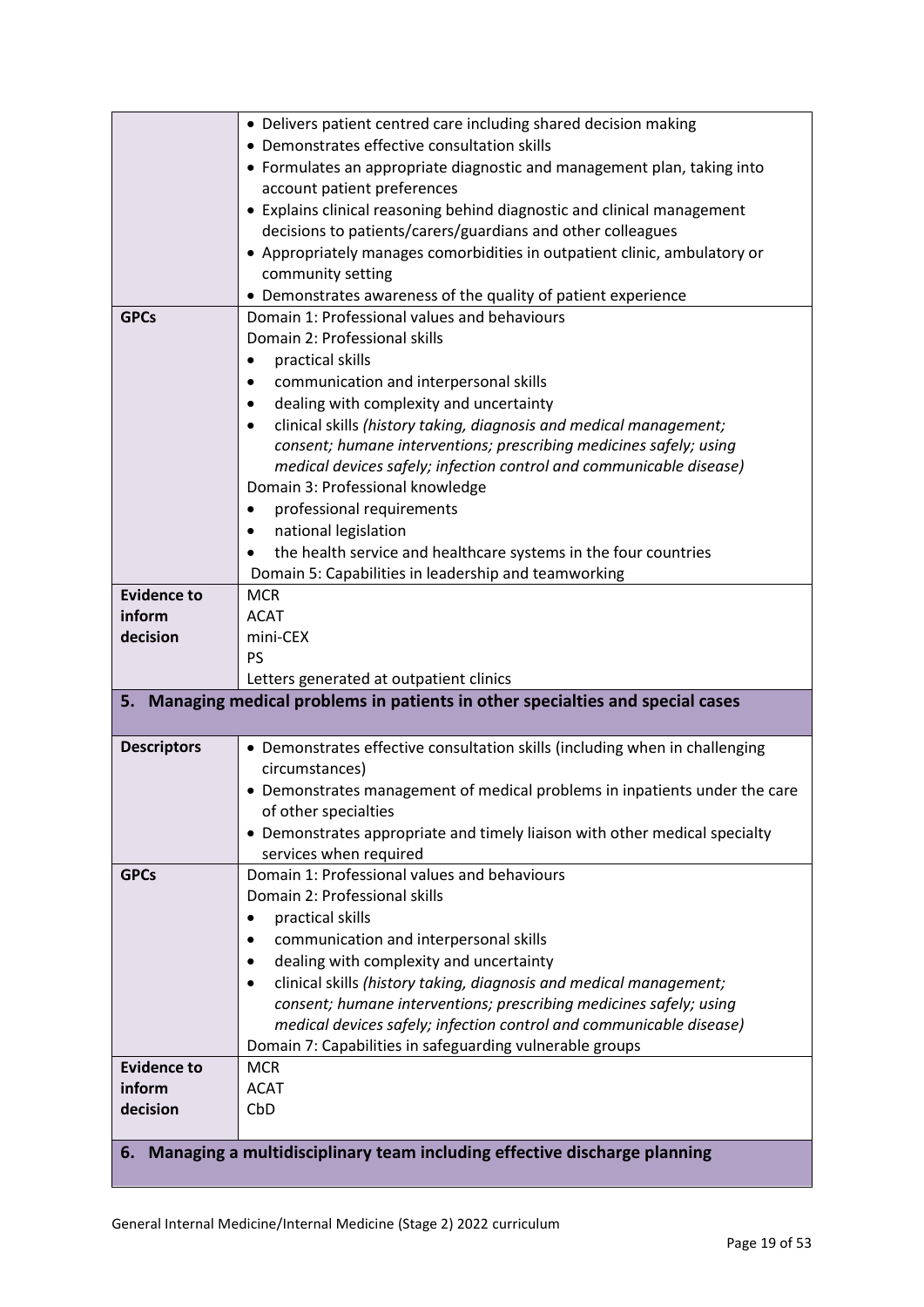| <b>Descriptors</b> | • Applies management and team working skills appropriately, including                |
|--------------------|--------------------------------------------------------------------------------------|
|                    | influencing, negotiating, continuously re-assessing priorities and effectively       |
|                    | managing complex, dynamic situations                                                 |
|                    | • Ensures continuity and coordination of patient care through the appropriate        |
|                    | transfer of information demonstrating safe and effective handover                    |
|                    | • Effectively estimates length of stay                                               |
|                    | • Delivers patient centred care including shared decision making                     |
|                    | · Identifies appropriate discharge plan                                              |
|                    | • Recognises the importance of prompt and accurate information sharing with          |
|                    | primary care team following hospital discharge                                       |
| <b>GPCs</b>        | Domain 1: Professional values and behaviours                                         |
|                    | Domain 2: Professional skills                                                        |
|                    | practical skills                                                                     |
|                    | communication and interpersonal skills                                               |
|                    | dealing with complexity and uncertainty                                              |
|                    | clinical skills (history taking, diagnosis and medical management;                   |
|                    | consent; humane interventions; prescribing medicines safely; using                   |
|                    | medical devices safely; infection control and communicable disease)                  |
|                    | Domain 5: Capabilities in leadership and teamworking                                 |
| <b>Evidence to</b> | <b>MCR</b>                                                                           |
| inform             | <b>MSF</b>                                                                           |
| decision           | <b>ACAT</b>                                                                          |
|                    | Discharge summaries                                                                  |
|                    | 7. Delivering effective resuscitation and managing the acutely deteriorating patient |
|                    |                                                                                      |
| <b>Descriptors</b> |                                                                                      |
|                    | • Demonstrates prompt assessment of the acutely deteriorating patient,               |
|                    | including those who are shocked or unconscious                                       |
|                    | • Demonstrates the professional requirements and knowledge of legal                  |
|                    | processes associated with consent for resuscitation                                  |
|                    | • Participates effectively in decision making with regard to resuscitation           |
|                    | decisions, including decisions not to attempt CPR, and involves patients and         |
|                    | their families                                                                       |
|                    | Demonstrates competence in carrying out resuscitation                                |
| <b>GPCs</b>        | Domain 1: Professional values and behaviours                                         |
|                    | Domain 2: Professional skills                                                        |
|                    | practical skills                                                                     |
|                    | communication and interpersonal skills                                               |
|                    | dealing with complexity and uncertainty                                              |
|                    | clinical skills (history taking, diagnosis and medical management;                   |
|                    | consent; humane interventions; prescribing medicines safely; using                   |
|                    | medical devices safely; infection control and communicable disease)                  |
|                    | Domain 3: Professional knowledge                                                     |
|                    |                                                                                      |
|                    | professional requirements                                                            |
|                    | national legislation<br>٠                                                            |
|                    | the health service and healthcare systems in the four countries                      |
|                    | Domain 5: Capabilities in leadership and teamworking                                 |
|                    | Domain 6: Capabilities in patient safety and quality improvement                     |
|                    | patient safety                                                                       |
|                    | quality improvement                                                                  |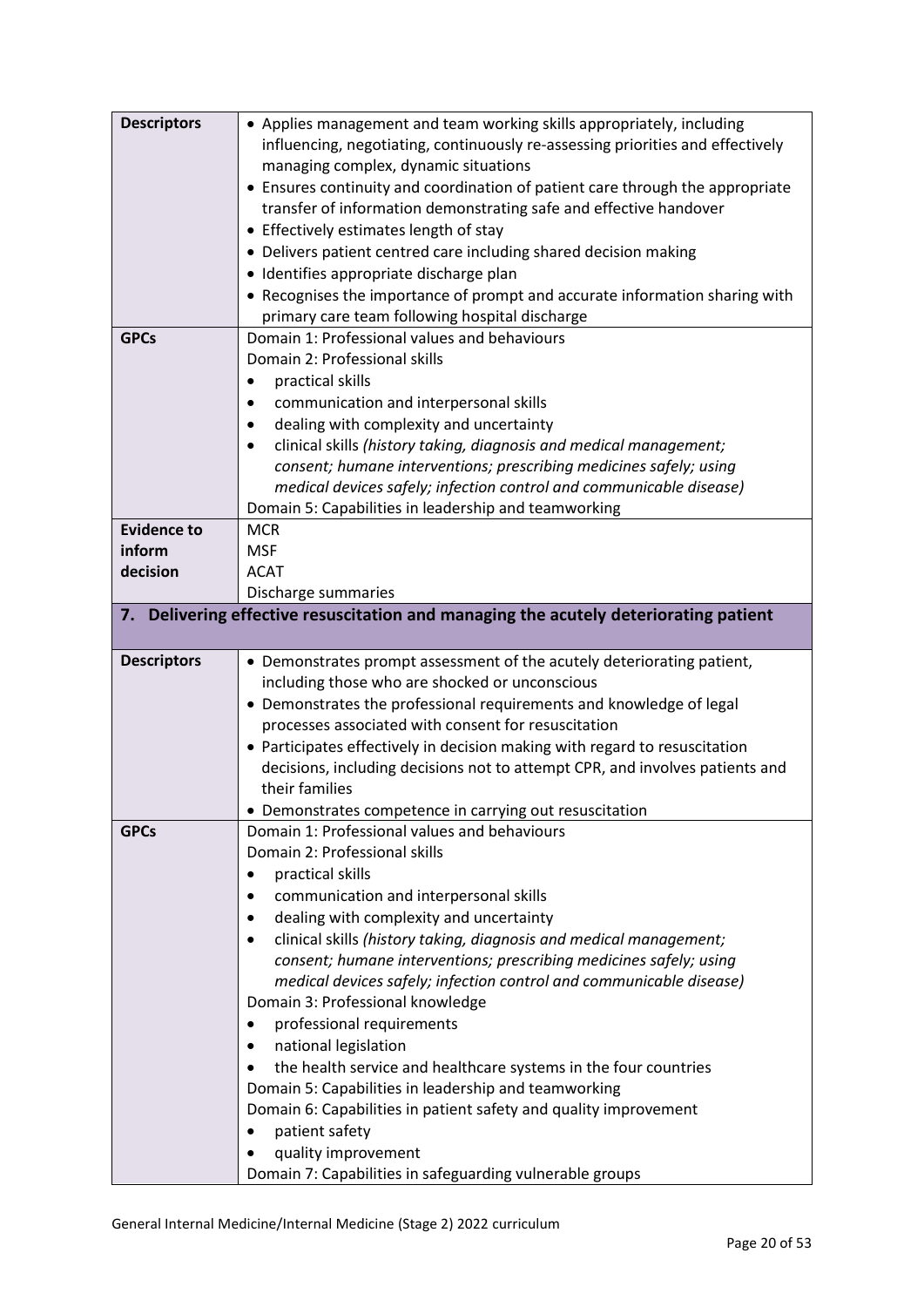| <b>Evidence to</b>                       | <b>MCR</b>                                                                                                                                                                                                                                                                                                                                                                                                                                                                                                                                                                                                                                                                                                                                                                                                                                                                                                                           |
|------------------------------------------|--------------------------------------------------------------------------------------------------------------------------------------------------------------------------------------------------------------------------------------------------------------------------------------------------------------------------------------------------------------------------------------------------------------------------------------------------------------------------------------------------------------------------------------------------------------------------------------------------------------------------------------------------------------------------------------------------------------------------------------------------------------------------------------------------------------------------------------------------------------------------------------------------------------------------------------|
| inform                                   | <b>DOPS</b>                                                                                                                                                                                                                                                                                                                                                                                                                                                                                                                                                                                                                                                                                                                                                                                                                                                                                                                          |
| decision                                 | <b>ACAT</b>                                                                                                                                                                                                                                                                                                                                                                                                                                                                                                                                                                                                                                                                                                                                                                                                                                                                                                                          |
|                                          | <b>MSF</b>                                                                                                                                                                                                                                                                                                                                                                                                                                                                                                                                                                                                                                                                                                                                                                                                                                                                                                                           |
|                                          | ALS certificate                                                                                                                                                                                                                                                                                                                                                                                                                                                                                                                                                                                                                                                                                                                                                                                                                                                                                                                      |
|                                          | Logbook of cases                                                                                                                                                                                                                                                                                                                                                                                                                                                                                                                                                                                                                                                                                                                                                                                                                                                                                                                     |
|                                          | Reflection                                                                                                                                                                                                                                                                                                                                                                                                                                                                                                                                                                                                                                                                                                                                                                                                                                                                                                                           |
|                                          | Simulation training with assessment                                                                                                                                                                                                                                                                                                                                                                                                                                                                                                                                                                                                                                                                                                                                                                                                                                                                                                  |
|                                          | 8. Managing end of life and applying palliative care skills                                                                                                                                                                                                                                                                                                                                                                                                                                                                                                                                                                                                                                                                                                                                                                                                                                                                          |
|                                          |                                                                                                                                                                                                                                                                                                                                                                                                                                                                                                                                                                                                                                                                                                                                                                                                                                                                                                                                      |
| <b>Descriptors</b>                       | Identifies patients with limited reversibility of their medical condition and<br>$\bullet$                                                                                                                                                                                                                                                                                                                                                                                                                                                                                                                                                                                                                                                                                                                                                                                                                                           |
|                                          | determines palliative and end of life care needs                                                                                                                                                                                                                                                                                                                                                                                                                                                                                                                                                                                                                                                                                                                                                                                                                                                                                     |
|                                          | Identifies the dying patient and develops an individualised care plan,<br>$\bullet$                                                                                                                                                                                                                                                                                                                                                                                                                                                                                                                                                                                                                                                                                                                                                                                                                                                  |
|                                          | including anticipatory prescribing at end of life                                                                                                                                                                                                                                                                                                                                                                                                                                                                                                                                                                                                                                                                                                                                                                                                                                                                                    |
|                                          | Demonstrates safe and effective use of syringe pumps in the palliative care<br>$\bullet$<br>population                                                                                                                                                                                                                                                                                                                                                                                                                                                                                                                                                                                                                                                                                                                                                                                                                               |
|                                          | $\bullet$                                                                                                                                                                                                                                                                                                                                                                                                                                                                                                                                                                                                                                                                                                                                                                                                                                                                                                                            |
|                                          | $\bullet$                                                                                                                                                                                                                                                                                                                                                                                                                                                                                                                                                                                                                                                                                                                                                                                                                                                                                                                            |
|                                          |                                                                                                                                                                                                                                                                                                                                                                                                                                                                                                                                                                                                                                                                                                                                                                                                                                                                                                                                      |
|                                          |                                                                                                                                                                                                                                                                                                                                                                                                                                                                                                                                                                                                                                                                                                                                                                                                                                                                                                                                      |
|                                          |                                                                                                                                                                                                                                                                                                                                                                                                                                                                                                                                                                                                                                                                                                                                                                                                                                                                                                                                      |
| <b>GPCs</b>                              | Domain 1: Professional values and behaviours                                                                                                                                                                                                                                                                                                                                                                                                                                                                                                                                                                                                                                                                                                                                                                                                                                                                                         |
|                                          |                                                                                                                                                                                                                                                                                                                                                                                                                                                                                                                                                                                                                                                                                                                                                                                                                                                                                                                                      |
|                                          | $\bullet$                                                                                                                                                                                                                                                                                                                                                                                                                                                                                                                                                                                                                                                                                                                                                                                                                                                                                                                            |
|                                          |                                                                                                                                                                                                                                                                                                                                                                                                                                                                                                                                                                                                                                                                                                                                                                                                                                                                                                                                      |
|                                          |                                                                                                                                                                                                                                                                                                                                                                                                                                                                                                                                                                                                                                                                                                                                                                                                                                                                                                                                      |
|                                          |                                                                                                                                                                                                                                                                                                                                                                                                                                                                                                                                                                                                                                                                                                                                                                                                                                                                                                                                      |
|                                          |                                                                                                                                                                                                                                                                                                                                                                                                                                                                                                                                                                                                                                                                                                                                                                                                                                                                                                                                      |
|                                          |                                                                                                                                                                                                                                                                                                                                                                                                                                                                                                                                                                                                                                                                                                                                                                                                                                                                                                                                      |
|                                          |                                                                                                                                                                                                                                                                                                                                                                                                                                                                                                                                                                                                                                                                                                                                                                                                                                                                                                                                      |
|                                          |                                                                                                                                                                                                                                                                                                                                                                                                                                                                                                                                                                                                                                                                                                                                                                                                                                                                                                                                      |
|                                          |                                                                                                                                                                                                                                                                                                                                                                                                                                                                                                                                                                                                                                                                                                                                                                                                                                                                                                                                      |
|                                          |                                                                                                                                                                                                                                                                                                                                                                                                                                                                                                                                                                                                                                                                                                                                                                                                                                                                                                                                      |
|                                          |                                                                                                                                                                                                                                                                                                                                                                                                                                                                                                                                                                                                                                                                                                                                                                                                                                                                                                                                      |
|                                          |                                                                                                                                                                                                                                                                                                                                                                                                                                                                                                                                                                                                                                                                                                                                                                                                                                                                                                                                      |
|                                          |                                                                                                                                                                                                                                                                                                                                                                                                                                                                                                                                                                                                                                                                                                                                                                                                                                                                                                                                      |
|                                          |                                                                                                                                                                                                                                                                                                                                                                                                                                                                                                                                                                                                                                                                                                                                                                                                                                                                                                                                      |
|                                          |                                                                                                                                                                                                                                                                                                                                                                                                                                                                                                                                                                                                                                                                                                                                                                                                                                                                                                                                      |
|                                          |                                                                                                                                                                                                                                                                                                                                                                                                                                                                                                                                                                                                                                                                                                                                                                                                                                                                                                                                      |
| <b>Evidence to</b><br>inform<br>decision | Able to manage non complex symptom control including pain<br>Facilitates referrals to specialist palliative care across all settings<br>Demonstrates effective consultation skills in challenging circumstances<br>Demonstrates compassionate professional behaviour and clinical<br>$\bullet$<br>judgement<br>Domain 2: Professional skills:<br>practical skills<br>communication and interpersonal skills<br>dealing with complexity and uncertainty<br>clinical skills (history taking, diagnosis and medical management;<br>consent; humane interventions; prescribing medicines safely; using<br>medical devices safely; infection control and communicable disease)<br>Domain 3: Professional knowledge<br>professional requirements<br>national legislation<br>the health service and healthcare systems in the four countries<br>$\bullet$<br><b>MCR</b><br>CbD<br>Mini-CEX<br><b>MSF</b><br>Regional teaching<br>Reflection |

# <span id="page-20-0"></span>**3.4 Presentations and conditions**

The scope of Internal Medicine is broad and cannot be encapsulated by a finite list of presentations and conditions. Any attempt to list all relevant presentations, conditions and issues would be extensive but inevitably incomplete and rapidly become out of date.

The table below details the key presentations and conditions of internal medicine. Each of these should be regarded as a clinical context in which trainees should be able to demonstrate CiPs and GPCs. In this spiral curriculum, trainees will expand and develop the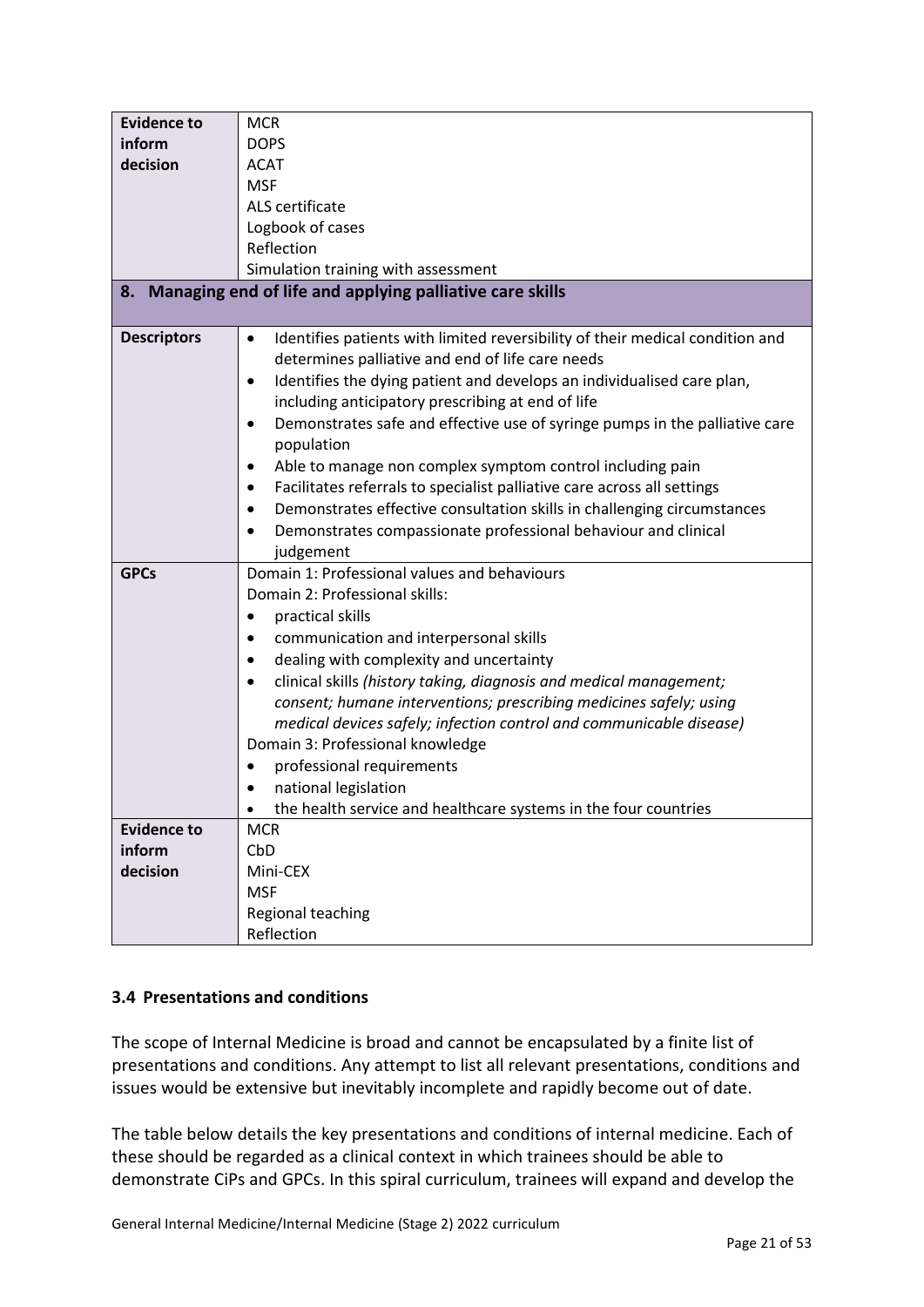knowledge, skills and attitudes around managing patients with these conditions and presentations. The patient should always be at the centre of knowledge, learning and care.

Trainees must demonstrate core bedside skills, including information gathering through history and physical examination and information sharing with patients, families and colleagues.

Treatment care and strategy covers how a doctor selects drug treatments or interventions for a patient. It includes discussions and decisions as to whether care is focused mainly on curative intent or whether the main focus is on symptomatic relief. It also covers broader aspects of care, including involvement of other professionals or services.

Particular presentations, conditions and issues are listed either because they are common (therefore the internal medicine physician must be familiar with them) or serious (having high morbidity, mortality and/or serious implications for treatment or public health).

Some presentations may be caused by conditions attributed to more than one system, or presenting to more than one specialty, and some conditions may be the rightful province of two or more specialties. Specifically, many if not most of these presentations and conditions will be highly relevant to the specialty of Acute Internal Medicine (AIM) but we have not listed AIM as a specialty because to do so would merely produce repetition of much of this list of presentations and conditions/issues, many of which have both acute and chronic disease implications.

The table of systems/specialties, presentations and conditions of Internal Medicine is to be interpreted with common sense. The number of times each condition and presentation appears in the syllabus has been limited to avoid repetition, e.g. chest pain is listed as a cardiology or respiratory medicine presentation. The fact that chest pain is not listed as a rheumatological presentation does not mean that the Internal Medicine curriculum does not require that the trainee recognises that there can be musculoskeletal causes of chest pain. It is not felt necessary to document the specific attributes of each presentation and condition with which trainees need to be familiar as this will vary between conditions and presentations. However, for each condition/presentation, trainees will need to be familiar with such aspects as aetiology, epidemiology, clinical features, investigation, management and prognosis. Our approach is to provide general guidance and not exhaustive detail, which would inevitably become out of date.

| <b>System/Specialty</b> | <b>Presentations</b>       | <b>Conditions/Issues</b>             |
|-------------------------|----------------------------|--------------------------------------|
| <b>Emergency</b>        | Cardiorespiratory arrest   |                                      |
| presentations           | Shocked patient            |                                      |
|                         | Unconscious patient        |                                      |
|                         | Anaphylaxis                |                                      |
| <b>Allergy</b>          | Acute and chronic allergic | Allergy – food, latex, insect venom, |
|                         | symptoms                   | transfusion                          |
|                         | Anaphylaxis                | Anaphylaxis                          |

### **Presentations and conditions of Internal Medicine by system/specialty**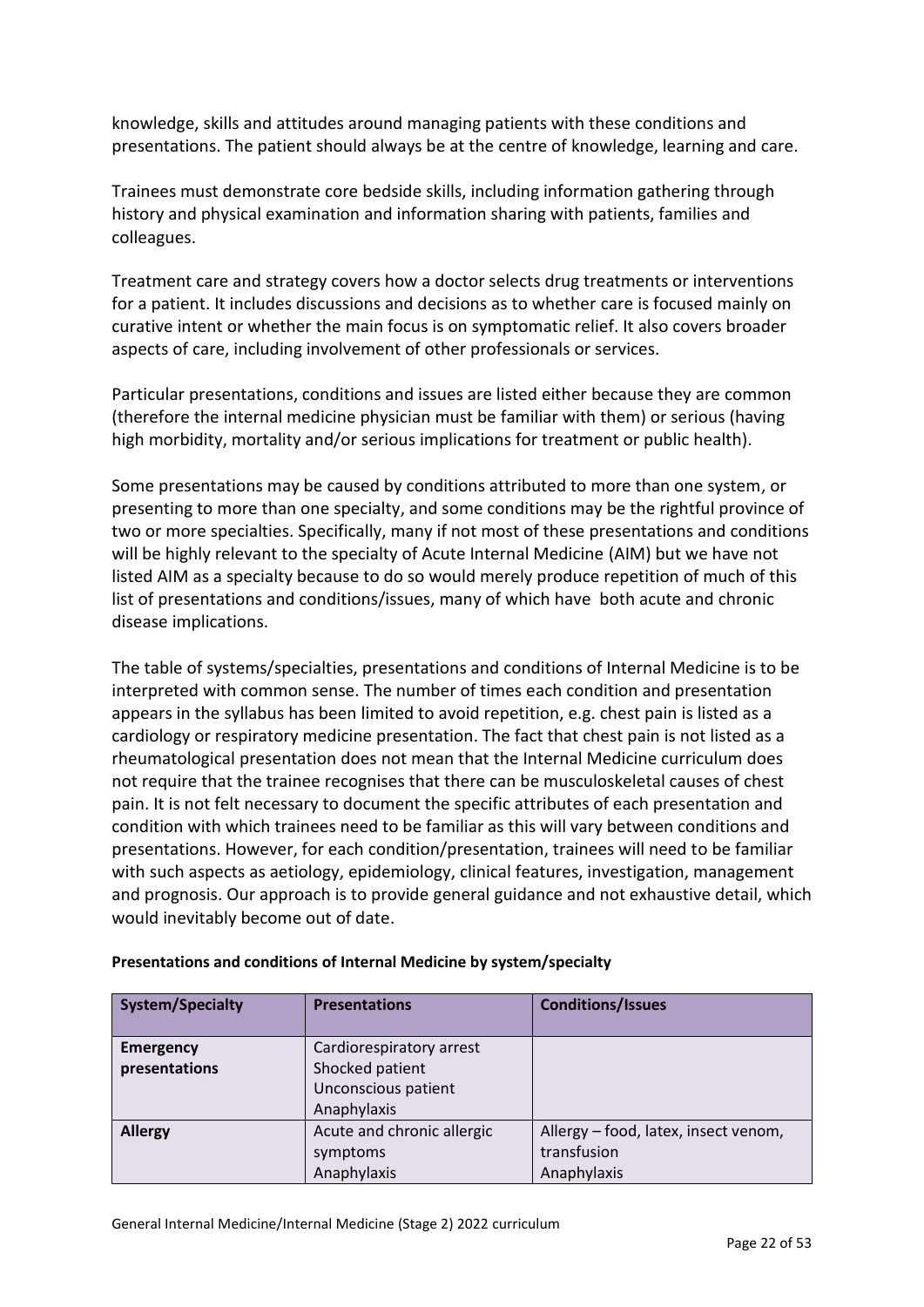| <b>System/Specialty</b>                          | <b>Presentations</b>                                                                                                                   | <b>Conditions/Issues</b>                                                                                                                                                                                                                                                                                                                                                                                                                                                             |
|--------------------------------------------------|----------------------------------------------------------------------------------------------------------------------------------------|--------------------------------------------------------------------------------------------------------------------------------------------------------------------------------------------------------------------------------------------------------------------------------------------------------------------------------------------------------------------------------------------------------------------------------------------------------------------------------------|
|                                                  | Angioedema<br>Asthma<br>Nose and sinus symptoms<br>Urticaria                                                                           | Asthma<br>Drug - allergy and intolerance<br>Rhinitis / sinusitis / conjunctivitis<br>Skin disorders<br>Urticaria and angioedema                                                                                                                                                                                                                                                                                                                                                      |
| Cardiology                                       | <b>Breathlessness</b><br>Chest pain<br>Limb pain<br>Limb swelling<br>Palpitations<br>Syncope and pre-syncope                           | Cardiac arrhythmias<br>Cardiac failure<br>Cardiac involvement in genetic<br>disease<br>Cardiac involvement in infectious<br>disease<br>Congenital heart disease in the adult<br>Coronary heart disease<br>Diseases of heart muscle<br>Diseases of the arteries, including<br>aortic dissection<br>Diseases of the pulmonary circulation<br>Heart valve disease<br>Hypertension<br>Hyperlipidaemia<br>Oedema<br>Pericardial disease<br>Tumours of the heart<br>Venous thromboembolism |
| <b>Clinical genetics</b>                         | <b>Familial condition</b><br>Interpretation of a genetic<br>test<br>Possibility of genetic<br>diagnosis<br>Request for genetic testing | Common single gene disorders in the<br>adult                                                                                                                                                                                                                                                                                                                                                                                                                                         |
| <b>Clinical pharmacology</b><br>and therapeutics | Poisoning<br>Drug side effects<br>Drug allergy<br>Hypertension                                                                         | Adverse drug reactions<br>Practice safe / rational prescribing<br>and medicines optimisation<br>Use national or local guidelines on<br>appropriate and safe prescribing                                                                                                                                                                                                                                                                                                              |
| <b>Dermatology</b>                               | Mouth ulcer<br>Pruritus<br>Rash<br>Skin lesions                                                                                        | Blood and lymphatic vessel disorders<br>Cutaneous reactions to drugs<br>Cutaneous vasculitis, connective<br>tissue diseases and urticaria<br>Dermatitis / eczema<br>Disorders of pigmentation<br>Hair and nail disorders<br>Infections of the skin and soft tissues<br>Inherited skin diseases<br>Papulosquamous diseases<br>Photosensitivity<br>Sebaceous and sweat gland disorders<br>Skin in systemic disease<br>Tumours of the skin                                              |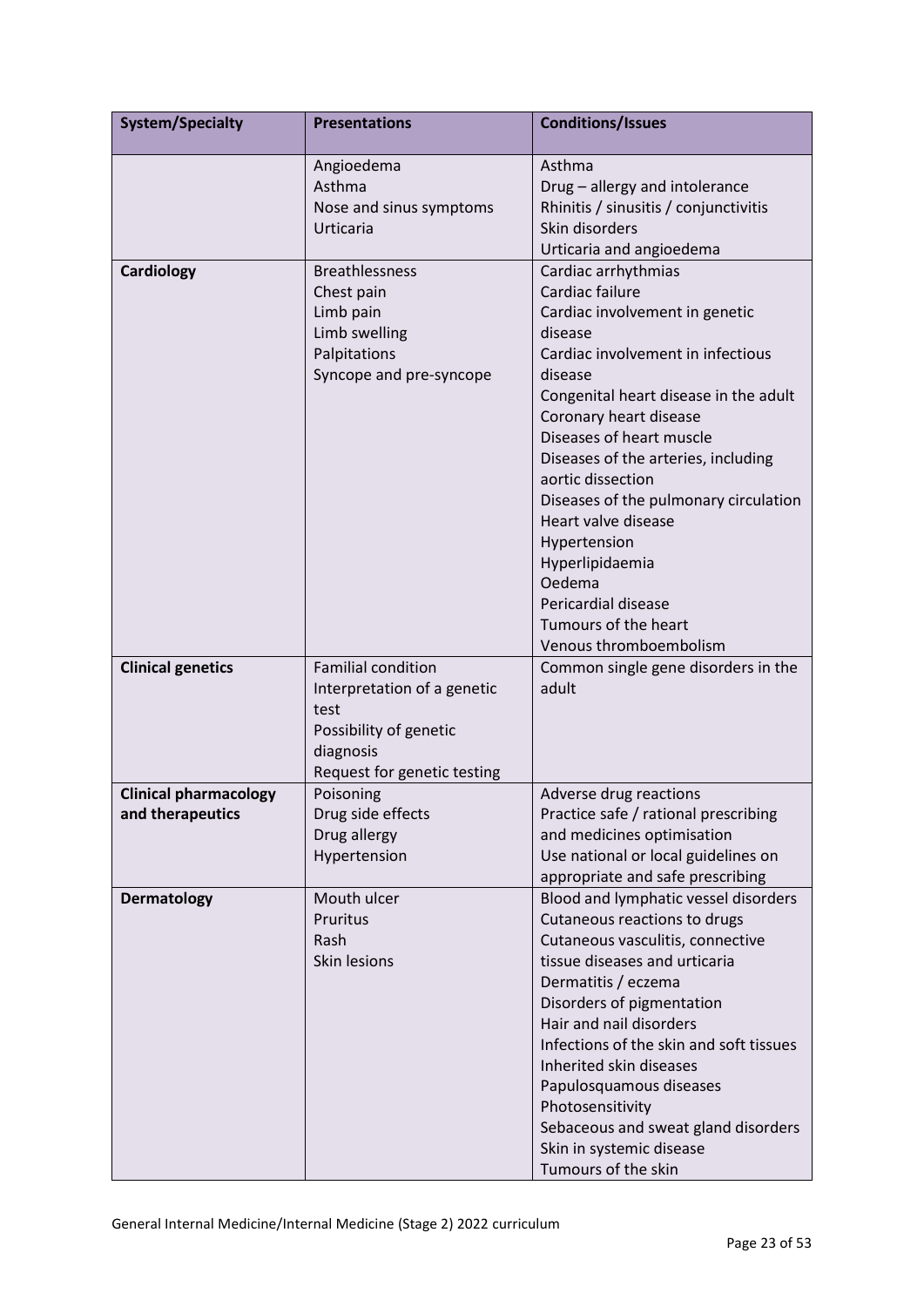| <b>System/Specialty</b>       | <b>Presentations</b>           | <b>Conditions/Issues</b>                |  |  |  |  |
|-------------------------------|--------------------------------|-----------------------------------------|--|--|--|--|
|                               |                                | <b>Blistering disorders</b>             |  |  |  |  |
| <b>Endocrinology and</b>      | Amenorrhoea                    | <b>Adrenal disorders</b>                |  |  |  |  |
| diabetes mellitus             | <b>Hirsutism</b>               | Benign breast diseases                  |  |  |  |  |
|                               | Hyperglycaemia                 | Diabetes mellitus                       |  |  |  |  |
|                               | Hypoglycaemia                  | Disorders of growth                     |  |  |  |  |
|                               | Obesity                        | Disorders of male reproduction          |  |  |  |  |
|                               | Polydipsia                     | Disorders of puberty                    |  |  |  |  |
|                               | Polyuria                       | Disorders of the anterior pituitary     |  |  |  |  |
|                               | Sick day rules                 | Disorders of the posterior pituitary    |  |  |  |  |
|                               | Weight gain                    | Electrolyte disorders                   |  |  |  |  |
|                               | Weight loss                    | Ovarian disorders                       |  |  |  |  |
|                               |                                | Pancreatic endocrine disorders          |  |  |  |  |
|                               |                                | (other)                                 |  |  |  |  |
|                               |                                | Parathyroid disorders                   |  |  |  |  |
|                               |                                | Sexual dysfunction                      |  |  |  |  |
|                               |                                | Thyroid disorders                       |  |  |  |  |
| <b>Gastroenterology and</b>   | Abdominal mass /               | Acute abdominal pathologies             |  |  |  |  |
| <b>Hepatology</b>             | hepatosplenomegaly             | Alcohol related liver disease including |  |  |  |  |
|                               | Abdominal pain                 | the withdrawal syndrome                 |  |  |  |  |
|                               | Abdominal swelling             | Chronic liver diseases                  |  |  |  |  |
|                               | Anaemia (iron deficiency)      | Congenital abnormalities of the GI      |  |  |  |  |
|                               | Constipation                   | tract                                   |  |  |  |  |
|                               | Diarrhoea                      | Diet and nutritional support            |  |  |  |  |
|                               | Dyspepsia                      | Diseases of the colon                   |  |  |  |  |
|                               | Haematemesis and melaena       | Diseases of the gall bladder, pancreas  |  |  |  |  |
|                               | Jaundice                       | and biliary tree                        |  |  |  |  |
|                               | Nausea and vomiting            | Diseases of the mouth and salivary      |  |  |  |  |
|                               | <b>Rectal bleeding</b>         | glands                                  |  |  |  |  |
|                               | <b>Swallowing difficulties</b> | Diseases of the oesophagus              |  |  |  |  |
|                               | Weight loss                    | Diseases of the small bowel             |  |  |  |  |
|                               |                                | Diseases of the stomach                 |  |  |  |  |
|                               |                                | <b>Functional bowel disorders</b>       |  |  |  |  |
|                               |                                | <b>Gastrointestinal infections</b>      |  |  |  |  |
|                               |                                | Inflammatory bowel diseases             |  |  |  |  |
|                               |                                | Malabsorption                           |  |  |  |  |
|                               |                                | Nutrition and malnutrition              |  |  |  |  |
|                               |                                | Refeeding                               |  |  |  |  |
|                               |                                | The acute abdomen                       |  |  |  |  |
|                               |                                | Vascular disorders of the GI tract      |  |  |  |  |
| <b>Genitourinary medicine</b> | Genital discharge and          | <b>HIV</b> infection                    |  |  |  |  |
|                               | ulceration                     | Prevention of conditions related to     |  |  |  |  |
|                               | Genital rash                   | sexual behaviour                        |  |  |  |  |
|                               | Erectile dysfunction, genital  | Sexually transmitted infections and     |  |  |  |  |
|                               | lumps, rectal discharge, post  | systemic complications                  |  |  |  |  |
|                               | coital and intermenstrual      | Reproductive health (incl               |  |  |  |  |
|                               | bleeding, pelvic pain,         | contraception)                          |  |  |  |  |
|                               | dyspareunia                    |                                         |  |  |  |  |
| <b>Geriatric medicine</b>     | Delirium                       | Continence - faecal and urinary         |  |  |  |  |
|                               | Deterioration in mobility      | Dementias                               |  |  |  |  |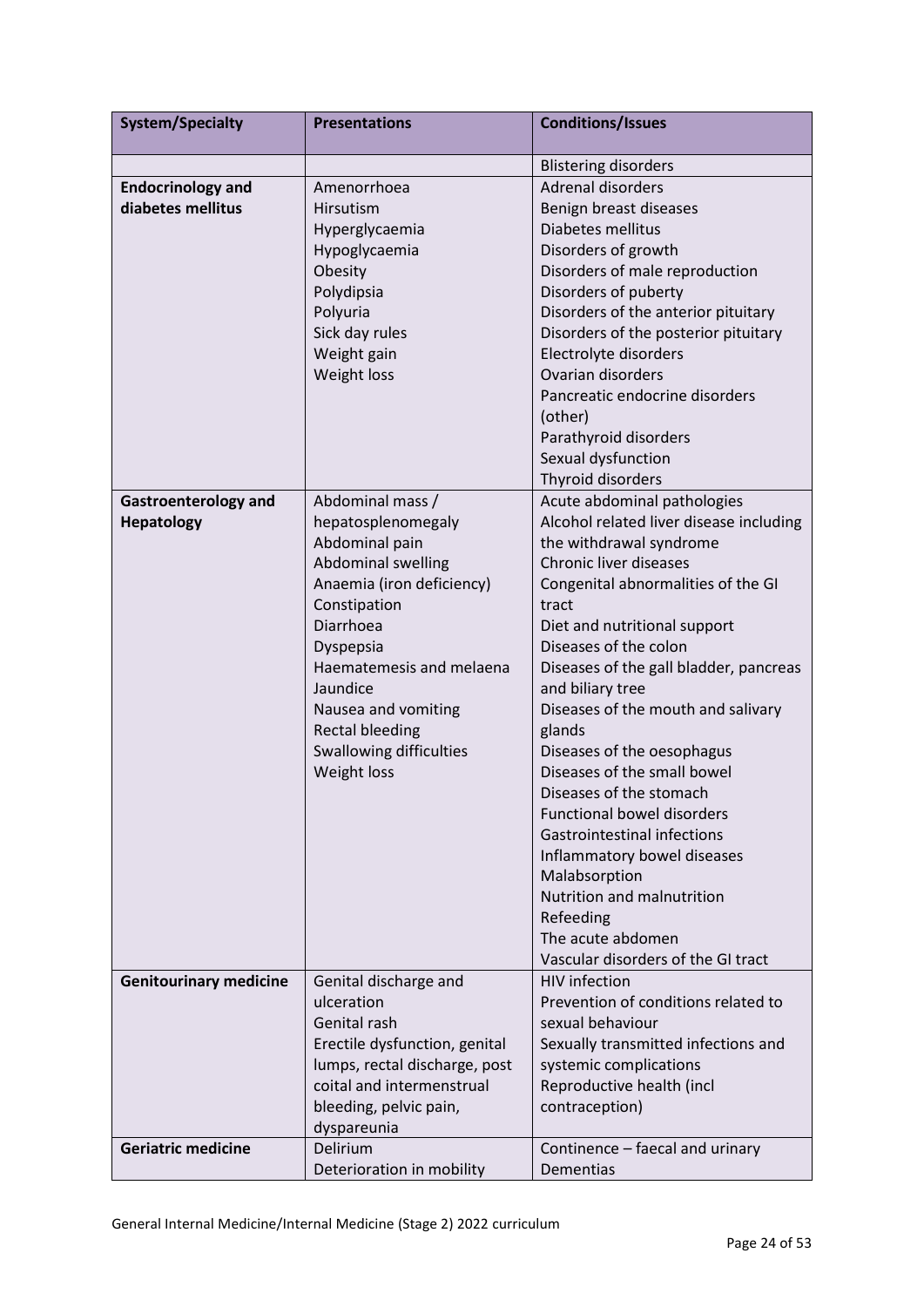| <b>System/Specialty</b>      | <b>Presentations</b>               | <b>Conditions/Issues</b>                  |  |  |  |  |
|------------------------------|------------------------------------|-------------------------------------------|--|--|--|--|
|                              | Falls                              | Depression                                |  |  |  |  |
|                              | <b>Fragility fractures</b>         | Malnutrition                              |  |  |  |  |
|                              | Frailty                            | <b>Movement disorders</b>                 |  |  |  |  |
|                              | Hypothermia                        | Osteoporosis                              |  |  |  |  |
|                              | Incontinence                       | Pharmacology                              |  |  |  |  |
|                              | <b>Memory loss</b>                 | Subarachnoid haemorrhage                  |  |  |  |  |
|                              | Unsteadiness / balance             | <b>Stroke</b>                             |  |  |  |  |
|                              | disturbance                        | Transient ischaemic attack                |  |  |  |  |
|                              |                                    | Pressure ulcers                           |  |  |  |  |
| Haematology                  | Anaemia                            | Anaemia                                   |  |  |  |  |
|                              | Bruising and spontaneous           | <b>Blood transfusion and alternatives</b> |  |  |  |  |
|                              | bleeding                           | Common haematological                     |  |  |  |  |
|                              | Coagulation test abnormality       | malignancies                              |  |  |  |  |
|                              | Full blood count abnormality       | Bone marrow failure                       |  |  |  |  |
|                              | Lymphadenopathy                    | Haemoglobinopathies                       |  |  |  |  |
|                              | Neutropenic fever                  | Haemolysis                                |  |  |  |  |
|                              | Paraproteinaemia                   | MGUS (monoclonal gammopathy of            |  |  |  |  |
|                              | Splenomegaly                       | uncertain significance)                   |  |  |  |  |
|                              | <b>Transfusion reactions</b>       | Thrombosis and anticoagulant              |  |  |  |  |
|                              |                                    | therapy                                   |  |  |  |  |
| Immunology                   |                                    | Autoimmune systemic disorders             |  |  |  |  |
|                              |                                    | Primary immunodeficiency disorders        |  |  |  |  |
| <b>Infectious diseases</b>   | Fever                              | Anti-microbial drug monitoring            |  |  |  |  |
|                              | Genital discharge and              | Anti-microbial resistance and             |  |  |  |  |
|                              | ulceration                         | stewardship                               |  |  |  |  |
|                              | Sepsis syndrome                    | <b>Bacterial infections</b>               |  |  |  |  |
|                              | Weight loss                        | Evaluation of the unwell returning        |  |  |  |  |
|                              |                                    | traveller                                 |  |  |  |  |
|                              |                                    | Fever of unknown origin                   |  |  |  |  |
|                              |                                    | <b>Fungal infections</b>                  |  |  |  |  |
|                              |                                    | <b>Helminth infections</b>                |  |  |  |  |
|                              |                                    | <b>HIV</b> infection                      |  |  |  |  |
|                              |                                    | Infections in the immune-                 |  |  |  |  |
|                              |                                    | compromised host                          |  |  |  |  |
|                              |                                    | Protozoal infections                      |  |  |  |  |
|                              |                                    | Viral infections                          |  |  |  |  |
|                              |                                    | Traveller and migrant health              |  |  |  |  |
| <b>Medical ophthalmology</b> | Diplopia                           | Cranial nerve palsy                       |  |  |  |  |
|                              |                                    | Glaucoma                                  |  |  |  |  |
|                              | Optic disc swelling<br>Painful eye | Inflammatory eye disease                  |  |  |  |  |
|                              |                                    | TIA/stroke                                |  |  |  |  |
|                              | Red eye<br><b>Vision loss</b>      | Retinal vascular disease                  |  |  |  |  |
|                              | Abnormal sensation                 | Acute stroke and transient ischaemic      |  |  |  |  |
| <b>Neurology</b>             |                                    |                                           |  |  |  |  |
|                              | (paraesthesia and numbness)        | attacks                                   |  |  |  |  |
|                              | Abnormal behaviour                 | Chronic neurological disability           |  |  |  |  |
|                              | Acute confusion                    | Dementia and cognitive disorders          |  |  |  |  |
|                              | Bladder, bowel and sexual          | Delirium                                  |  |  |  |  |
|                              | dysfunction                        | Epilepsy                                  |  |  |  |  |
|                              | <b>Breathlessness</b>              | <b>Functional illness</b>                 |  |  |  |  |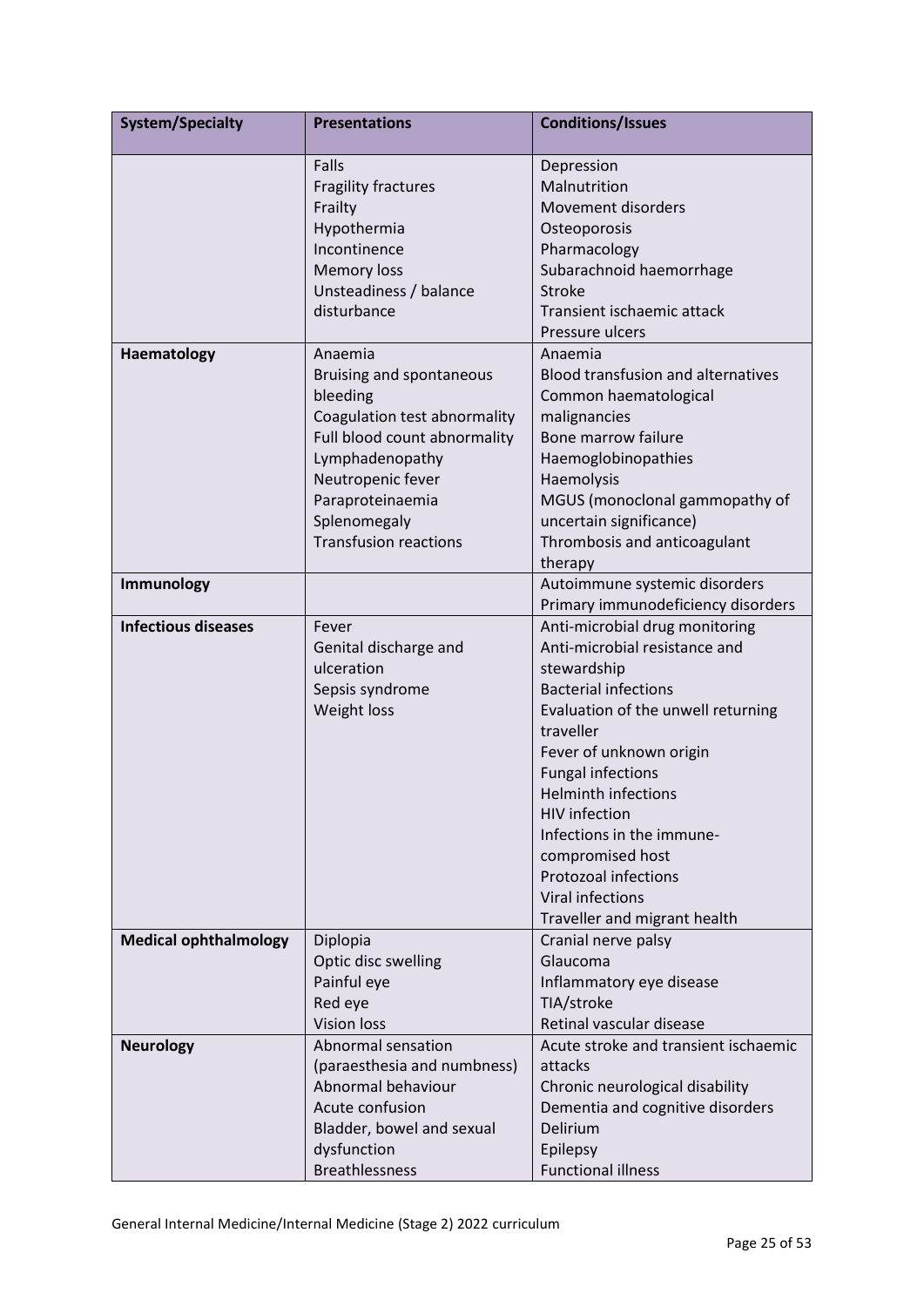| <b>System/Specialty</b>                            | <b>Presentations</b>                                                                                                                                                                                                                                                                                                           | <b>Conditions/Issues</b>                                                                                                                                                                                                                                                                                                                                                                                                  |
|----------------------------------------------------|--------------------------------------------------------------------------------------------------------------------------------------------------------------------------------------------------------------------------------------------------------------------------------------------------------------------------------|---------------------------------------------------------------------------------------------------------------------------------------------------------------------------------------------------------------------------------------------------------------------------------------------------------------------------------------------------------------------------------------------------------------------------|
|                                                    | Dizziness and vertigo<br>Headache<br><b>Hearing loss</b><br>Involuntary movements<br>Memory loss and intellectual<br>decline<br>Pain<br>Seizures (epileptic and non-<br>epileptic)<br>Speech disturbance<br>Swallowing difficulties<br>Syncope and pre-syncope<br>Unsteadiness<br>Visual disturbance<br>Weakness and paralysis | Head injury<br>Meningitis and encephalitis<br>Migraine and other headache<br>syndromes<br>Motor neurone disease<br>Multiple sclerosis<br>Myasthenia gravis<br>Myopathies (acute and chronic)<br>Parkinson's disease and other<br>movement disorders<br>Peripheral neuropathy (acute and<br>chronic)<br>Subarachnoid haemorrhage and<br>cerebral venous sinus thrombosis<br>Tumours involving the brain and<br>spinal cord |
| <b>Oncology</b>                                    | Weight loss                                                                                                                                                                                                                                                                                                                    | Common cancers<br>Hypercalcaemia<br>Neutropenic sepsis<br>Paraneoplastic conditions<br>Premalignant conditions<br>Spinal cord compression<br>SVC obstruction                                                                                                                                                                                                                                                              |
| <b>Palliative medicine and</b><br>end of life care | Pain<br>Physical symptoms other than<br>pain<br>Psychosocial concerns<br>including spiritual care and<br>care of family<br>The dying patient                                                                                                                                                                                   | Advanced malignancy<br>End stage organ failure<br>Frailty<br>Multiple comorbidity                                                                                                                                                                                                                                                                                                                                         |
| <b>Public health and health</b><br>promotion       |                                                                                                                                                                                                                                                                                                                                | Alcohol<br>Exercise<br><b>Mental health</b><br>Non-communicable diseases<br><b>Nutrition</b><br>Obesity<br>Occupation<br>Sexual behaviour<br>Smoking<br>Social deprivation<br>Substance abuse<br>UK and global health                                                                                                                                                                                                     |
| <b>Psychiatry</b>                                  | Aggressive or disturbed<br>behaviour<br>Alcohol and substance<br>dependence<br>Anxiety or panic                                                                                                                                                                                                                                | Alcohol and substance misuse<br>Anxiety disorders<br>Bipolar disorder<br>Delirium<br><b>Dementias</b><br>Depression<br><b>Eating disorders</b>                                                                                                                                                                                                                                                                            |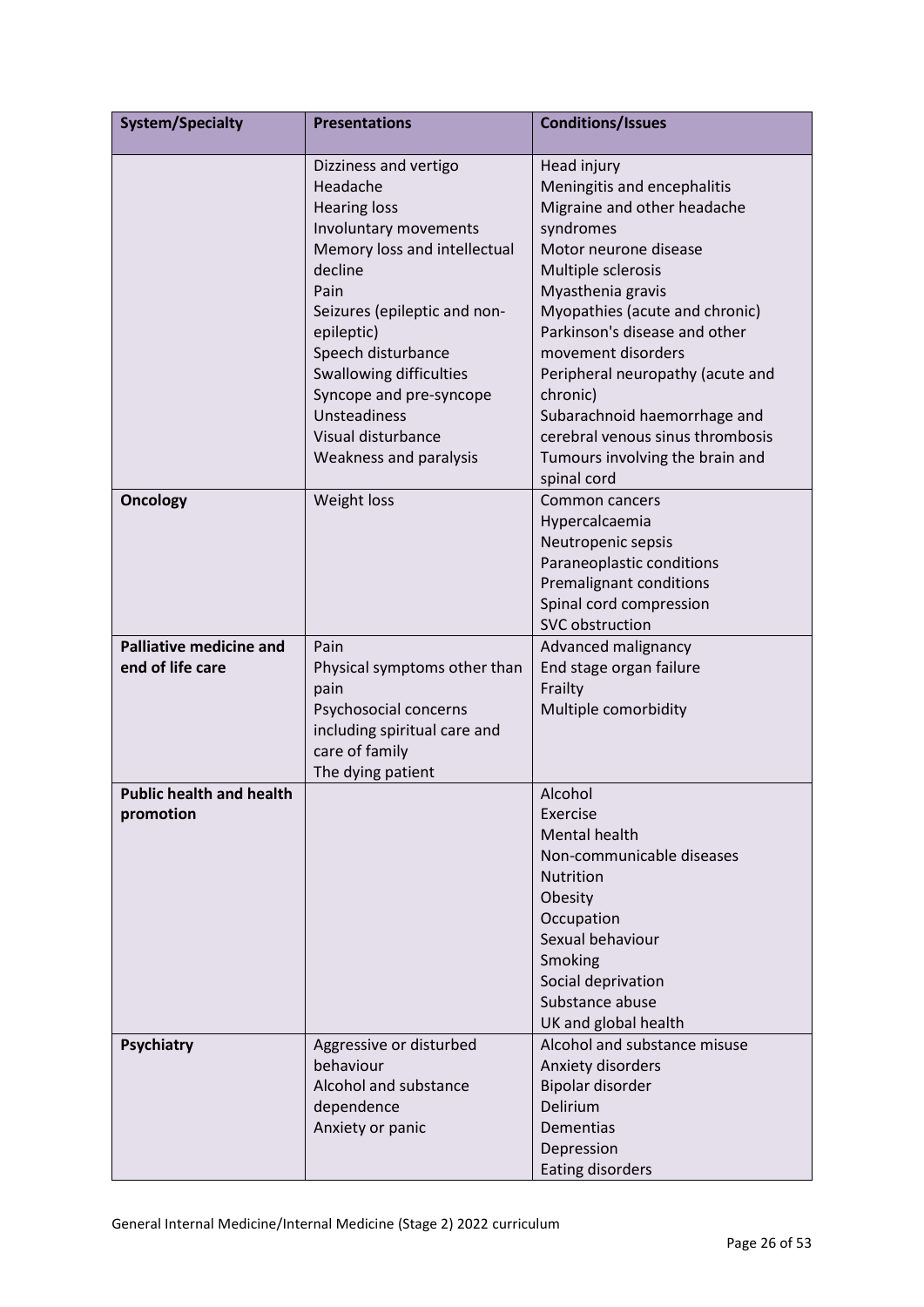| <b>System/Specialty</b>     | <b>Presentations</b>            | <b>Conditions/Issues</b>                                            |  |  |  |  |
|-----------------------------|---------------------------------|---------------------------------------------------------------------|--|--|--|--|
|                             | Physical symptoms               | Personality disorder                                                |  |  |  |  |
|                             | unexplained by organic          | Phobias                                                             |  |  |  |  |
|                             | disease                         | Psychoses                                                           |  |  |  |  |
|                             | Self-harm                       | Schizophrenia                                                       |  |  |  |  |
|                             | <b>Treatment refusal</b>        | Somatic symptom disorders                                           |  |  |  |  |
|                             |                                 | <b>Stress disorders</b>                                             |  |  |  |  |
|                             |                                 | Suicide and self-harm                                               |  |  |  |  |
| <b>Renal medicine</b>       | Dysuria                         | Acute kidney injury                                                 |  |  |  |  |
|                             | Electrolyte abnormality         | Chronic kidney disease                                              |  |  |  |  |
|                             | Fluid balance abnormality       | Drugs and the kidney                                                |  |  |  |  |
|                             | Haematuria                      | Electrolyte disorders                                               |  |  |  |  |
|                             | Hypertension                    | Fluid balance disorders                                             |  |  |  |  |
|                             | Loin pain                       | Genetic disorders affecting the                                     |  |  |  |  |
|                             | <b>Micturition difficulties</b> | kidneys                                                             |  |  |  |  |
|                             | Polyuria                        | Glomerular diseases                                                 |  |  |  |  |
|                             | Proteinuria                     | Malignant disease of the urinary tract                              |  |  |  |  |
|                             | Raised serum creatinine         | Nephrotic syndrome                                                  |  |  |  |  |
|                             |                                 | Renal replacement therapy                                           |  |  |  |  |
|                             |                                 | Renal tubular disorders                                             |  |  |  |  |
|                             |                                 | Systemic disorders affecting the                                    |  |  |  |  |
|                             |                                 | kidneys                                                             |  |  |  |  |
|                             |                                 | <b>Tubulointerstitial diseases</b>                                  |  |  |  |  |
|                             |                                 | Urinary tract infection                                             |  |  |  |  |
|                             |                                 | Urinary tract obstruction                                           |  |  |  |  |
| <b>Respiratory medicine</b> | <b>Breathlessness</b>           | Asthma                                                              |  |  |  |  |
|                             | Pleuritic chest pain            | <b>Bronchiectasis</b>                                               |  |  |  |  |
|                             | Cough                           | Chronic obstructive pulmonary                                       |  |  |  |  |
|                             | Haemoptysis                     | disease                                                             |  |  |  |  |
|                             | Hoarseness                      | <b>Cystic fibrosis</b>                                              |  |  |  |  |
|                             | Stridor                         | Diseases of the pulmonary circulation                               |  |  |  |  |
|                             | Pleural effusion                | Disorders of the thoracic cage and                                  |  |  |  |  |
|                             | Wheeze                          | diaphragm                                                           |  |  |  |  |
|                             |                                 | Disorders of the upper respiratory<br>tract                         |  |  |  |  |
|                             |                                 |                                                                     |  |  |  |  |
|                             |                                 | Immune mediated respiratory                                         |  |  |  |  |
|                             |                                 | diseases                                                            |  |  |  |  |
|                             |                                 | Interstitial lung diseases<br>Malignant diseases of the respiratory |  |  |  |  |
|                             |                                 | system                                                              |  |  |  |  |
|                             |                                 | Pleural diseases including                                          |  |  |  |  |
|                             |                                 | pneumothorax                                                        |  |  |  |  |
|                             |                                 | Occupational lung diseases                                          |  |  |  |  |
|                             |                                 | Pulmonary embolism                                                  |  |  |  |  |
|                             |                                 | Sarcoidosis                                                         |  |  |  |  |
|                             |                                 | Sleep related breathing disorders                                   |  |  |  |  |
|                             |                                 | Respiratory infections                                              |  |  |  |  |
|                             |                                 | Respiratory failure                                                 |  |  |  |  |
|                             |                                 | Tuberculosis                                                        |  |  |  |  |
| Rheumatology                | Back pain                       | Multisystem rheumatic disorders                                     |  |  |  |  |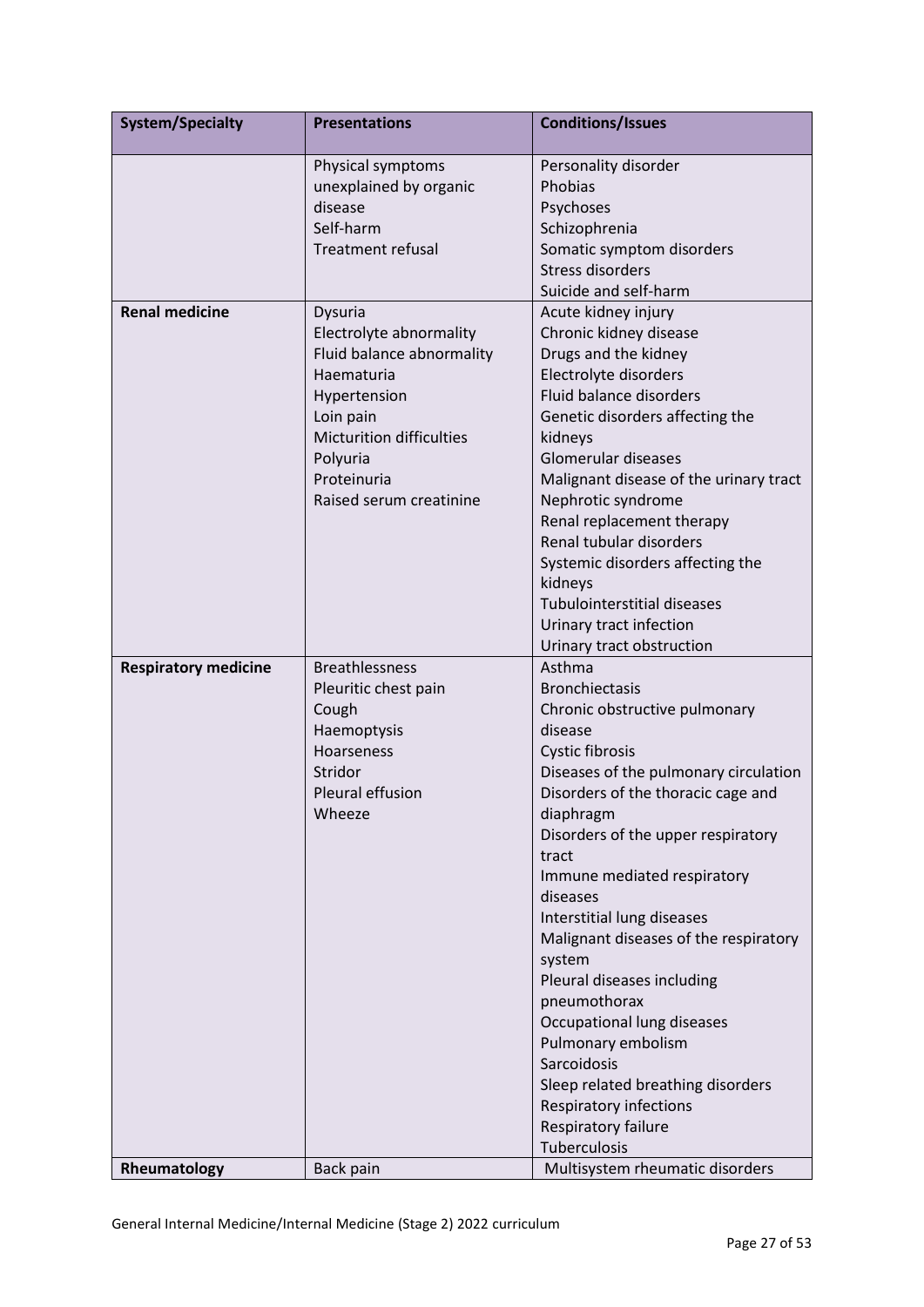| <b>System/Specialty</b> | <b>Presentations</b>                                                                                                                                                                               | <b>Conditions/Issues</b>                                                                                                                                                                                                                                                                          |
|-------------------------|----------------------------------------------------------------------------------------------------------------------------------------------------------------------------------------------------|---------------------------------------------------------------------------------------------------------------------------------------------------------------------------------------------------------------------------------------------------------------------------------------------------|
|                         | Joint pain and swelling<br>Neck pain<br>Rash and weakness                                                                                                                                          | Spinal pain and regional disorders<br>Crystal-related arthropathies<br>Infection and arthritis<br>Metabolic bone diseases<br>Monitoring and toxicity of<br>immunosuppressive drugs including<br>biologics<br>Osteoarthritis<br>Osteoporosis<br><b>Rheumatoid arthritis</b><br>Spondyloarthritides |
| Other / all - clinical  | Incidental findings<br>Medical problems following<br>surgical procedures<br>Medical problems in<br>pregnancy<br>Physical symptoms<br>unexplained by organic<br>disease<br>Pre-operative assessment | Chronic fatigue syndrome                                                                                                                                                                                                                                                                          |

# <span id="page-27-0"></span>**3.5 Practical procedures**

There are a number of internal medicine procedural skills in which a trainee must become proficient.

Trainees must be able to outline the indications for these procedures and recognise the importance of valid consent, aseptic technique, safe use of analgesia and local anaesthetics, minimisation of patient discomfort, and requesting help when appropriate. For all practical procedures the trainee must be able to recognise complications and respond appropriately if they arise, including calling for help from colleagues in other specialties when necessary.

Trainees should receive training in procedural skills in a clinical skills lab if required. Assessment of procedural skills will be made using the direct observation of procedural skills (DOPS) tool. The table below sets out the minimum competency level expected for each of the practical procedures at the end of each year of training in IM stage 2. Trainees are expected to maintain procedural competencies achieved during IM stage 1 training.

Obtaining independence in all of these practical procedures is desirable but not essential for the completion of IM stage 2. Sites that require trainees to be able to perform particular procedures independently for service reasons will need to put in place mechanisms to provide training and assure competence for independent practice. Trainees working in sites that do not provide such training are required to have skills lab training on a minimum of two occasions in Internal Medicine stage 2 training.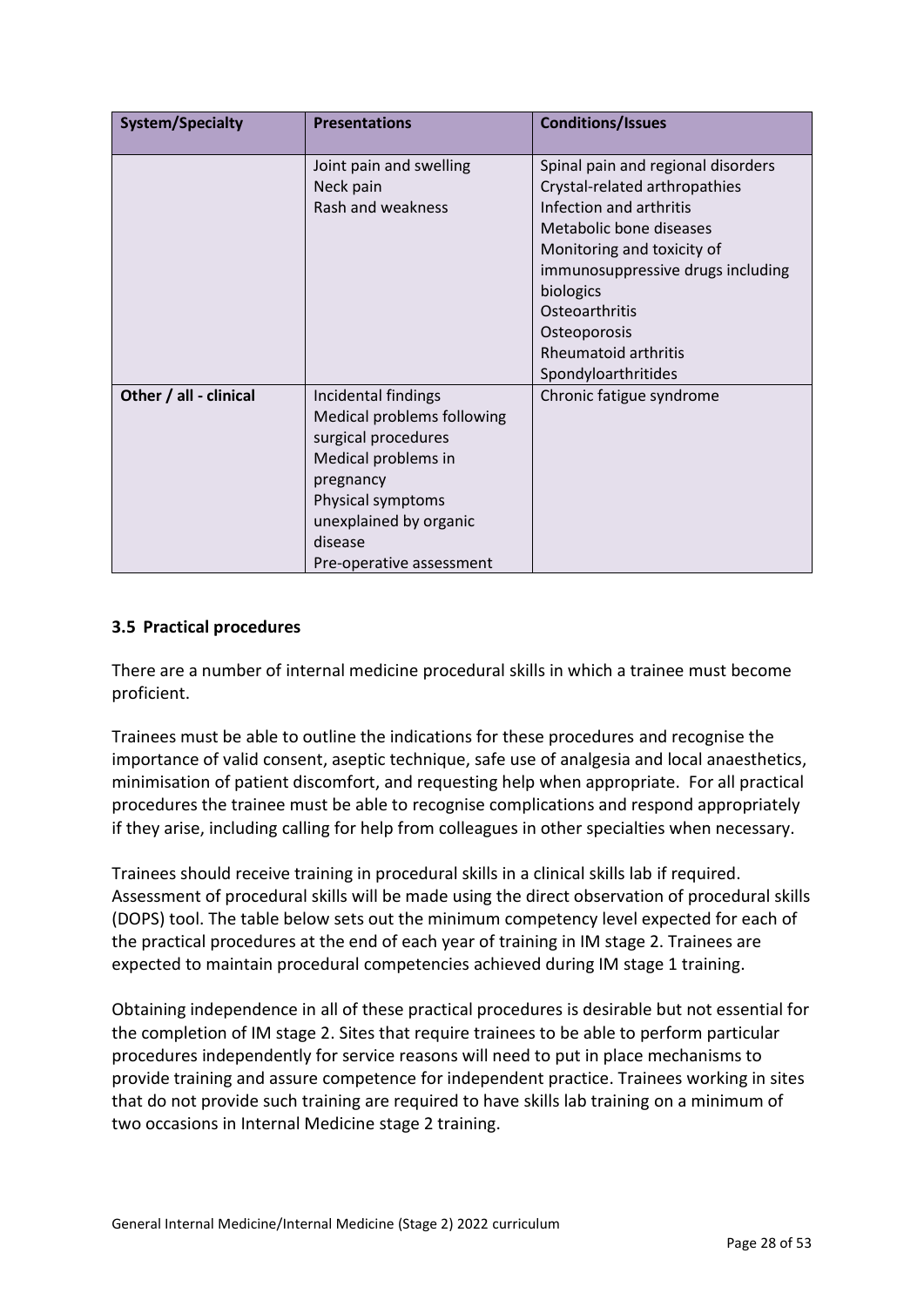When a trainee has been signed off as being able to perform a procedure independently, they are not required to have any further assessment (DOPS) of that procedure, unless they or their educational supervisor think that this is required. It is a matter of professional conduct and probity that all doctors maintain the appropriate skills to perform the practical procedures required by their scope of practice. In accordance with clinical governance the trust/health board should ensure that no doctor performs procedures that they are not competent to carry out.

| <b>Internal Medicine stage 2</b>                                                       |                                                |
|----------------------------------------------------------------------------------------|------------------------------------------------|
| <b>Procedure</b>                                                                       | <b>Minimum level</b>                           |
| Advanced cardiopulmonary resuscitation (CPR)                                           | Leadership of CPR team                         |
| Direct current (DC) cardioversion                                                      | Competent to perform unsupervised              |
| Temporary cardiac pacing using an external<br>device                                   | Skills lab or satisfactory supervised practice |
| Central venous cannulation (internal jugular or<br>subclavian)                         | Skills lab or satisfactory supervised practice |
| Access to circulation for resuscitation (femoral<br>vein or intraosseous) <sup>a</sup> | Skills lab or satisfactory supervised practice |
| Pleural aspiration for fluid (diagnostic) b, c                                         | Competent to perform unsupervised              |
| Pleural aspiration (pneumothorax) <sup>c</sup>                                         | Competent to perform unsupervised              |
| Intercostal drain for pneumothorax                                                     | Skills lab or satisfactory supervised practice |
| Intercostal drain for effusion <sup>b</sup>                                            | Skills lab or satisfactory supervised practice |
| Nasogastric (NG) tube                                                                  | Competent to perform unsupervised              |
| Ascitic tap                                                                            | Competent to perform unsupervised              |
| Abdominal paracentesis                                                                 | Skills lab or satisfactory supervised practice |
| Lumbar puncture                                                                        | Competent to perform unsupervised              |

#### **Internal medicine practical procedures**

#### Notes

<sup>a</sup> The requirement is for a minimum of skills lab training or satisfactory supervised practice in one of these two mechanisms for obtaining access to the circulation to allow infusion of fluid in the patient where peripheral venous access cannot be established.

**b Pleural procedures should be undertaken in line with the British Thoracic Society** guidelines. These state that thoracic ultrasound guidance is strongly recommended for all pleural procedures for pleural fluid, also that the marking of a site using thoracic ultrasound for subsequent remote aspiration or chest drain insertion is not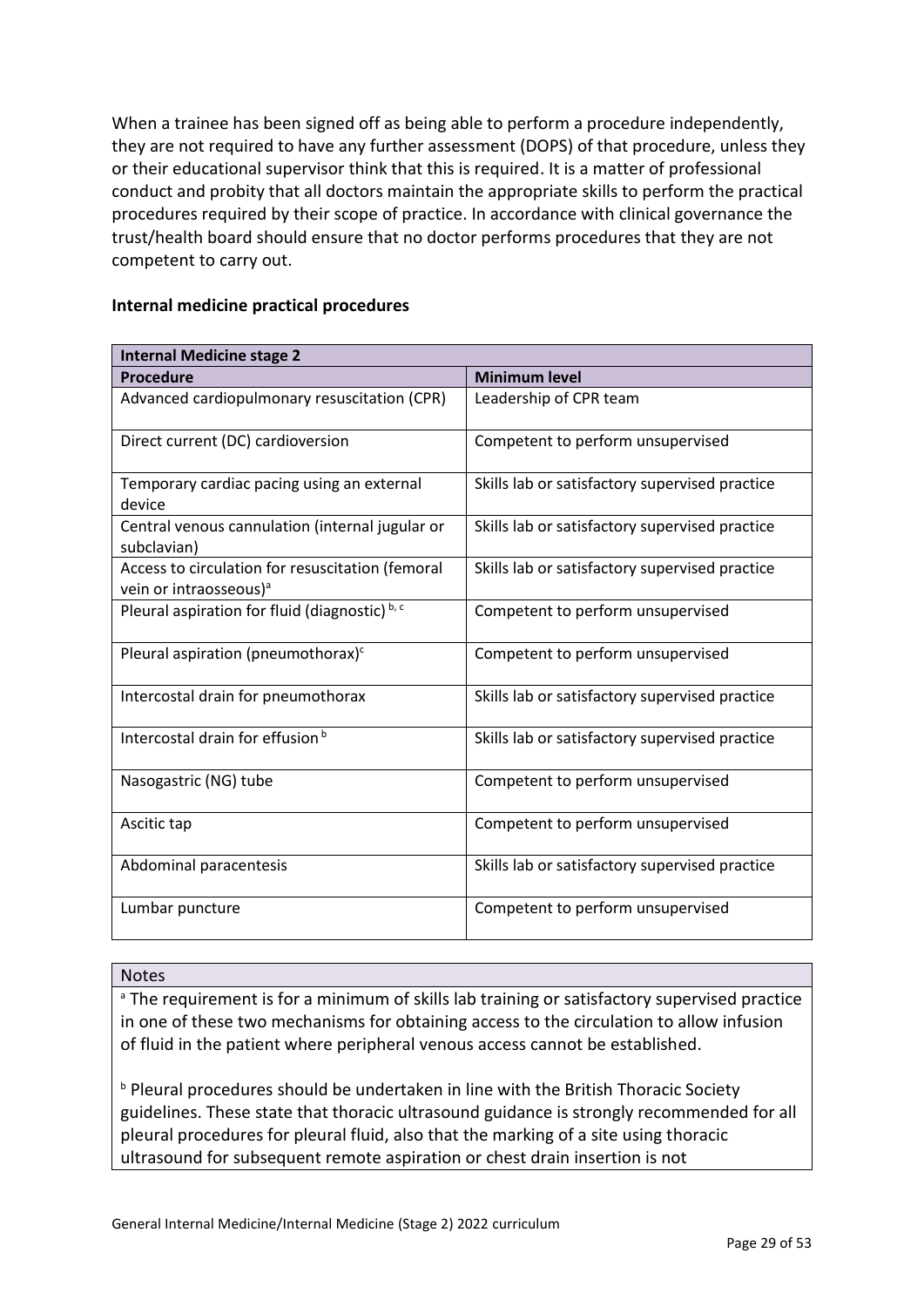recommended. Ultrasound guidance should be provided by a -trained thoracic ultrasound practitioner.

 $c$  It can be assumed that a trainee who is capable of performing pleural aspiration of fluid is capable of introducing a needle to decompress a large symptomatic pneumothorax

# <span id="page-29-0"></span>**4. Learning and Teaching**

# <span id="page-29-1"></span>**4.1 The training programme**

The organisation and delivery of postgraduate training is the responsibility of the Health Education England (HEE), NHS Education for Scotland (NES), Health Education and Improvement Wales (HEIW) and the Northern Ireland Medical and Dental Training Agency (NIMDTA) – referred to from this point as 'deaneries'. A training programme director (TPD) will be responsible for coordinating the Internal Medicine stage 2 training programme. In England, the local organisation and delivery of training is overseen by a school of medicine.

Progression through the programme will be determined by the Annual Review of Competency Progression (ARCP) process and the training requirements for each indicative year of training are summarised in the IM stage 2 ARCP decision aid (available on the [JRCPTB](http://www.jrcptb.org.uk/)  [website\)](http://www.jrcptb.org.uk/).

The sequence of training should ensure appropriate progression in experience and responsibility. The training to be provided at each training site is defined to ensure that, during the programme, the curriculum requirements are met and also that unnecessary duplication and educationally unrewarding experiences are avoided.

The following provides a guide on how training programmes should be focused in each training year in order for trainees to gain the experience and develop the capabilities to the level required.

When training in IM stage 2 all trainees will have an appropriate clinical supervisor (a senior member of the IM team) and an appropriate educational supervisor in IM. The clinical supervisor and educational supervisor may be the same person. It will be best practice for trainees in IM stage 2 to have an educational supervisor who practises IM themselves. However, educational supervisors of IM trainees who do not themselves practise IM must take particular care to ensure that they obtain and consider detailed feedback from clinical supervisors who are knowledgeable about the trainees' IM performance and include this in their educational reports.

# **Mandatory training**

All training should be conducted in institutions which meet the relevant JRCPTB Quality Criteria, GMC standards for training and education and the relevant Health and Safety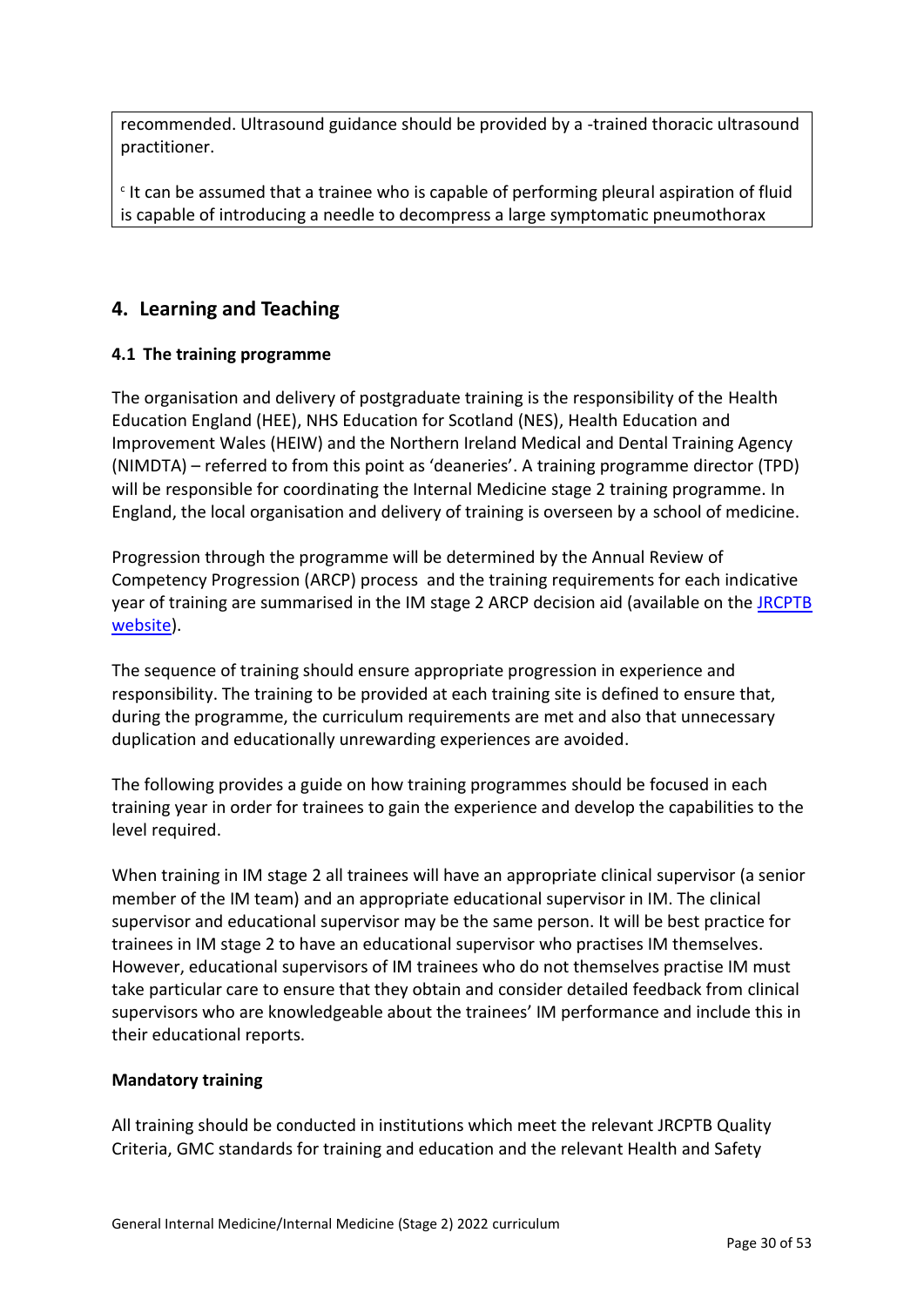standards. The teaching and learning methods section provides guidance on the learning experiences required.

#### *Acute medical take*

Trainees should be involved in the acute unselected medical take and they should be actively involved (have sufficient input for their involvement to be recorded in the patient's clinical notes) in the care of an indicative 750 patients presenting with acute unselected medical problems during the course of IM stage 2 training.

Trainees will need to demonstrate they have the required capabilities to manage the acute unselected take at completion of training, hence it is required that they are involved in the acute unselected take for an indicative three months in the final year of training (e.g. three months of involvement with the acute unselected take as part of dual training with specialty; four weeks of attachment to an acute medicine service with no concurrent specialty duties), during which time they must be involved in the care of an indicative 100 patients presenting with acute unselected medical problems.

### *Care of medical specialty patients with acute illness*

It is recognised that not all specialties will have an acute specialty take but all will receive patients in an unscheduled fashion. The trainee should be able to manage the specialty conditions with which the patient presents and provide management of co-existing acute medical illness.

#### *Inpatients*

Trainees in internal medicine must be entrusted to provide continuity of care to medical inpatients without supervision by completion of training (clinical CiP 3). Trainees will have had extensive experience and training in this capability during IM stage 1 and during IM stage 2 they should build on this by undertaking an indicative minimum of 12 months further experience and training in continuing ward care of patients admitted with acute medical problems. In order to confirm that trainees are confident and capable of unsupervised practice at the time of CCT an indicative minimum of three months of inpatient care should occur in the last year of training.

The inpatient setting should provide trainees with experience of the following:

- Assessment of patients during the course of acute medical illness
- Decision making during the course of acute medical illness
- Discussion with patients and relatives during the course of acute medical illness
- Management of the patient who is deteriorating, including decisions about and implementation of plans for escalation of care (to HDU, ICU) or move to palliative care
- Planning discharge of patients along with other members of the MDT.

In addition to the indicative minimum 12 months experience of inpatient care, trainees will acquire relevant skills, knowledge and behaviours (as detailed above and in the CiP descriptors) in specialty settings such as the acute take, outpatients, hospices, community and ambulatory care.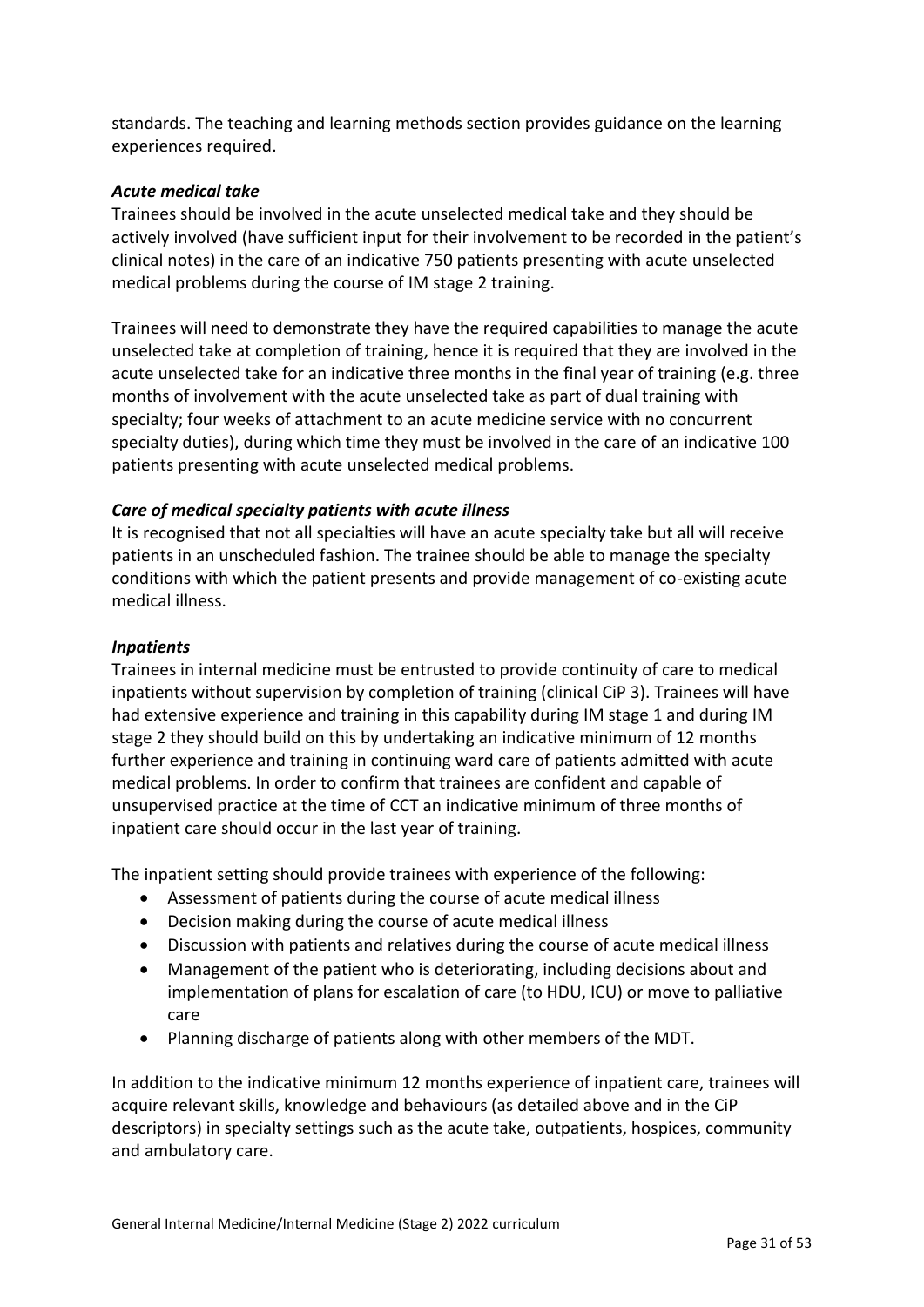# *Outpatients*

Trainees should attend and be actively involved in an indicative minimum of 20 clinics that occur outside of their main specialty. Reflecting changes in clinical practice, some of this training could be provided as community experience, virtual clinics and work in ambulatory settings. The choice of clinic / experience should be driven by the educational needs of the trainee, as identified by the trainee and their educational supervisor, with the educational objectives as set out in the teaching and learning methods section.

### *Simulation*

Simulation teaching involving human factors and scenarios training should be carried out in IM stage 2 with refresher training for procedural skills where necessary. Simulation can underpin assessment of the GPCs, for example, leadership and teamworking, communication skills and time management.

### **Recommended training**

# *Palliative and end of life care experience*

Trainees should be involved in the management of patients who are approaching the end of their lives and be able to demonstrate that they can recognise such patients and care for them and their families appropriately. Attachments with or experience of working with a palliative care team are strongly recommended.

### *Working with primary care and the community*

Trainees will need to demonstrate that they have an understanding of primary care and community services, and they should be able to interact with them appropriately and effectively. Experience of and training in working across the primary-secondary care divide (e.g. rapid access outpatient clinics, admission avoidance clinics, and ambulatory care) will be markers of good practice.

### *Working in the manner of a consultant*

At the completion of CCT doctors need to be able to function as independent consultant practitioners. It will be a marker of good practice for trainees in their final year to be given up to 3 months of experience 'acting up' (with appropriate supervision) as a consultant in Internal Medicine.

### <span id="page-31-0"></span>**4.2 Teaching and learning methods**

The curriculum will be delivered through a variety of learning experiences and will achieve the capabilities described in the syllabus through a variety of learning methods. There will be a balance of different modes of learning from formal teaching programmes to experiential learning 'on the job'. The proportion of time allocated to different learning methods may vary depending on the nature of the attachment within a rotation.

This section identifies the types of situations in which a trainee will learn.

**Work-based experiential learning** - The content of work-based experiential learning is decided by the local faculty for education but includes active participation in: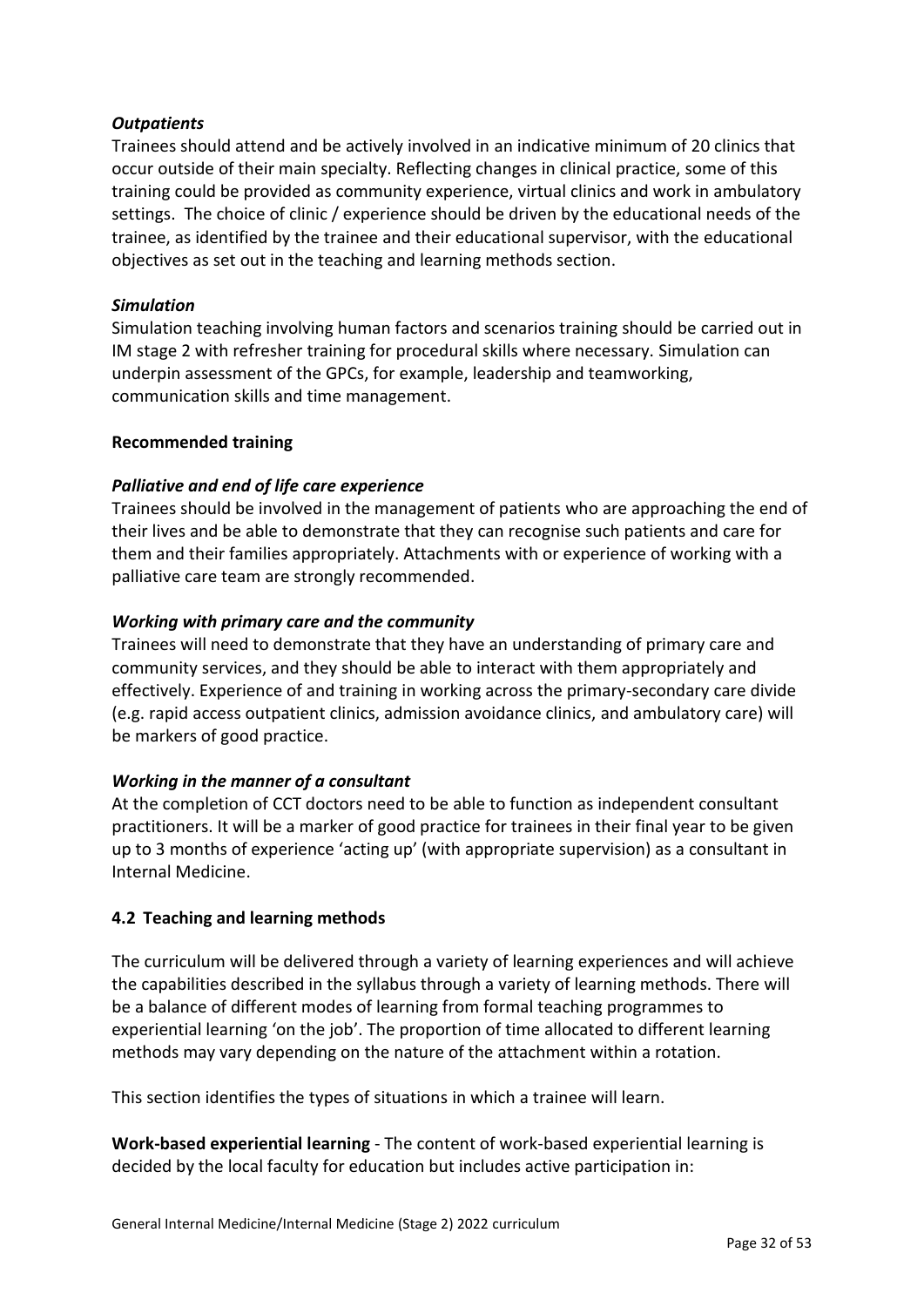# **Medical clinics including specialty clinics**

The educational objectives of attending clinics are:

- To understand the management of chronic diseases
- Be able to assess a patient in a defined time-frame
- To interpret and act on the referral letter to clinic
- To propose an investigation and management plan in a setting different from the acute medical situation
- To review and amend existing investigation plans
- To write an acceptable letter back to the referrer
- To communicate with the patient and where necessary relatives and other health care professionals.

These objectives can be achieved in a variety of settings including hospitals, day care facilities and the community. The clinic might be primarily run by a specialist nurse (or other qualified health care professionals) rather than a consultant physician. After initial induction, trainees will review patients in clinic settings, under direct supervision. The degree of responsibility taken by the trainee will increase as competency increases. Trainees should see a range of new and follow-up patients and present their findings to their clinical supervisor. Clinic letters written by the trainee should also be reviewed and feedback given.

The number of patients that a trainee should see in each clinic is not defined, neither is the time that should be spent in clinic, but as a guide this should be a minimum of two hours.

Clinic experience should be used as an opportunity to undertake supervised learning events and reflection.

### **Reviewing patients with consultants**

It is important that trainees have an opportunity to present at least a proportion of the patients whom they have admitted to their consultant in order to obtain immediate feedback on their performance (that may be supplemented by an appropriate WBA such as an ACAT, mini-CEX or CBD). This may be accomplished when working on a take shift along with a consultant or on a post-take ward round with a consultant.

# **Personal ward rounds and provision of ongoing clinical care on specialist medical ward attachments**

Every patient seen, on the ward or in outpatients, provides a learning opportunity, which will be enhanced by following the patient through the course of their illness. The experience of the evolution of patients' problems over time is a critical part both of the diagnostic process as well as management. Patients seen should provide the basis for critical reading and reflection on clinical problems.

# **Ward rounds by more senior doctors**

Every time a trainee observes another doctor seeing a patient or their relatives there is an opportunity for learning. Ward rounds (including post-take) should be led by a more senior doctor and include feedback on clinical and decision-making skills.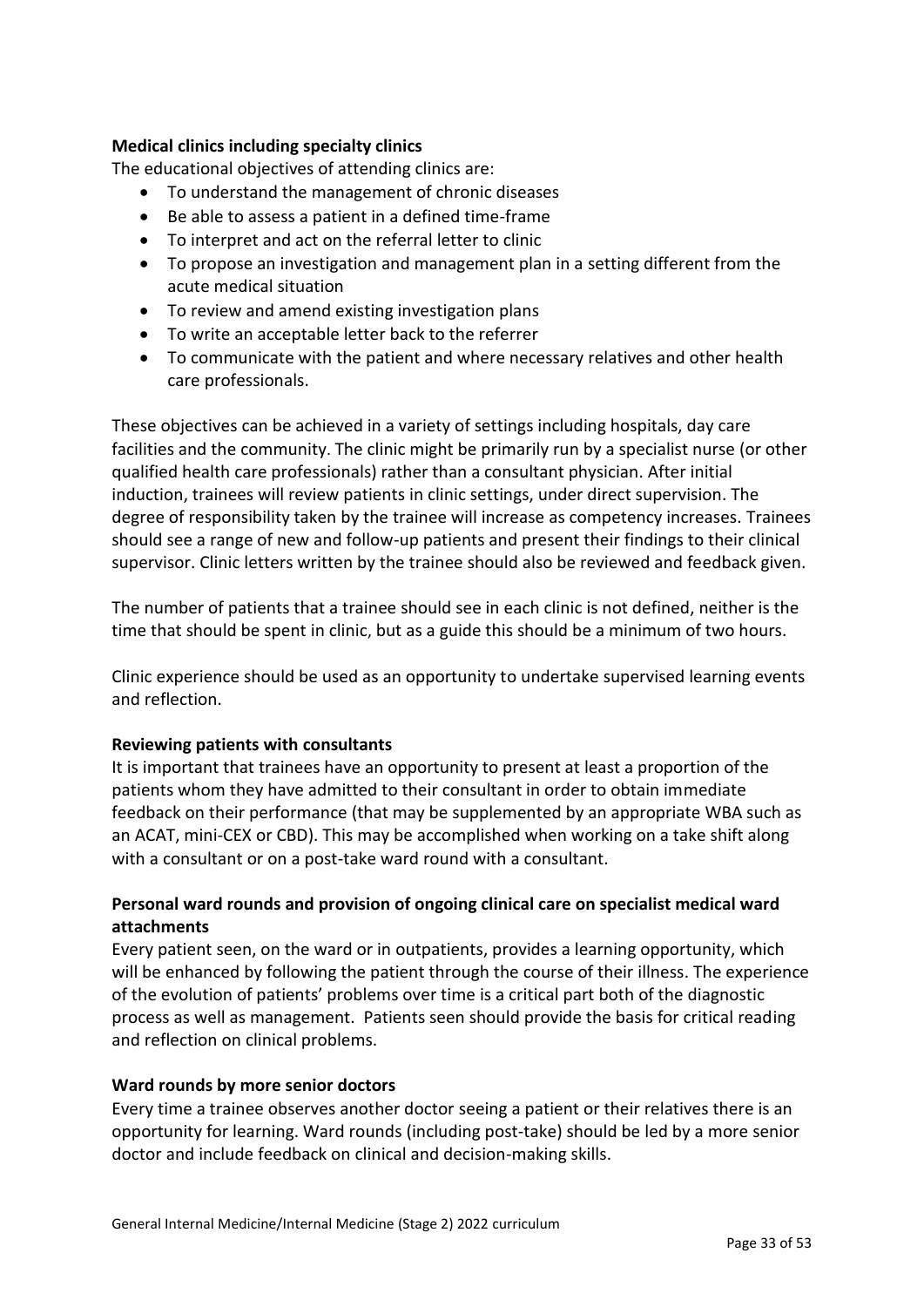# **Multidisciplinary team meetings**

There are many situations where clinical problems are discussed with clinicians in other disciplines. These provide excellent opportunities for observation of clinical reasoning.

Trainees have supervised responsibility for the care of inpatients. This includes day-to-day review of clinical conditions, note keeping, and the initial management of the acutely ill patient with referral to and liaison with clinical colleagues as necessary. The degree of responsibility taken by the trainee will increase as competency increases. There should be appropriate levels of clinical supervision throughout training, with increasing clinical independence and responsibility.

# **Palliative and end of life care**

Trainees should have significant experience of palliative care with the objective of:

- Enhancing skills in recognising the patient with limited reversibility of their medical condition and the dying patient
- Enhancing ability to recognise the range of interventions that can be delivered in acute and non-acute settings (eg community, hospice or care home)
- Increasing confidence in managing physical symptoms inpatients and psychosocial distress inpatients and families
- Increasing confidence in developing appropriate advance care plans, including DNACPR decisions

These learning objectives and experience of end of life care can be achieved during attachments to routine medical teams (eg geriatric medicine, oncology, respiratory medicine) and ICU, which will allow a trainee to acquire and demonstrate the necessary capabilities to comply with clinical CiP 8. An attachment with a specific palliative care team and/or consultant would give a broader perspective in this complex and important area, hence training programme directors and those managing both acute medical and palliative care services are encouraged to consider how this might be achieved. This is particularly relevant if a trainee is doing stand alone IM or dual training in a specialty which does not include palliative medicine experience

### **Formal postgraduate teaching**

The content of these sessions are determined by the local faculty of medical education and will be based on the curriculum. There are many opportunities throughout the year for formal teaching in the local postgraduate teaching sessions and at regional, national and international meetings. Many of these are organised by the Royal Colleges of Physicians.

Suggested activities include:

- a programme of formal bleep-free regular teaching sessions to cohorts of trainees (eg a weekly training hour for IM teaching within a training site)
- case presentations
- research, audit and quality improvement projects
- lectures and small group teaching
- Grand rounds
- clinical skills demonstrations and teaching
- critical appraisal and evidence based medicine and journal clubs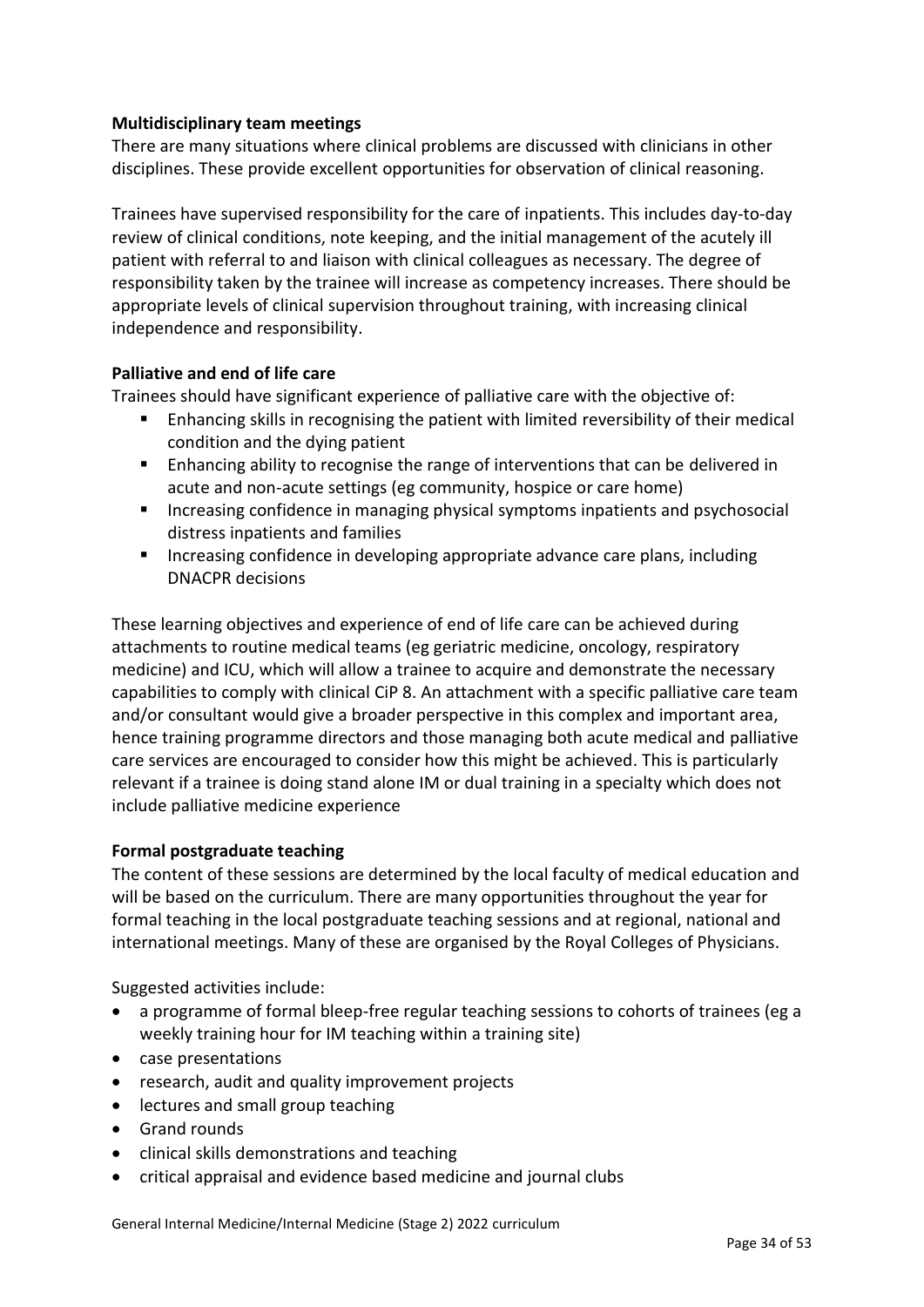- joint specialty meetings
- attendance at training programmes organised on a deanery or regional basis, which are designed to cover aspects of the training programme outlined in this curriculum.

**Learning with peers** - There are many opportunities for trainees to learn with their peers. Local postgraduate teaching opportunities allow trainees of varied levels of experience to come together for small group sessions.

### **Independent self-directed learning**

Trainees will use this time in a variety of ways depending upon their stage of learning. Suggested activities include:

- reading, including web-based material such as e-Learning for Healthcare (e-LfH)
- maintenance of personal portfolio (self-assessment, reflective learning, personal development plan)
- audit, quality improvement and research projects
- reading journals
- achieving personal learning goals beyond the essential, core curriculum

### **Formal study courses**

Time to be made available for formal courses is encouraged, subject to local conditions of service. Examples include management and leadership courses and communication courses which are particularly relevant to patient safety and experience.

#### <span id="page-34-0"></span>**4.3 Academic training**

The four nations have different arrangements for academic training and doctors in training should consult the local deanery for further guidance. Trainees may train in academic medicine as an academic clinical fellow (ACF), academic clinical lecturer (ACL) or equivalent.

Some trainees may opt to do research leading to a higher degree without being appointed to a formal academic programme. This new curriculum should not impact in any way on the facility to take time out of programme for research (OOPR) but as now, such time requires discussion between the trainee, the TPD and the Deanery as to what is appropriate together with guidance from the appropriate SAC that the proposed period and scope of study is sensible.

### <span id="page-34-1"></span>**4.4 Taking time out of programme**

There are a number of circumstances when a trainee may seek to spend some time out of specialty training, such as undertaking a period of research or taking up a fellowship post. All such requests must be agreed by the postgraduate dean in advance and trainees are advised to discuss their proposals as early as possible. Full guidance on taking time out of programme can be found in the Gold Guide.

### <span id="page-34-2"></span>**4.5 Acting up as a consultant**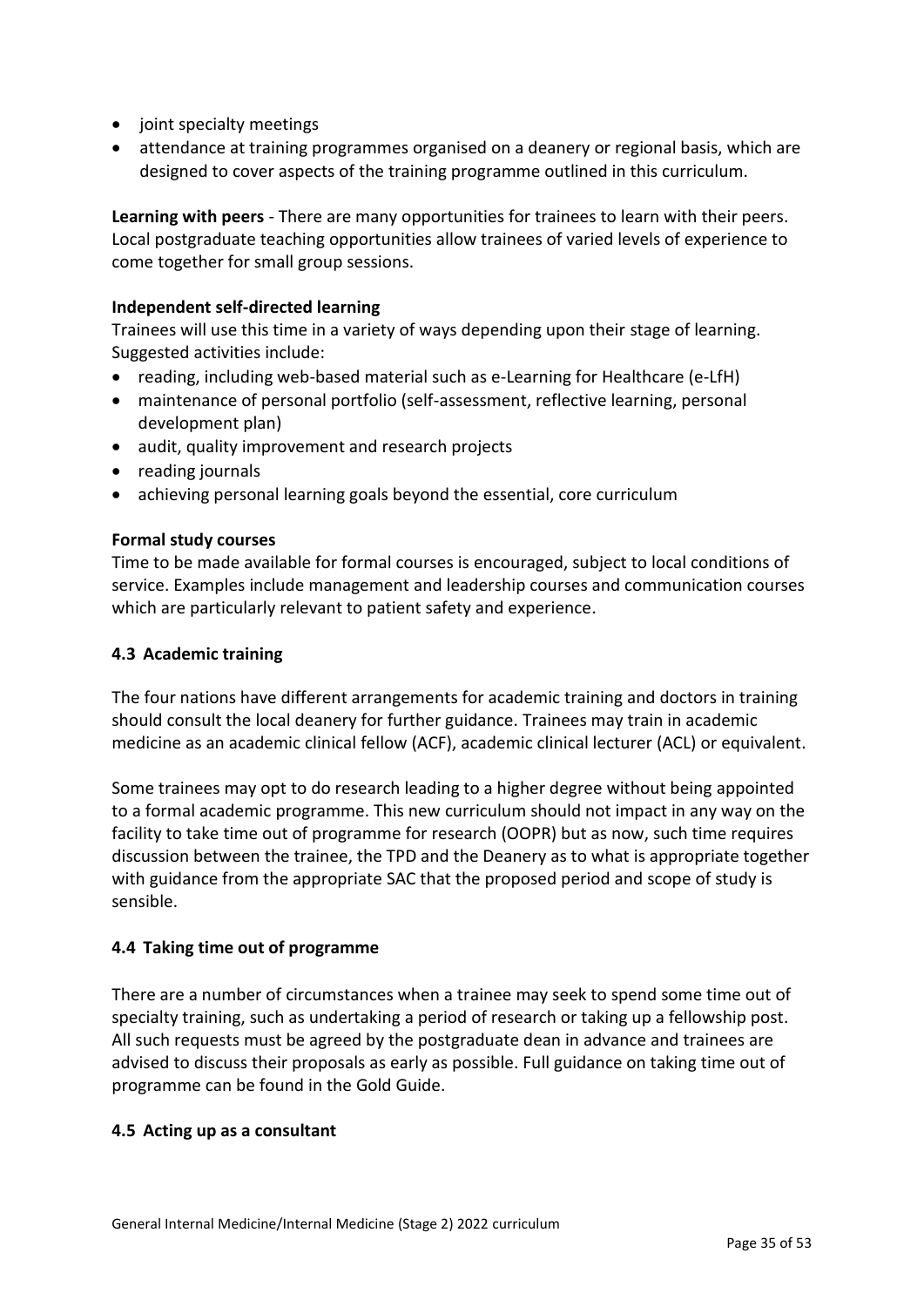A trainee coming towards the end of their training may spend up to three months "actingup" as a consultant, provided that a consultant supervisor is identified for the post and satisfactory progress is made. As long as the trainee remains within an approved training programme, the GMC does not need to approve this period of "acting up" and their original CCT date will not be affected. More information on acting up as a consultant can be found in the Gold Guide.

# <span id="page-35-0"></span>**5. Programme of Assessment**

# <span id="page-35-1"></span>**5.1 Purpose of assessment**

The purpose of the programme of assessment is to:

- assess trainees' actual performance in the workplace
- enhance learning by providing formative assessment, enabling trainees to receive immediate feedback, understand their own performance and identify areas for development
- drive learning and enhance the training process by making it clear what is required of trainees and motivating them to ensure they receive suitable training and experience
- demonstrate trainees have acquired the GPCs and meet the requirements of GMP
- ensure that trainees possess the essential underlying knowledge required for their specialty
- provide robust, summative evidence that trainees are meeting the curriculum standards during the training programme;
- inform the ARCP, identifying any requirements for targeted or additional training where necessary and facilitating decisions regarding progression through the training programme;
- identify trainees who should be advised to consider changes of career direction.

# <span id="page-35-2"></span>**5.2 Programme of Assessment**

Our programme of assessment refers to the integrated framework of exams, assessments in the workplace and judgements made about a learner during their approved programme of training. The purpose of the programme of assessment is to robustly evidence, ensure and clearly communicate the expected levels of performance at critical progression points defined in the curriculum and to demonstrate satisfactory completion of training as required by the curriculum.

The programme of assessment is comprised of several different individual types of assessment. A range of assessments is needed to generate the necessary evidence required for global judgements to be made about satisfactory performance, progression in, and completion of, training. All assessments, including those conducted in the workplace, are linked to the relevant curricular learning outcomes (eg through the blueprinting of assessment system to the stated curricular outcomes).

The programme of assessment emphasises the importance and centrality of professional judgement in making sure learners have met the learning outcomes and expected levels of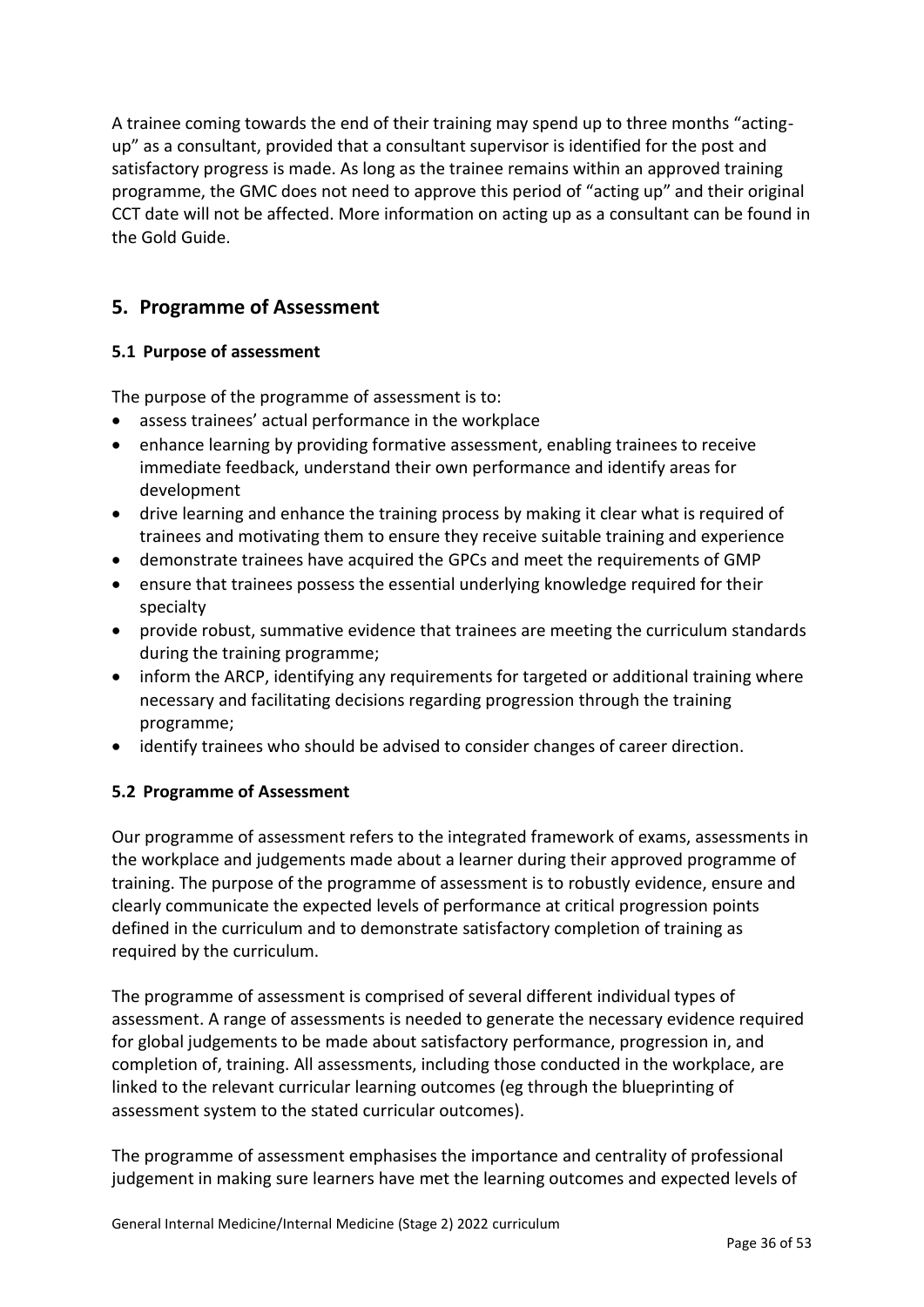performance set out in the approved curricula. Assessors will make accountable, professional judgements. The programme of assessment describes how professional judgements are used and collated to support decisions on progression and satisfactory completion of training.

The assessments will be supported by structured feedback for trainees. Assessment tools will be both formative and summative and have been selected on the basis of their fitness for purpose.

Assessment will take place throughout the training programme to allow trainees continually to gather evidence of learning and to provide formative feedback. Those assessment tools which are not identified individually as summative will contribute to summative judgements about a trainee's progress as part of the programme of assessment. The number and range of these will ensure a reliable assessment of the training relevant to their stage of training and achieve coverage of the curriculum.

Reflection and feedback should be an integral component to all SLEs and WBPAs. In order for trainees to maximise benefit, reflection and feedback should take place as soon as possible after an event. Every clinical encounter can provide a unique opportunity for reflection and feedback and this process should occur frequently. Feedback should be of high quality and should include an action plan for future development for the trainee. Both trainees and trainers should recognise and respect cultural differences when giving and receiving feedback.

### <span id="page-36-0"></span>**5.3 Assessment of CiPs**

Assessment of CiPs involves looking across a range of different skills and behaviours to make global decisions about a learner's suitability to take on particular responsibilities or tasks.

Clinical supervisors and others contributing to assessment will provide formative feedback to the trainee on their performance throughout the training year. This feedback will include a global rating in order to indicate to the trainee and their educational supervisor how they are progressing at that stage of training. To support this, workplace based assessments and multiple consultant reports will include global assessment anchor statements.

#### **Global assessment anchor statements**

- $\triangleright$  Below expectations for this year of training; may not meet the requirements for critical progression point
- $\triangleright$  Meeting expectations for this year of training; expected to progress to next stage of training
- $\triangleright$  Above expectations for this year of training; expected to progress to next stage of training

Towards the end of the training year, trainees will make a self-assessment of their progression for each CiP and record this in the eportfolio with signposting to the evidence to support their rating.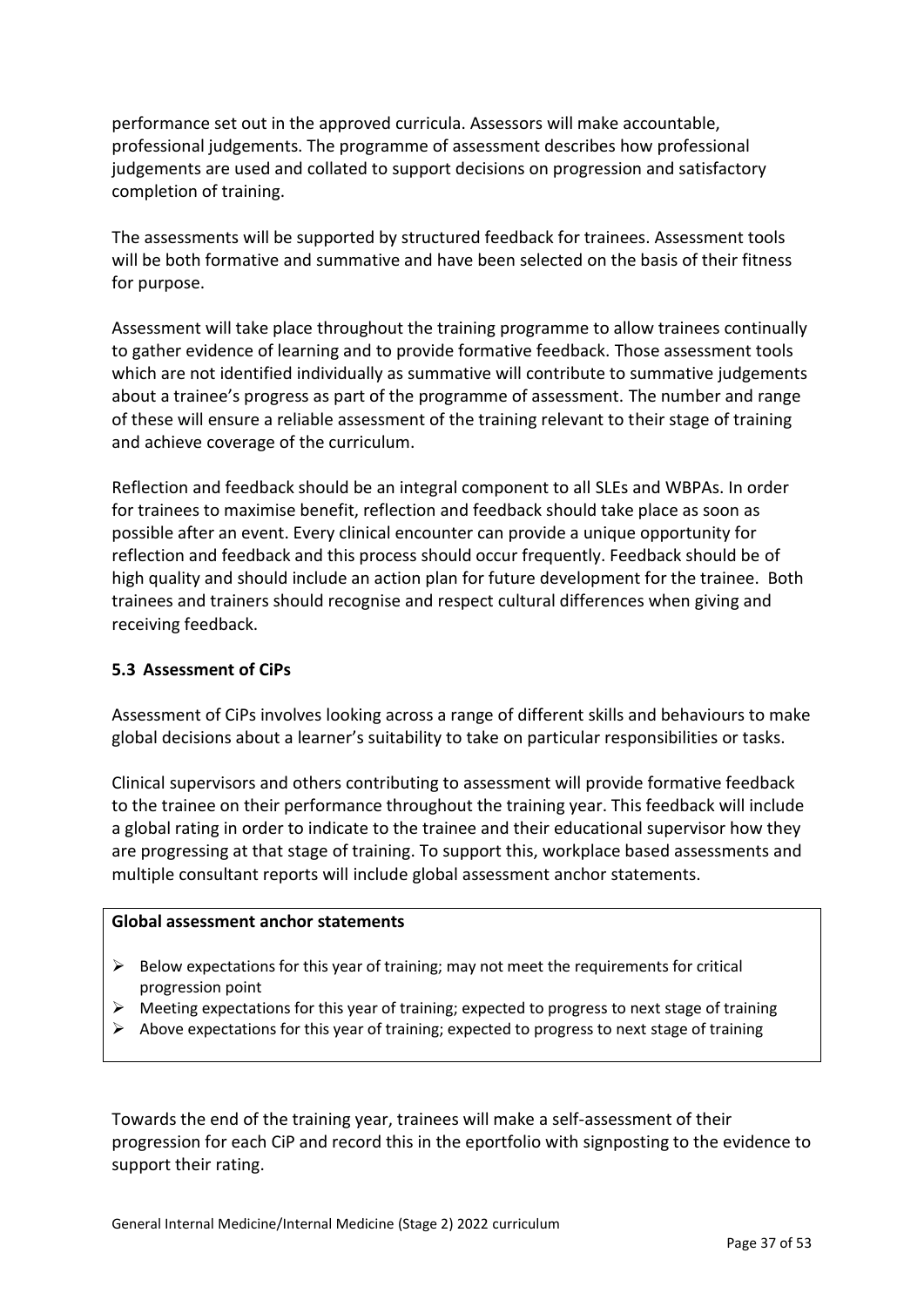The educational supervisor (ES) will review the evidence in the eportfolio including workplace based assessments, feedback received from clinical supervisors (via the Multiple Consultant Report) and the trainee's self-assessment and record their judgement on the trainee's performance in the ES report, with commentary.

For generic CiPs, the ES will indicate whether the trainee is meeting expectations or not using the global anchor statements above. Trainees will need to be meeting expectations for the stage of training as a minimum to be judged satisfactory to progress to the next training year.

For clinical CiPs, the ES will make an entrustment decision for each CiP and record the indicative level of supervision required with detailed comments to justify their entrustment decision. The ES will also indicate the most appropriate global anchor statement (see above) for overall performance.

| Level   | <b>Descriptor</b>                                                                                                                                                                                                                                                                                                                                                   |
|---------|---------------------------------------------------------------------------------------------------------------------------------------------------------------------------------------------------------------------------------------------------------------------------------------------------------------------------------------------------------------------|
| Level 1 | <b>Entrusted to observe only</b> $-$ no provision of clinical care                                                                                                                                                                                                                                                                                                  |
| Level 2 | <b>Entrusted to act with direct supervision:</b><br>The trainee may provide clinical care, but the supervising physician is physically<br>within the hospital or other site of patient care and is immediately available if<br>required to provide direct bedside supervision                                                                                       |
| Level 3 | Entrusted to act with indirect supervision:<br>The trainee may provide clinical care when the supervising physician is not physically<br>present within the hospital or other site of patient care, but is available by means of<br>telephone and/or electronic media to provide advice, and can attend at the bedside if<br>required to provide direct supervision |
| Level 4 | <b>Entrusted to act unsupervised</b>                                                                                                                                                                                                                                                                                                                                |

# **Level descriptors for clinical CiPs**

The ARCP will be informed by the ES report and the evidence presented in the eportfolio. The ARCP panel will make the final summative judgement on whether the trainee has achieved the generic outcomes and the appropriate level of supervision for each CiP. The ARCP panel will determine whether the trainee can progress to the next year/level of training in accordance with the Gold Guide. ARCPs will be held for each training year. The final ARCP will ensure trainees have achieved level 4 in all CiPs for the critical progression point at completion of training.

# <span id="page-37-0"></span>**5.4 Critical progression points**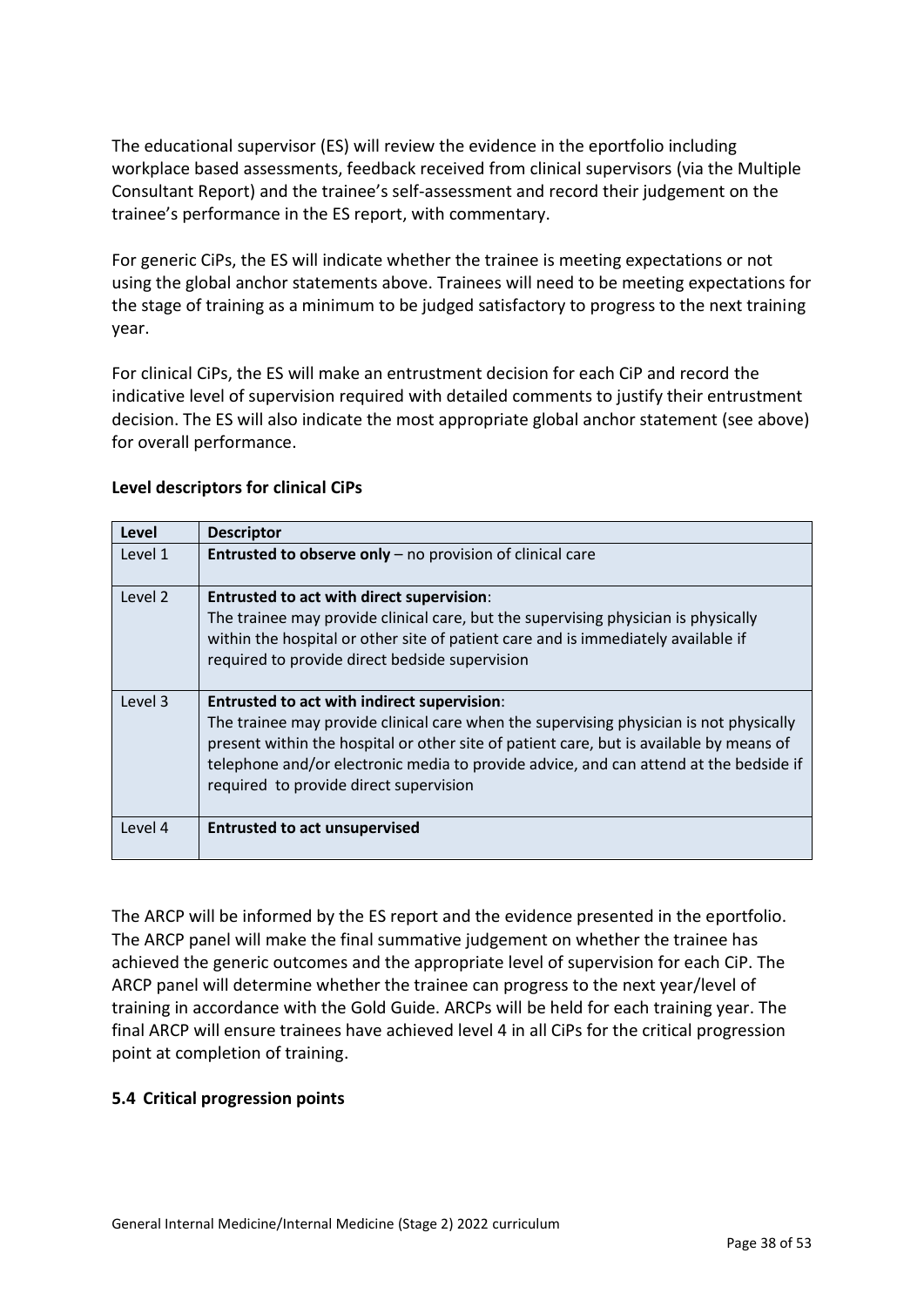There will be a key progression point on completion of IM stage 2 training. Trainees will be required to be entrusted at level 4 in all CiPs in order to achieve an ARCP outcome 6 and be recommended for a CCT in General Internal Medicine.

The educational supervisor report will make a recommendation to the ARCP panel as to whether the trainee has met the defined levels for the CiPs and acquired the procedural competence required for each year of training. The ARCP panel will make the final decision on whether the trainee can be signed off and progress to the next year/level of training [see section 5.6].

The outline grid below sets out the expected level of supervision and entrustment for the clinical CiPs and the critical progression points for the whole of IM training.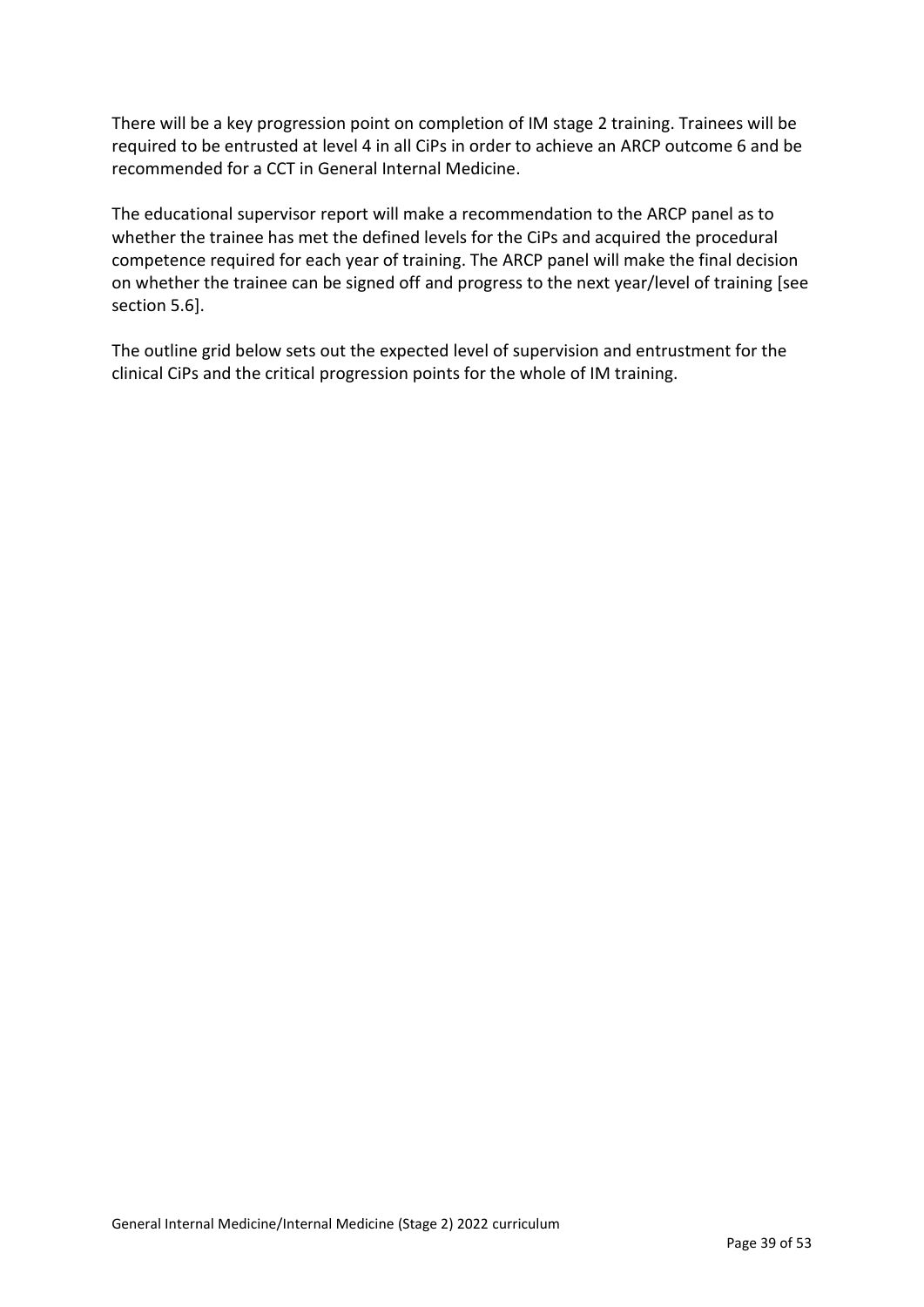# **Table 1: Outline grid of levels expected for Internal Medicine clinical CiPs at the end of each year of training - single CCT**

#### **Level descriptors**

Level 1: Entrusted to observe only – no clinical care

Level 2: Entrusted to act with direct supervision

Level 3: Entrusted to act with indirect supervision

Level 4: Entrusted to act unsupervised

|                                                                                    | <b>Internal Medicine stage 1</b> |                          |                             |      | <b>Selection</b> | <b>Internal Medicine stage 2</b> |                 |                 | <b>CCT</b>                     |
|------------------------------------------------------------------------------------|----------------------------------|--------------------------|-----------------------------|------|------------------|----------------------------------|-----------------|-----------------|--------------------------------|
| <b>Specialty CiP</b>                                                               | IMY1                             | IMY2                     |                             | IMY3 |                  | ST <sub>4</sub>                  | ST <sub>5</sub> | ST <sub>6</sub> |                                |
| 1. Managing an acute unselected take                                               | $\overline{2}$                   | $\mathbf{3}$             |                             |      |                  | 3                                | 3               |                 |                                |
| 2. Managing the acute care of patients within a medical<br>specialty service       | $\overline{2}$                   | $\overline{\phantom{a}}$ | <b>DINT</b>                 |      |                  | $\mathbf{2}$                     | 3               |                 | <u>E</u>                       |
| 3. Providing continuity of care to medical inpatients                              | $\overline{2}$                   | 3                        | $\overline{6}$<br><u> ಕ</u> |      |                  | 3                                | 3               |                 | $\mathsf{S}_{\mathsf{S}}$<br>S |
| 4. Managing outpatients with long term conditions                                  | $\overline{2}$                   | $\overline{\phantom{a}}$ | RES:<br>ច                   |      |                  | 3                                | 3               |                 | n<br>딽<br>O                    |
| 5. Managing medical problems in patients in other<br>specialties and special cases | $\overline{2}$                   | $\overline{\phantom{a}}$ | <b>PRO</b>                  |      |                  | 3                                | 3               |                 | O<br>혼                         |
| 6. Managing an MDT including discharge planning                                    | $\overline{2}$                   |                          | CRTIC                       |      |                  | 3                                | 3               |                 | CRIT                           |
| 7. Delivering effective resuscitation and managing the<br>deteriorating patient    | $\overline{2}$                   | 3                        |                             |      |                  | Δ                                | 4               |                 |                                |
| 8. Managing end of life and applying palliative care skills                        | $\overline{2}$                   | $\overline{2}$           |                             |      |                  | 3                                | 3               |                 |                                |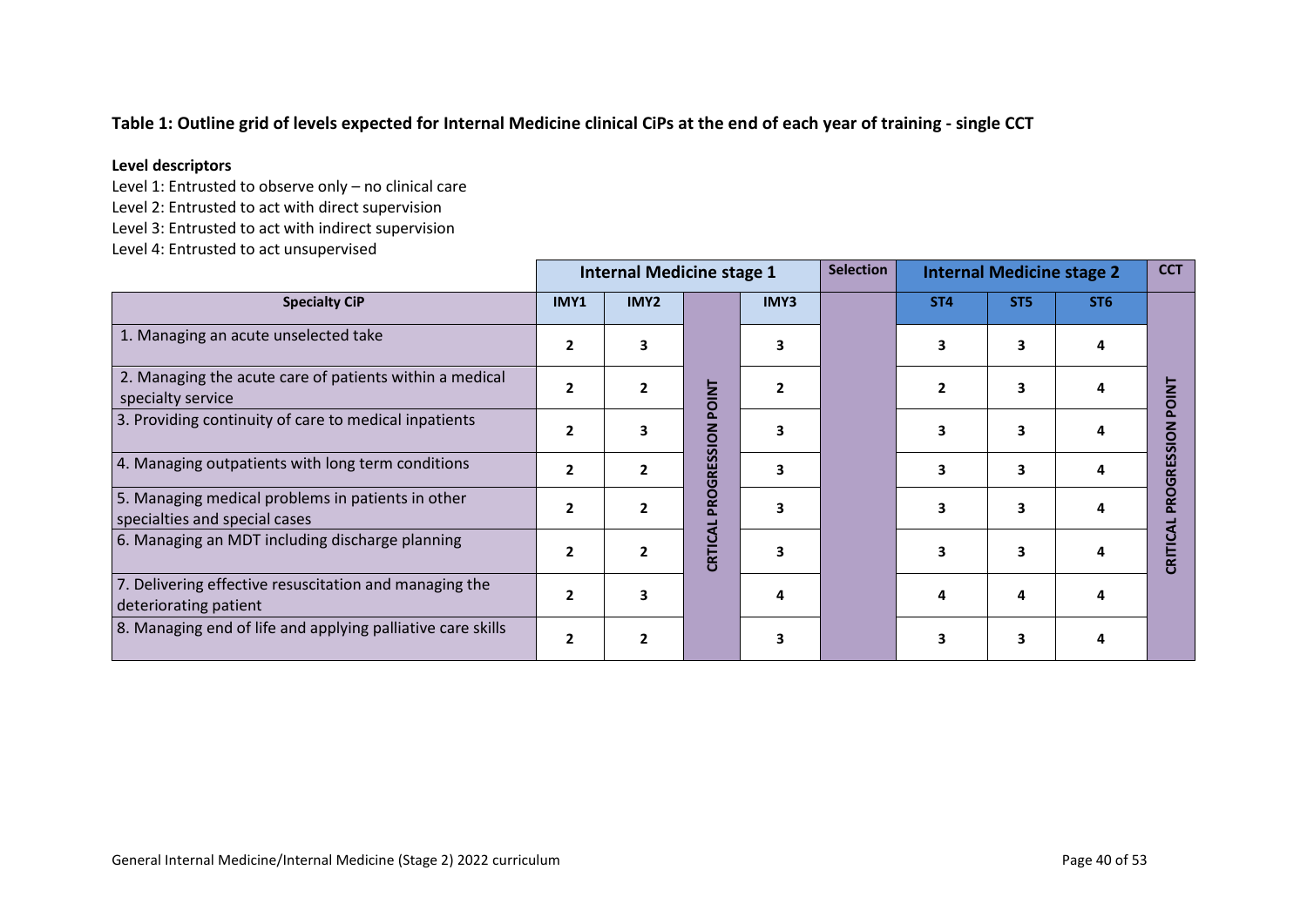# **Table 2: Outline grid of levels expected for Internal Medicine clinical CiPs at the end of each year of training - dual CCT**

#### **Level descriptors**

Level 1: Entrusted to observe only – no clinical care

Level 2: Entrusted to act with direct supervision

Level 3: Entrusted to act with indirect supervision

Level 4: Entrusted to act unsupervised

|                                                                                       | <b>Internal Medicine stage 1</b> |                |              |                | <b>Selection</b> |                 |                 | Internal Medicine stage 2 +<br>specialty training |                 | <b>CCT</b>           |
|---------------------------------------------------------------------------------------|----------------------------------|----------------|--------------|----------------|------------------|-----------------|-----------------|---------------------------------------------------|-----------------|----------------------|
| <b>Specialty CiP</b>                                                                  | IMY1                             | IMY2           |              | IMY3           |                  | ST <sub>4</sub> | ST <sub>5</sub> | ST <sub>6</sub>                                   | ST <sub>7</sub> |                      |
| Managing an acute unselected take                                                     | $\mathbf{2}$                     | 3              |              | 3              |                  | 3               | 3               | 3                                                 | 4               |                      |
| Managing the acute care of patients within a<br>2.<br>medical specialty service       | $\overline{2}$                   | $\mathbf{2}$   | <b>POINT</b> | $\overline{2}$ |                  | $\overline{2}$  | 3               | 3                                                 | 4               | $\mathsf{z}$<br>r    |
| Providing continuity of care to medical inpatients<br>3.                              | $\overline{2}$                   | 3              |              | 3              |                  | 3               | 3               | 3                                                 | 4               | O                    |
| Managing outpatients with long term conditions<br>4.                                  | $\overline{2}$                   | $\mathbf{2}$   | PROGRESSION  | 3              | Н                | 3               | 3               | 3                                                 | 4               | $\alpha$<br>$\sigma$ |
| Managing medical problems in patients in other<br>5.<br>specialties and special cases | $\overline{2}$                   | $\mathbf{2}$   |              | 3              |                  | 3               | 3               | 3                                                 | 4               |                      |
| 6.<br>Managing an MDT including discharge planning                                    | $\overline{2}$                   | $\overline{2}$ | CRITICA      | 3              |                  | 3               | 3               | $\overline{\mathbf{3}}$                           | Δ               | <b>ERITI</b>         |
| 7.<br>Delivering effective resuscitation and managing the<br>deteriorating patient    | $\overline{2}$                   | 3              |              | 4              |                  | 4               | 4               | 4                                                 | 4               |                      |
| 8.<br>Managing end of life and applying palliative care<br>skills                     | $\mathbf{2}$                     | $\mathbf{2}$   |              | 3              |                  | 3               | 3               | 3                                                 | 4               |                      |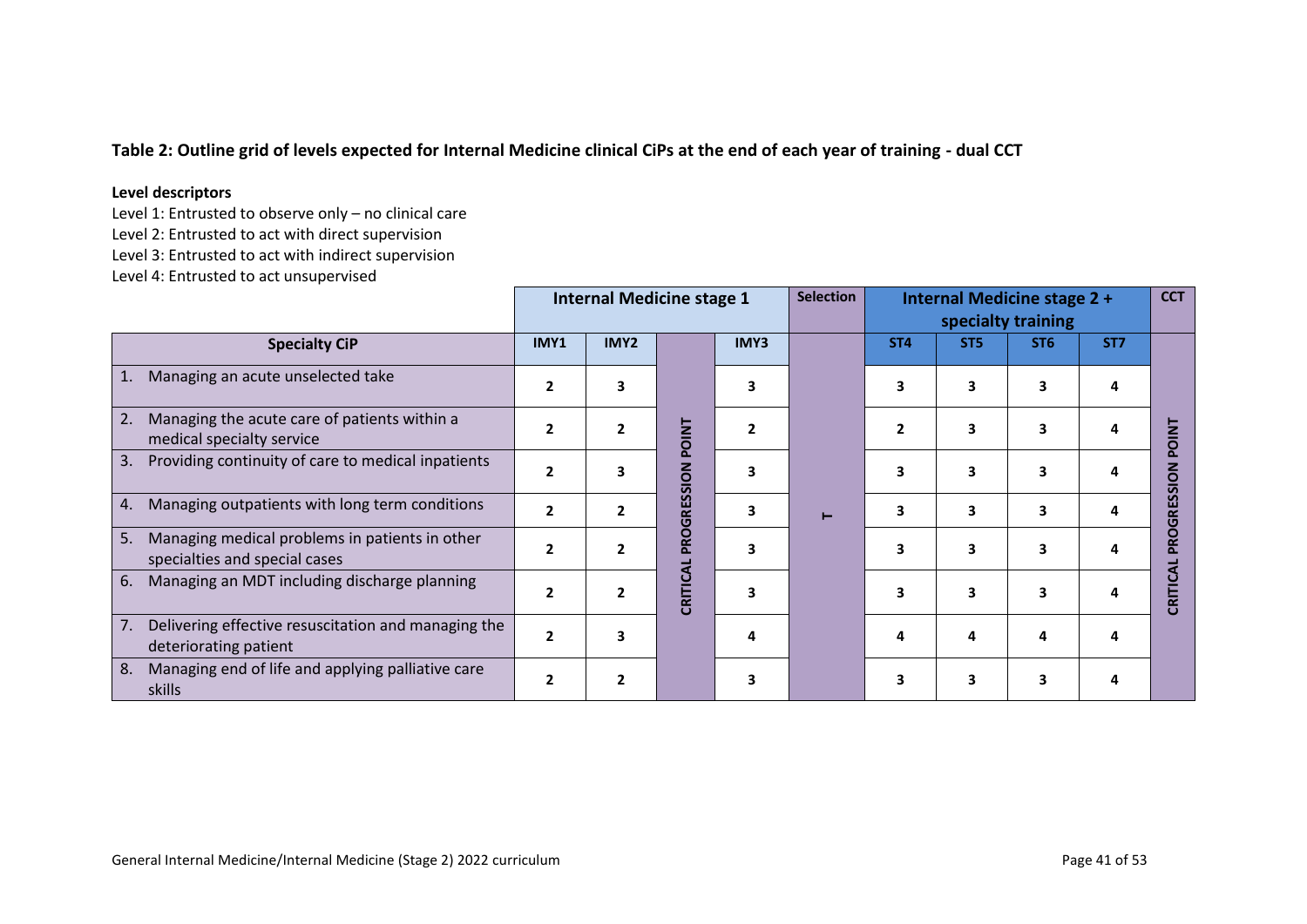# <span id="page-41-0"></span>**5.5 Evidence of progress**

The following methods of assessment will provide evidence of progress in the integrated programme of assessment. The requirements for each training year/level are stipulated in the ARCP decision aid [\(www.jrcptb.org.uk\)](http://www.jrcptb.org.uk/).

#### *Summative assessment*

#### **Examinations and certificates**

• Advanced Life Support Certificate (ALS)

MRCP(UK) must be achieved before entry to IM stage 2 training.

#### **Workplace based assessment (WPBA)**

• Direct Observation of Procedural Skills (DOPS) - summative

#### *Formative assessment*

#### **Supervised Learning Events (SLEs)**

- Acute Care Assessment Tool (ACAT)
- Case-Based Discussions (CbD)
- mini-Clinical Evaluation Exercise (mini-CEX)

#### **WPBA**

- Direct Observation of Procedural Skills (DOPS) formative
- Multi-Source Feedback (MSF)
- Patient Survey (PS)
- Quality Improvement Project Assessment Tool (QIPAT)
- Teaching Observation (TO)

#### *Supervisor reports*

- Multiple Consultant Report (MCR)
- Educational Supervisor Report (ESR)

These methods are described briefly below. More information and guidance for trainees and assessors are available in the eportfolio and on the JRCPTB website [\(www.jrcptb.org.uk\)](http://www.jrcptb.org.uk/).

Assessment should be recorded in the trainee's eportfolio. These methods include feedback opportunities as an integral part of the programme of assessment.

#### **Acute Care Assessment Tool (ACAT)**

The ACAT is designed to assess and facilitate feedback on a doctor's performance during their practice on the acute medical take, but may be used in other settings, including outpatient clinic. It is primarily for assessment of their ability to prioritise, to work efficiently, to work with and lead a team, and to interact effectively with nursing and other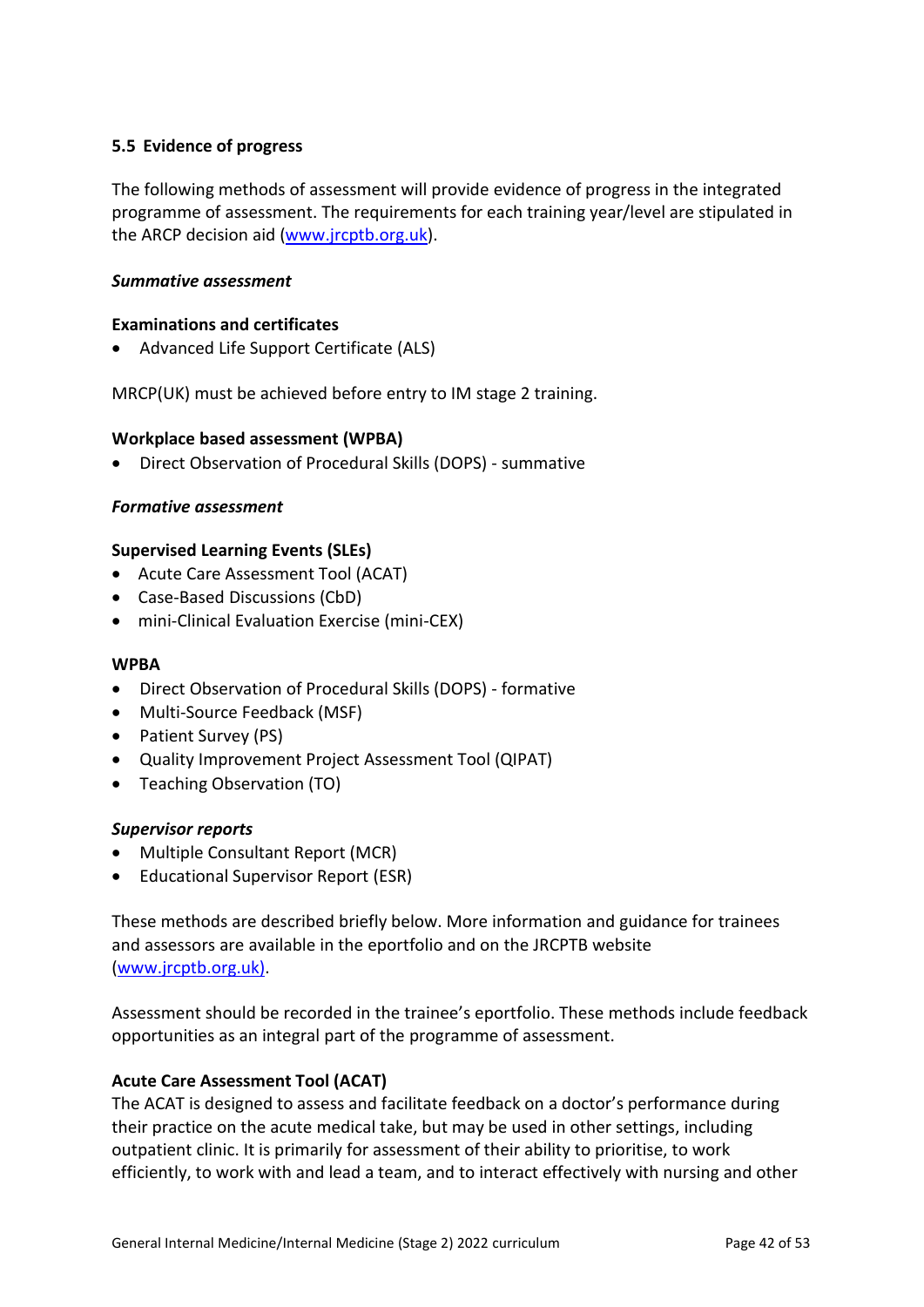colleagues. It can also be used for assessment and feedback in relation to care of individual patients. Any senior doctor who has supervised the trainee during the appropriate patient interaction (as described above) can be the assessor for an ACAT.

### **Case-based Discussion (CbD)**

The CbD assesses the performance of a trainee in their management of a patient to provide an indication of competence in areas such as clinical reasoning, decision-making and application of medical knowledge in relation to patient care. It also serves as a method to document conversations about, and presentations of, cases by trainees. The CbD should focus on a written record (such as written case notes, outpatient letter, and discharge summary). A typical encounter might be when presenting newly referred patients in the outpatient department.

# **mini-Clinical Evaluation Exercise (mini-CEX)**

This tool evaluates a clinical encounter with a patient to provide an indication of competence in skills essential for good clinical care such as history taking, examination and clinical reasoning. The trainee receives immediate feedback to aid learning. The mini-CEX can be used at any time and in any setting when there is a trainee and patient interaction and an assessor is available.

# **Direct Observation of Procedural Skills (DOPS)**

A DOPS is an assessment tool designed to evaluate the performance of a trainee in undertaking a practical procedure, against a structured checklist. The trainee receives immediate feedback to identify strengths and areas for development. DOPS can be undertaken as many times as the trainee and their supervisor feel is necessary (formative). A trainee can be regarded as competent to perform a procedure independently after they are signed off as such by an appropriate assessor (summative). It is the trainee's responsibility to maintain those skills appropriately and to seek additional training should they feel it is necessary. This is a matter of probity and clinical governance.

### **Multi-source feedback (MSF)**

This tool is a method of assessing generic skills such as communication, leadership, team working, reliability etc, across the domains of Good Medical Practice. This provides systematic collection and feedback of performance data on a trainee, derived from a number of colleagues. 'Raters' are individuals with whom the trainee works, and includes doctors, administrative staff, and other allied professionals. Raters should be agreed with the educational supervisor at the start of the training year. The trainee will not see the individual responses by raters. Feedback is given to the trainee by the Educational Supervisor.

### **Patient Survey (PS)**

A trainee's interaction with patients should be continually observed and assessed. The Patient Survey provides a tool to assess a trainee during a consultation period. The Patient Survey assesses the trainee's performance in areas such as interpersonal skills, communication skills and professionalism.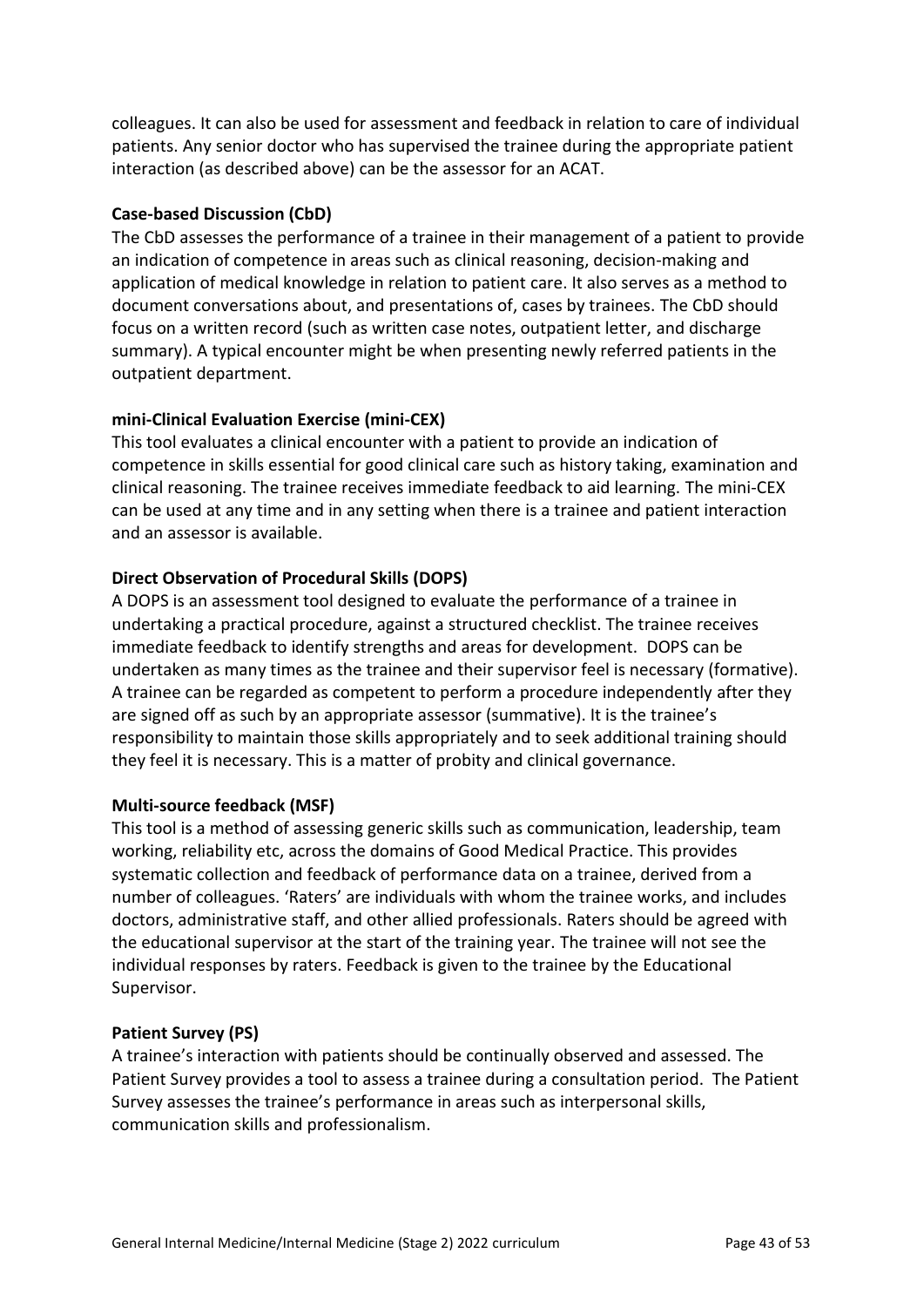# **Quality Improvement Project Assessment Tool (QIPAT)**

The QIPAT is designed to assess a trainee's competence in completing a quality improvement project. The QIPAT can be based on review of quality improvement project documentation or on a presentation of the quality improvement project at a meeting. If possible the trainee should be assessed on the same quality improvement project by more than one assessor.

### **Teaching Observation (TO)**

The TO form is designed to provide structured, formative feedback to trainees on their competence at teaching. The TO can be based on any instance of formalised teaching by the trainee which has been observed by the assessor. The process should be trainee-led (identifying appropriate teaching sessions and assessors).

### **Multiple Consultant Report (MCR)**

The MCR captures the views of consultant supervisors based on observation of a trainee's performance in practice. The MCR feedback and comments received give valuable insight into how well the trainee is performing, highlighting areas of excellence and areas of support required. MCR feedback will be available to the trainee and contribute to the educational supervisor's report.

### **Educational supervisors report (ESR)**

The ES will periodically (at least annually) record a longitudinal, global report of a trainee's progress based on a range of assessment, potentially including observations in practice or reflection on behaviour by those who have appropriate expertise and experience. The ESR will include the ES's summative judgement of the trainee's performance and the entrustment decisions given for the learning outcomes. The ESR can incorporate commentary or reports from longitudinal observations, such as from supervisors or formative assessments demonstrating progress over time.

### <span id="page-43-0"></span>**5.6 Decisions on progress (ARCP)**

The decisions made at critical progression points should be clear and defensible. They must be fair and robust and make use of evidence from a range of assessments, potentially including exams and observations in practice or reflection on behaviour by those who have appropriate expertise or experience. They can also incorporate commentary or reports from longitudinal observations, such as from supervisors or formative assessments demonstrating progress over time.

Periodic (at least annual) review should be used to collate and systematically review evidence about a doctor's performance and progress in a holistic way and make decisions about their progression in training. The annual review of progression (ARCP) process supports the collation and integration of evidence to make decisions about the achievement of expected outcomes.

Assessment of CiPs involves looking across a range of different skills and behaviours to make global decisions about a learner's suitability to take on particular responsibilities or tasks, as do decisions about the satisfactory completion of presentations/conditions and procedural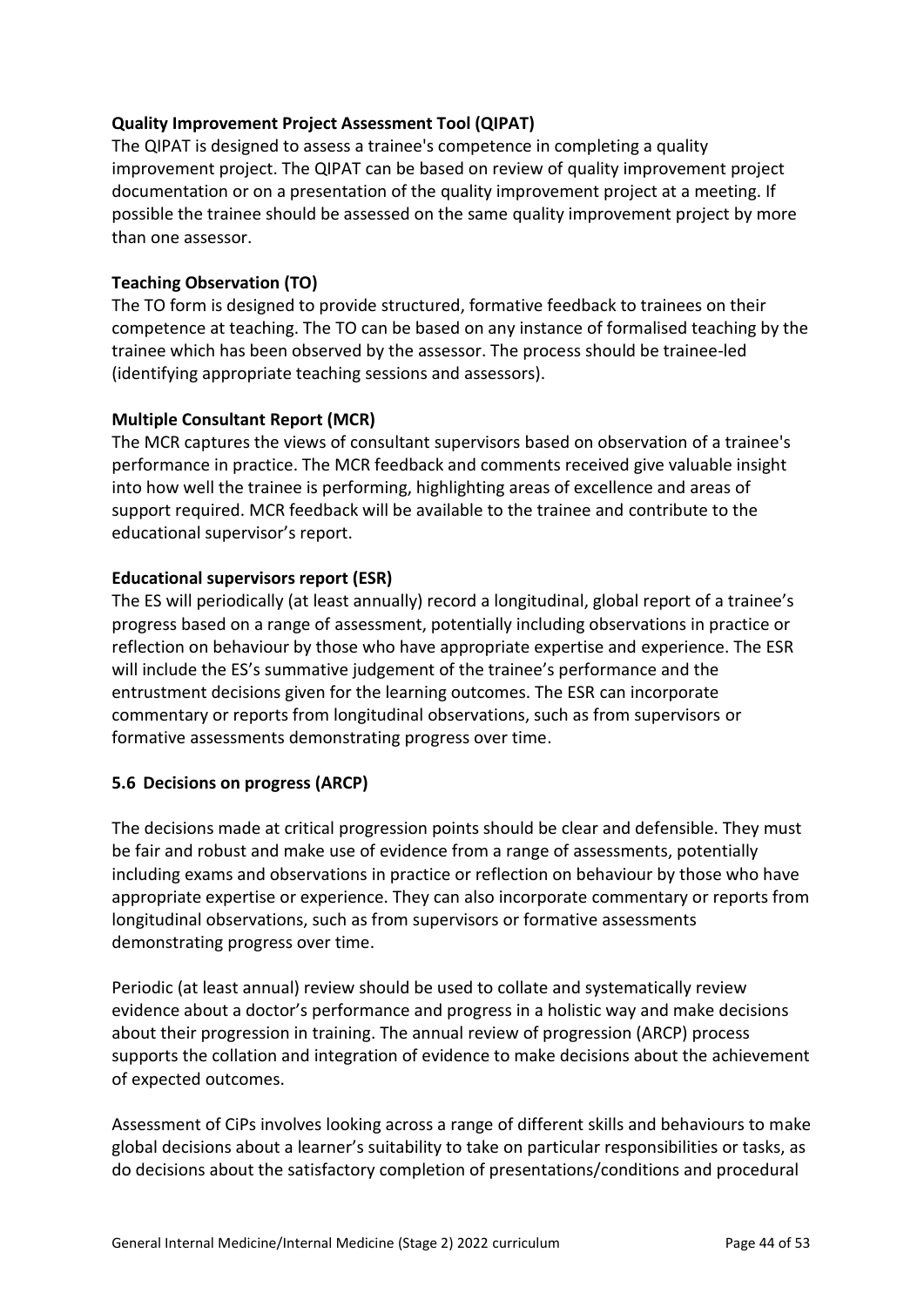skills set out in this curriculum. The outline grid in section 5.4 sets out the level of supervision expected for each of the clinical CiPs. The table of practical procedures sets out the minimum level of performance expected at the end of each year of training. The requirements for each year of training are set out in the ARCP decision aid [\(www.jrcptb.org.uk\)](http://www.jrcptb.org.uk/).

The ARCP process is described in the Gold Guide. Deaneries are responsible for organising and conducting ARCPs. The evidence to be reviewed by ARCP panels should be collected in the trainee's eportfolio.

As a precursor to ARCPs, JRCPTB strongly recommend that trainees have an informal eportfolio review either with their educational supervisor or arranged by the local school of medicine. These provide opportunities for early detection of trainees who are failing to gather the required evidence for ARCP.

There should be review of the trainee's progress to identify any outstanding targets that the trainee will need to complete to meet all the learning outcomes for completion training approximately 12-18 months before CCT. This should include an external assessor from outside the training programme.

In order to guide trainees, supervisors and the ARCP panel, JRCPTB has produced an ARCP decision aid which sets out the requirements for a satisfactory ARCP outcome at the end of each training year and critical progression point. The ARCP decision aid is available on the JRCPTB website [www.jrcptb.org.uk.](http://www.jrcptb.org.uk/)

Poor performance should be managed in line with the Gold Guide.

### <span id="page-44-0"></span>**5.7 Assessment blueprint**

The table below show the possible methods of assessment for each CiP. It is not expected that every method will be used for each competency and additional evidence may be used to help make a judgement on capability.

| <b>ACAT</b> | Acute care assessment tool | CbD          | Case-based discussion                  |
|-------------|----------------------------|--------------|----------------------------------------|
| <b>DOPS</b> | Direct observation of      | Mini-        | Mini-clinical evaluation exercise      |
|             | procedural skills          | <b>CEX</b>   |                                        |
| <b>MCR</b>  | Multiple consultant report | <b>MSF</b>   | Multi source feedback                  |
| <b>PS</b>   | Patient survey             | <b>QIPAT</b> | Quality improvement project assessment |
|             |                            |              | tool                                   |
| TO          | Teaching observation       |              |                                        |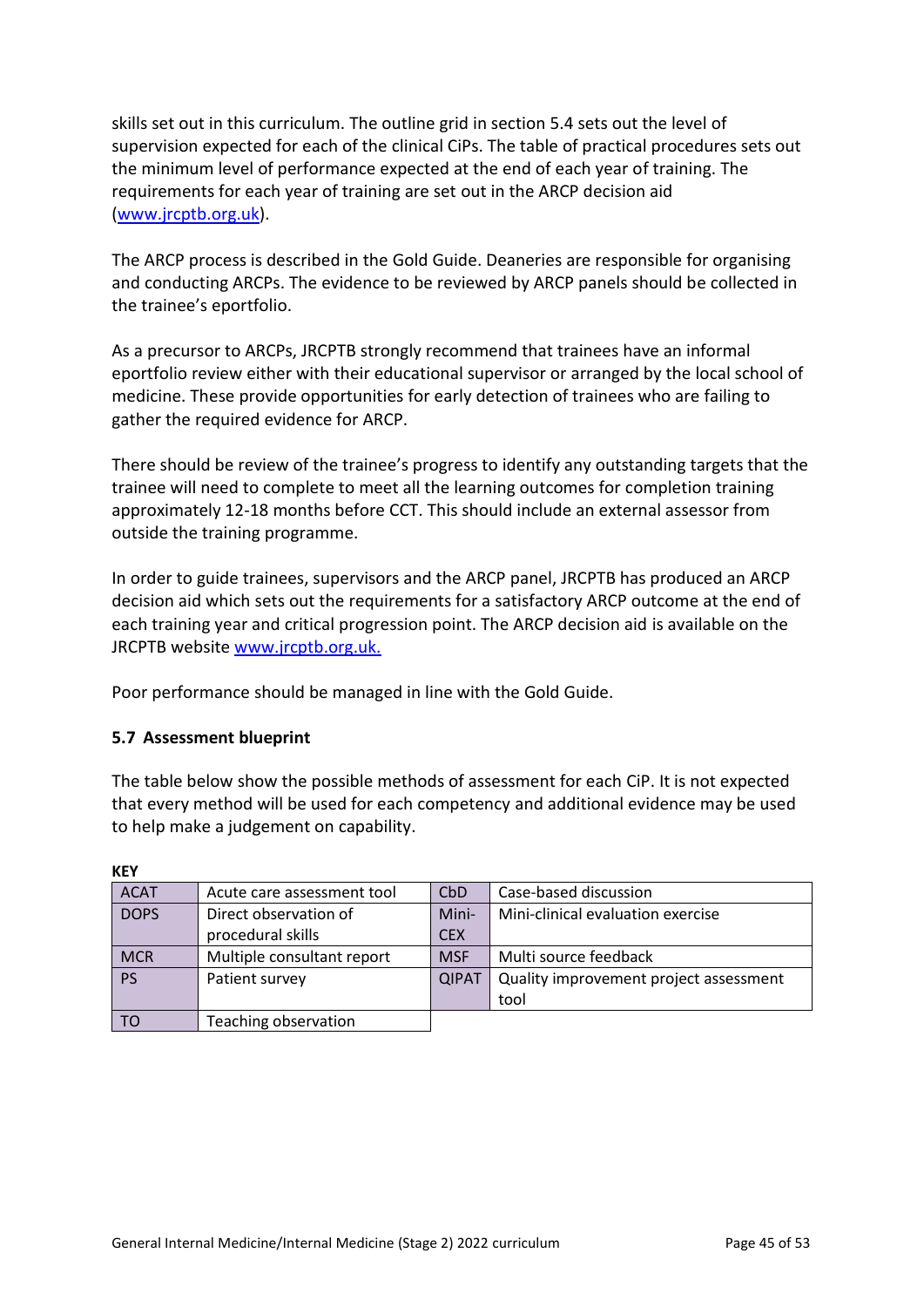# **Blueprint for WPBAs mapped to CiPs**

| <b>Learning outcomes</b>                      |            | <b>GbD</b> | DOPS       | MCR        |            | <b>NSF</b> | 59         |              | ನ          |
|-----------------------------------------------|------------|------------|------------|------------|------------|------------|------------|--------------|------------|
|                                               | ACAT       |            |            |            | Mini -CEX  |            |            | <b>QIPAT</b> |            |
|                                               |            |            |            |            |            |            |            |              |            |
| Generic outcomes                              |            |            |            |            |            |            |            |              |            |
| Able to function successfully within NHS      |            |            |            | v          |            | $\sqrt{ }$ |            |              |            |
| organisational and management systems         |            |            |            |            |            |            |            |              |            |
| Able to deal with ethical and legal issues    |            | $\sqrt{ }$ | $\sqrt{ }$ | $\sqrt{ }$ | $\sqrt{ }$ | $\sqrt{ }$ |            |              |            |
| related to clinical practice                  |            |            |            |            |            |            |            |              |            |
| Communicates effectively and is able to share |            |            |            | V          |            | $\sqrt{ }$ | $\sqrt{ }$ |              |            |
| decision making, while maintaining            |            |            |            |            |            |            |            |              |            |
| appropriate situational awareness,            |            |            |            |            |            |            |            |              |            |
| professional behaviour and professional       |            |            |            |            |            |            |            |              |            |
| judgement                                     |            |            |            |            |            |            |            |              |            |
| Is focused on patient safety and delivers     |            |            |            | $\sqrt{ }$ |            | $\sqrt{ }$ |            | $\sqrt{ }$   |            |
| effective quality improvement in patient care |            |            |            |            |            |            |            |              |            |
| Carrying out research and managing data       |            |            |            | $\sqrt{ }$ |            | $\sqrt{ }$ |            |              |            |
| appropriately                                 |            |            |            |            |            |            |            |              |            |
| Acting as a clinical teacher and clinical     |            |            |            | $\sqrt{ }$ |            | $\sqrt{ }$ |            |              | $\sqrt{ }$ |
| supervisor                                    |            |            |            |            |            |            |            |              |            |
| Specialty outcomes                            |            |            |            |            |            |            |            |              |            |
| Managing an acute unselected take             | $\sqrt{ }$ | $\sqrt{ }$ |            | V          |            | $\sqrt{ }$ |            |              |            |
|                                               |            |            |            |            |            |            |            |              |            |
| Managing the acute care of patients within a  | $\sqrt{ }$ | $\sqrt{ }$ |            | V          |            | V          |            |              |            |
| medical specialty service                     |            |            |            |            |            |            |            |              |            |
| Providing continuity of care to medical       | $\sqrt{ }$ |            | $\sqrt{ }$ | $\sqrt{ }$ | $\sqrt{ }$ | $\sqrt{ }$ |            |              |            |
| inpatients, including management of           |            |            |            |            |            |            |            |              |            |
| comorbidities and cognitive impairment        |            |            |            |            |            |            |            |              |            |
| Managing patients in an outpatient clinic,    | $\sqrt{ }$ |            |            | $\sqrt{ }$ | $\sqrt{ }$ |            | V          |              |            |
| ambulatory or community setting, including    |            |            |            |            |            |            |            |              |            |
| management of long term conditions            |            |            |            |            |            |            |            |              |            |
| Managing medical problems in patients in      | $\sqrt{ }$ | V          |            | V          |            |            |            |              |            |
| other specialties and special cases           |            |            |            |            |            |            |            |              |            |
| Managing a multidisciplinary team including   | $\sqrt{ }$ |            |            | $\sqrt{ }$ |            | $\sqrt{ }$ |            |              |            |
| effective discharge planning                  |            |            |            |            |            |            |            |              |            |
| Delivering effective resuscitation and        | $\sqrt{ }$ |            | $\sqrt{ }$ | $\sqrt{ }$ |            | $\sqrt{ }$ |            |              |            |
| managing the acutely deteriorating patient    |            |            |            |            |            |            |            |              |            |
| Managing end of life and applying palliative  |            | $\sqrt{ }$ |            | $\sqrt{ }$ | $\sqrt{ }$ | $\sqrt{ }$ |            |              |            |
| care skills                                   |            |            |            |            |            |            |            |              |            |
| Practical procedural skills                   |            |            | $\sqrt{ }$ |            |            |            |            |              |            |
|                                               |            |            |            |            |            |            |            |              |            |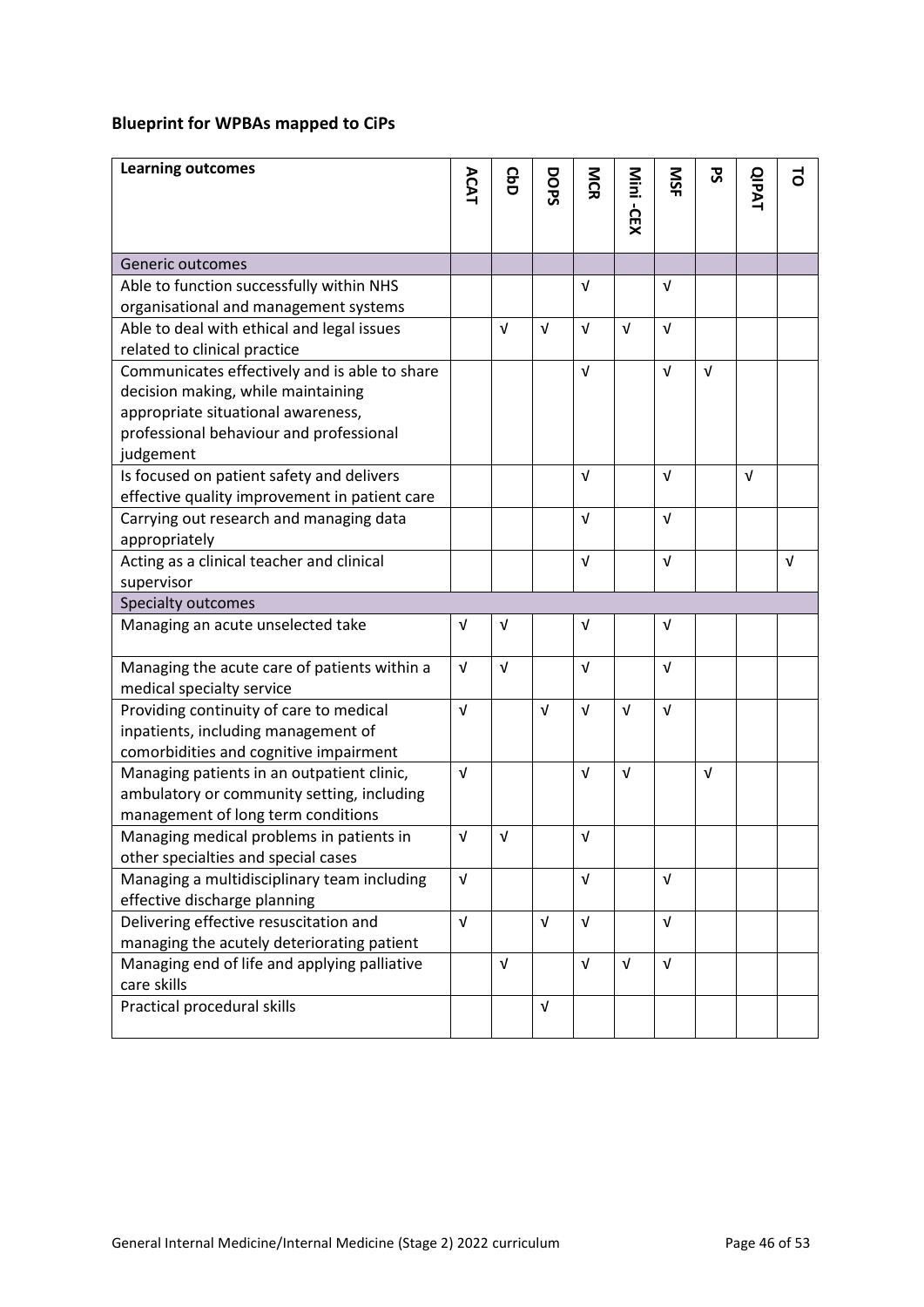# <span id="page-46-0"></span>**6. Supervision and feedback**

This section of the curriculum describes how trainees will be supervised, and how they will receive feedback on performance. For further information please refer to the AoMRC guidance on Improving feedback and reflection to improve learning<sup>10</sup>.

Access to high quality, supportive and constructive feedback is essential for the professional development of the trainee. Trainee reflection is an important part of the feedback process and exploration of that reflection with the trainer should ideally be a two way dialogue. Effective feedback is known to enhance learning and combining self-reflection to feedback promotes deeper learning.

Trainers should be supported to deliver valuable and high quality feedback. This can be by providing face to face training to trainers. Trainees would also benefit from such training as they frequently act as assessors to junior doctors, and all involved could also be shown how best to carry out and record reflection.

# <span id="page-46-1"></span>**6.1 Supervision**

All elements of work in training posts must be supervised with the level of supervision varying depending on the experience of the trainee and the clinical exposure and case mix undertaken. Outpatient and referral supervision must routinely include the opportunity to discuss all cases with a supervisor if appropriate. As training progresses the trainee should have the opportunity for increasing autonomy, consistent with safe and effective care for the patient.

Organisations must make sure that each doctor in training has access to a named clinical supervisor and a named educational supervisor. Depending on local arrangements these roles may be combined into a single role of educational supervisor. However, it is preferred that a trainee has a single named educational supervisor for (at least) a full training year, in which case the clinical supervisor is likely to be a different consultant during some placements.

The role and responsibilities of supervisors have been defined by the GMC in their standards for medical education and training $^{11}$ .

### **Educational supervisor**

The educational supervisor is responsible for the overall supervision and management of a doctor's educational progress during a placement or a series of placements. The educational supervisor regularly meets with the doctor in training to help plan their training, review progress and achieve agreed learning outcomes. The educational supervisor is responsible for the educational agreement, and for bringing together all relevant evidence to form a summative judgement about progression at the end of the placement or a series of placements. Trainees on a dual training program may have a single educational supervisor

<sup>&</sup>lt;sup>10</sup> [Improving feedback and reflection to improve learning. A practical guide for trainees and trainers](http://www.aomrc.org.uk/publications/reports-guidance/improving-feedback-reflection-improve-learning-practical-guide-trainees-trainers/)

<sup>&</sup>lt;sup>11</sup> [Promoting excellence: standards for medical education and training](http://www.gmc-uk.org/education/standards.asp)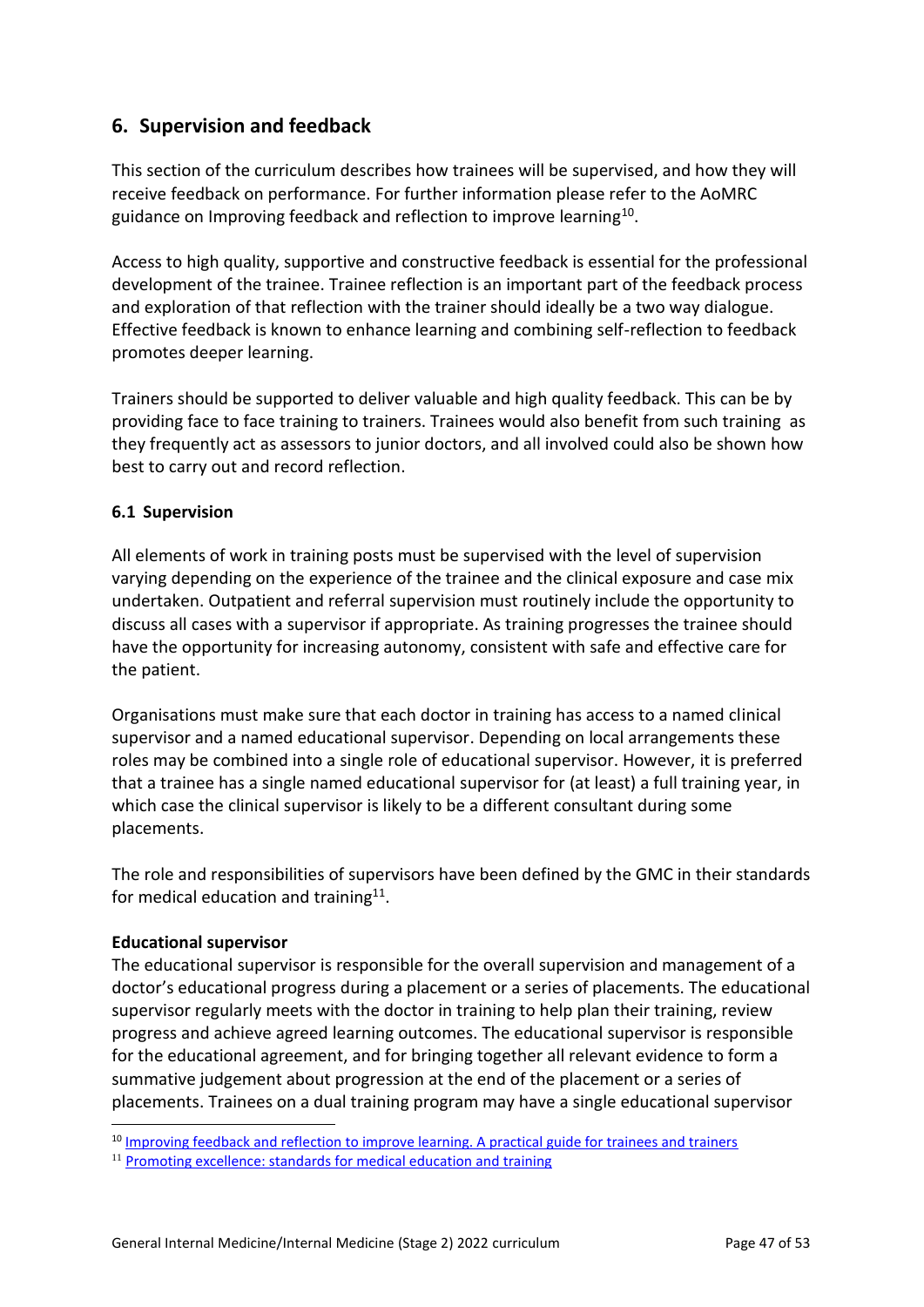responsible for their internal medicine and specialty training, or they may have two educational supervisors, one responsible for internal medicine and one for specialty.

# **Clinical supervisor**

Consultants responsible for patients that a trainee looks after provide clinical supervision for that trainee and thereby contribute to their training; they may also contribute to assessment of their performance by completing a 'Multiple Consultant Report (MCR)' and other WPBAs. A trainee may also be allocated (for instance, if they are not working with their educational supervisor in a particular placement) a named clinical supervisor, who is responsible for reviewing the trainee's training and progress during a particular placement. It is expected that a named clinical supervisor will provide a MCR for the trainee to inform the Educational Supervisor's report.

The educational and (if relevant) clinical supervisors, when meeting with the trainee, should discuss issues of clinical governance, risk management and any report of any untoward clinical incidents involving the trainee. If the service lead (clinical director) has any concerns about the performance of the trainee, or there are issues of doctor or patient safety, these would be discussed with the clinical and educational supervisors (as well as the trainee). These processes, which are integral to trainee development, must not detract from the statutory duty of the trust to deliver effective clinical governance through its management systems.

Educational and clinical supervisors need to be formally recognised by the GMC to carry out their roles<sup>12</sup>. It is essential that training in assessment is provided for trainers and trainees in order to ensure that there is complete understanding of the assessment system, assessment methods, their purposes and use. Training will ensure a shared understanding and a consistency in the use of the WPBAs and the application of standards.

Opportunities for feedback to trainees about their performance will arise through the use of the workplace based assessments, regular appraisal meetings with supervisors, other meetings and discussions with supervisors and colleagues, and feedback from ARCP.

### **Trainees**

Trainees should make the safety of patients their first priority and they should not be practising in clinical scenarios which are beyond their experiences and competencies without supervision. Trainees should actively devise individual learning goals in discussion with their trainers and should subsequently identify the appropriate opportunities to achieve said learning goals. Trainees would need to plan their WPBAs accordingly to enable their WPBAs to collectively provide a picture of their development during a training period. Trainees should actively seek guidance from their trainers in order to identify the appropriate learning opportunities and plan the appropriate frequencies and types of WPBAs according to their individual learning needs. It is the responsibility of trainees to seek feedback following learning opportunities and WPBAs. Trainees should self-reflect and self-evaluate regularly with the aid of feedback. Furthermore, trainees should formulate action plans with further learning goals in discussion with their trainers.

<sup>&</sup>lt;sup>12</sup> [Recognition and approval of trainers](http://www.gmc-uk.org/education/10264.asp)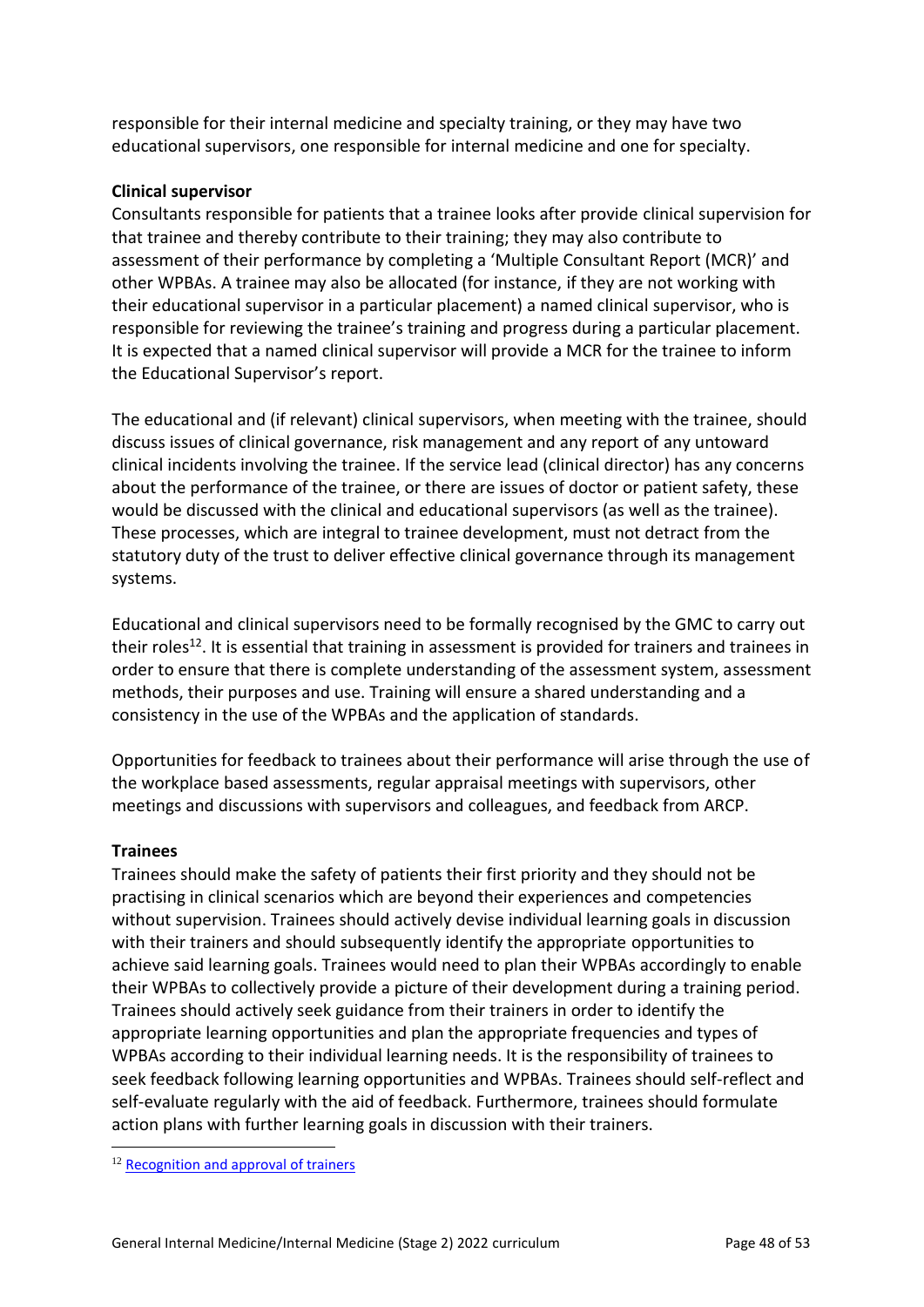# <span id="page-48-0"></span>**6.2 Appraisal**

A formal process of appraisals and reviews underpins training. This process ensures adequate supervision during training, provides continuity between posts and different supervisors and is one of the main ways of providing feedback to trainees. All appraisals should be recorded in the eportfolio

#### **Induction Appraisal**

The trainee and educational supervisor should have an appraisal meeting at the beginning of each post to review the trainee's progress so far, agree learning objectives for the post ahead and identify the learning opportunities presented by the post. Reviewing progress through the curriculum will help trainees to compile an effective Personal Development Plan (PDP) of objectives for the upcoming post. This PDP should be agreed during the Induction Appraisal. The trainee and supervisor should also both sign the educational agreement in the eportfolio at this time, recording their commitment to the training process.

#### **Mid-point Review**

This meeting between trainee and educational supervisor is not mandatory (particularly when an attachment is shorter than six months) but is encouraged particularly if either the trainee or educational or clinical supervisor has training concerns or the trainee has been set specific targeted training objectives at their ARCP).At this meeting trainees should review their PDP with their supervisor using evidence from the eportfolio. Workplace based assessments and progress through the curriculum can be reviewed to ensure trainees are progressing satisfactorily, and attendance at educational events should also be reviewed. The PDP can be amended at this review.

#### **End of Attachment Appraisal**

Trainees should review the PDP and curriculum progress with their educational supervisor using evidence from the eportfolio. Specific concerns may be highlighted from this appraisal. The end of attachment appraisal form should record the areas where further work is required to overcome any shortcomings. Further evidence of competence in certain areas may be needed, such as planned workplace based assessments, and this should be recorded. If there are significant concerns following the end of attachment appraisal then the programme director should be informed. Supervisors should also identify areas where a trainee has performed above the level expected and highlight successes.

# <span id="page-48-1"></span>**7. Quality Management**

The organisation of training programs for Internal Medicine stage 2 is the responsibility of the deaneries. The deaneries will oversee programmes for postgraduate medical training in their regions. The Schools of Medicine in England, Wales and Northern Ireland and the Medical Specialty Training Board in Scotland will undertake the following roles:

- oversee recruitment and induction of trainees into IM stage 2
- allocate trainees into particular rotations for IM stage 2 appropriate to their training needs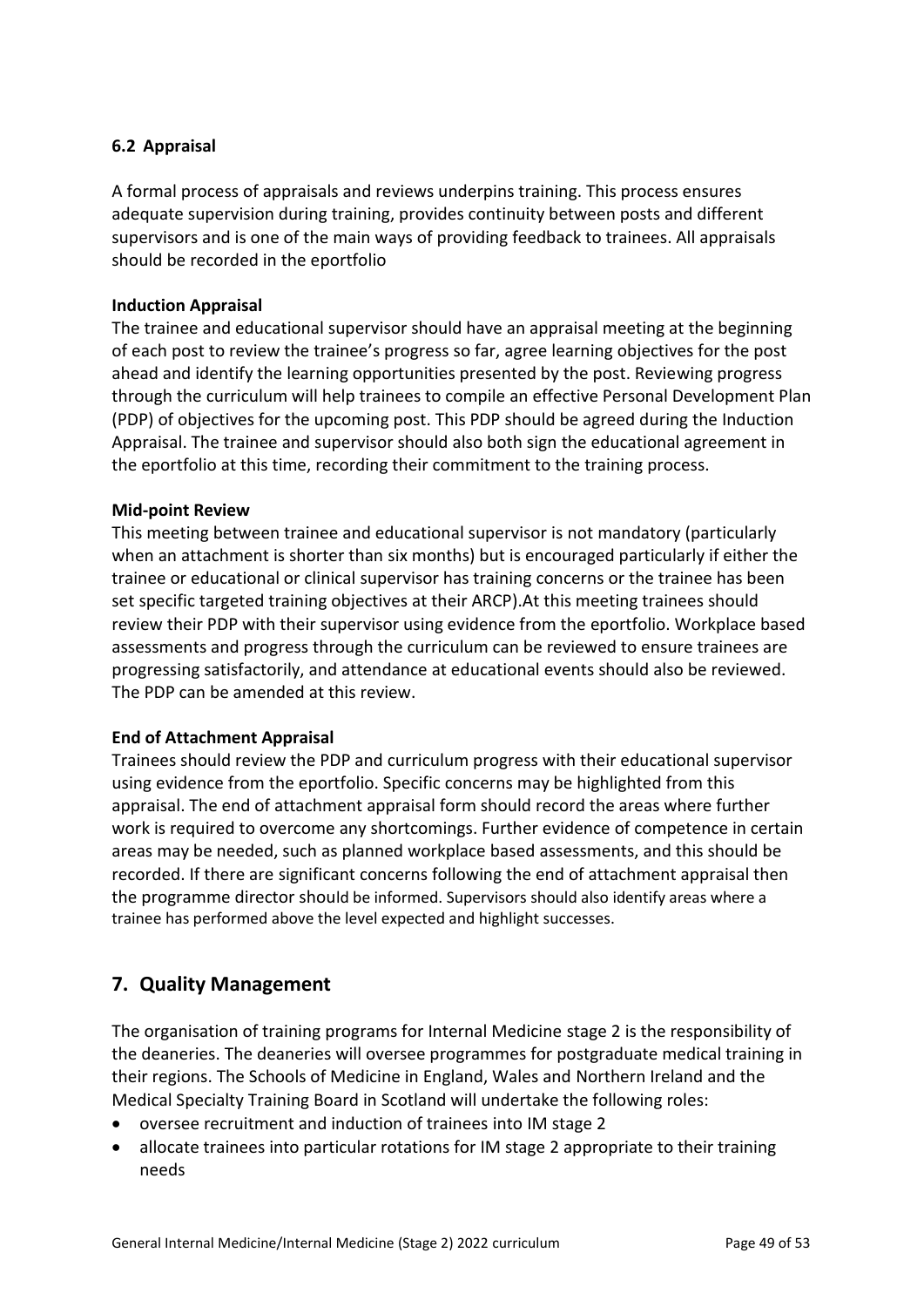- oversee the quality of training posts provided locally
- ensure adequate provision of appropriate educational events
- ensure curricula implementation across training programmes
- oversee the workplace based assessment process within programmes
- coordinate the ARCP process for trainees
- provide adequate and appropriate career advice
- provide systems to identify and assist doctors with training difficulties
- provide flexible training.

Educational programmes to train educational supervisors and assessors in workplace based assessment may be delivered by deaneries or by the colleges or both.

Development, implementation, monitoring and review of the curriculum are the responsibility of the JRCPTB via the SAC responsible for IM stage 2. The committee will be formally constituted with representatives from each health region in England, from the devolved nations and with trainee and lay representation. It will be the responsibility of the JRCPTB to ensure that curriculum developments are communicated to heads of school, regional specialty training committees and TPDs.

JRCPTB provide their role in quality management by monitoring and driving improvement in the standard of all medical specialties on behalf of the three Royal Colleges of Physicians in Edinburgh, Glasgow and London. Our SACs are actively involved in assisting and supporting deaneries to manage and improve the quality of education within each of their approved training locations. They are tasked with activities central to assuring the quality of medical education such as writing the curriculum and assessment systems, reviewing applications for new posts and programmes, provision of external advisors to deaneries and recommending trainees eligible for CCT or Certificate of Eligibility for Specialist Registration (CESR).

JRCPTB uses data from six quality datasets across its 30 physicianly specialties and three subspecialties to provide meaningful quality management. The datasets include the GMC national Training Survey (NTS) data, ARCP outcomes, MRCP(UK) exam outcomes, New Consultant Survey, External Advisor reports and the monitoring visit reports.

Quality criteria have been developed to drive up the quality of training environments and ultimately improve patient safety and experience. These are monitored and reviewed by JRCPTB to improve the provision of training and ensure enhanced educational experiences. The principles of the quality criteria for CMT and GIM will be transferred to the IM curriculum to ensure this continues.

# <span id="page-49-0"></span>**8. Intended use of curriculum by trainers and trainees**

This curriculum and ARCP decision aid are available from the Joint Royal Colleges of Physicians Training Board (JRCPTB) via the websit[e www.jrcptb.org.uk.](http://www.jrcptb.org.uk/)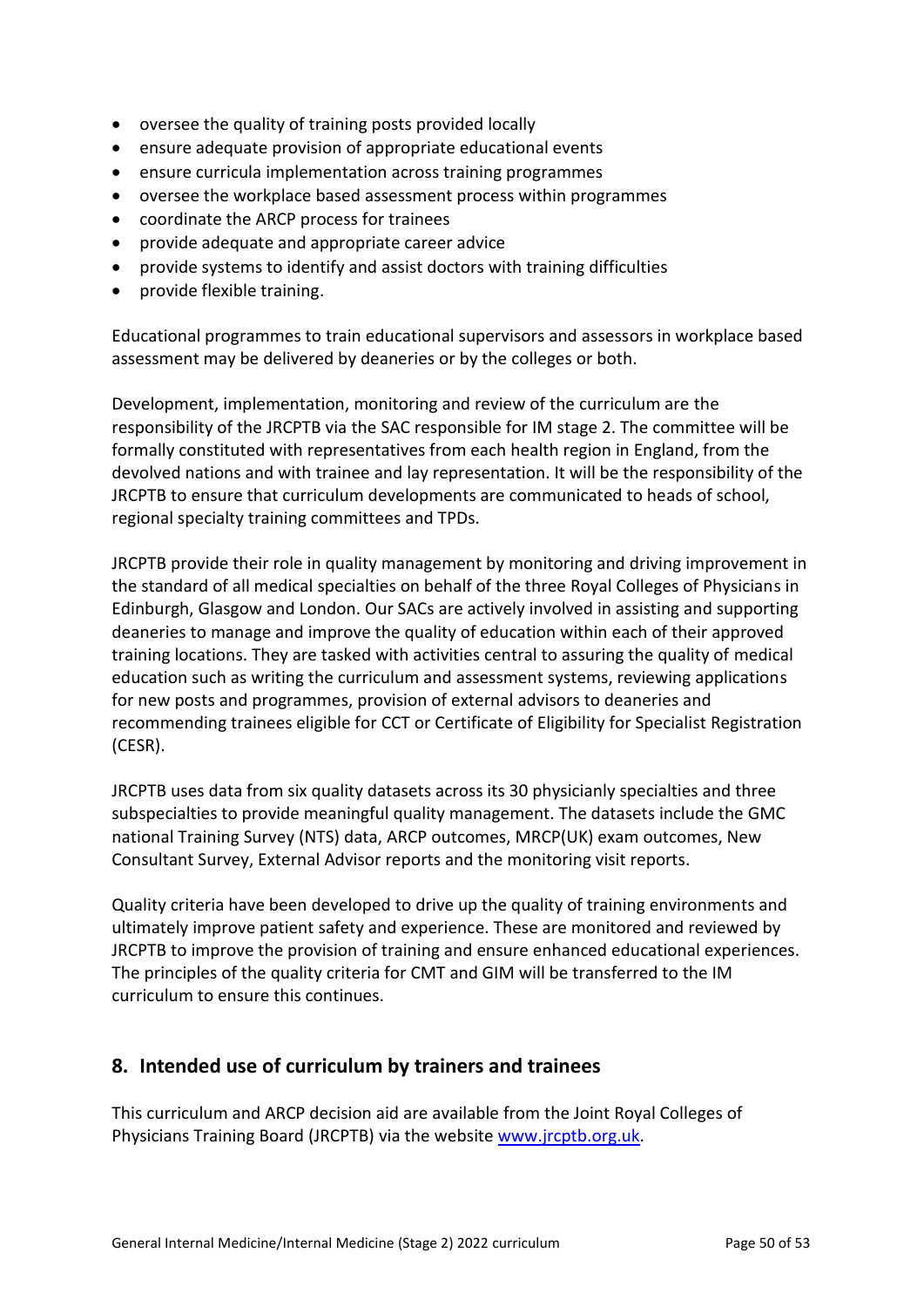Clinical and educational supervisors should use the curriculum and decision aid as the basis of their discussion with trainees, particularly during the appraisal process. Both trainers and trainees are expected to have a good knowledge of the curriculum and should use it as a guide for their training programme.

Each trainee will engage with the curriculum by maintaining an eportfolio. The trainee will use the curriculum to develop learning objectives and reflect on learning experiences.

### **Recording progress in the eportfolio**

On enrolling with JRCPTB trainees will be given access to the eportfolio for IM stage 2. The eportfolio allows evidence to be built up to inform decisions on a trainee's progress and provides tools to support trainees' education and development.

The trainee's main responsibilities are to ensure the eportfolio is kept up to date, arrange assessments and ensure they are recorded, prepare drafts of appraisal forms, maintain their personal development plan, record their reflections on learning and record their progress through the curriculum.

The supervisor's main responsibilities are to use eportfolio evidence such as outcomes of assessments, reflections and personal development plans to inform appraisal meetings. They are also expected to update the trainee's record of progress through the curriculum, write end-of-attachment appraisals and supervisor's reports.

Deaneries, training programme directors, college tutors and ARCP panels may use the eportfolio to monitor the progress of trainees for whom they are responsible.

JRCPTB will use summarised, anonymous eportfolio data to support its work in quality assurance.

All appraisal meetings, personal development plans and workplace based assessments (including MSF) should be recorded in the eportfolio. Trainees are encouraged to reflect on their learning experiences and to record these in the eportfolio. Reflections can be kept private or shared with supervisors.

Reflections, assessments and other eportfolio content should be used to provide evidence towards acquisition of curriculum capabilities. Trainees should add their own selfassessment ratings to record their view of their progress. The aims of the self-assessment are:

- to provide the means for reflection and evaluation of current practice
- to inform discussions with supervisors to help both gain insight and assist in developing personal development plans.
- to identify shortcomings between experience, competency and areas defined in the curriculum so as to guide future clinical exposure and learning.

Supervisors can sign off and comment on curriculum capabilities to build up a picture of progression and to inform ARCP panels.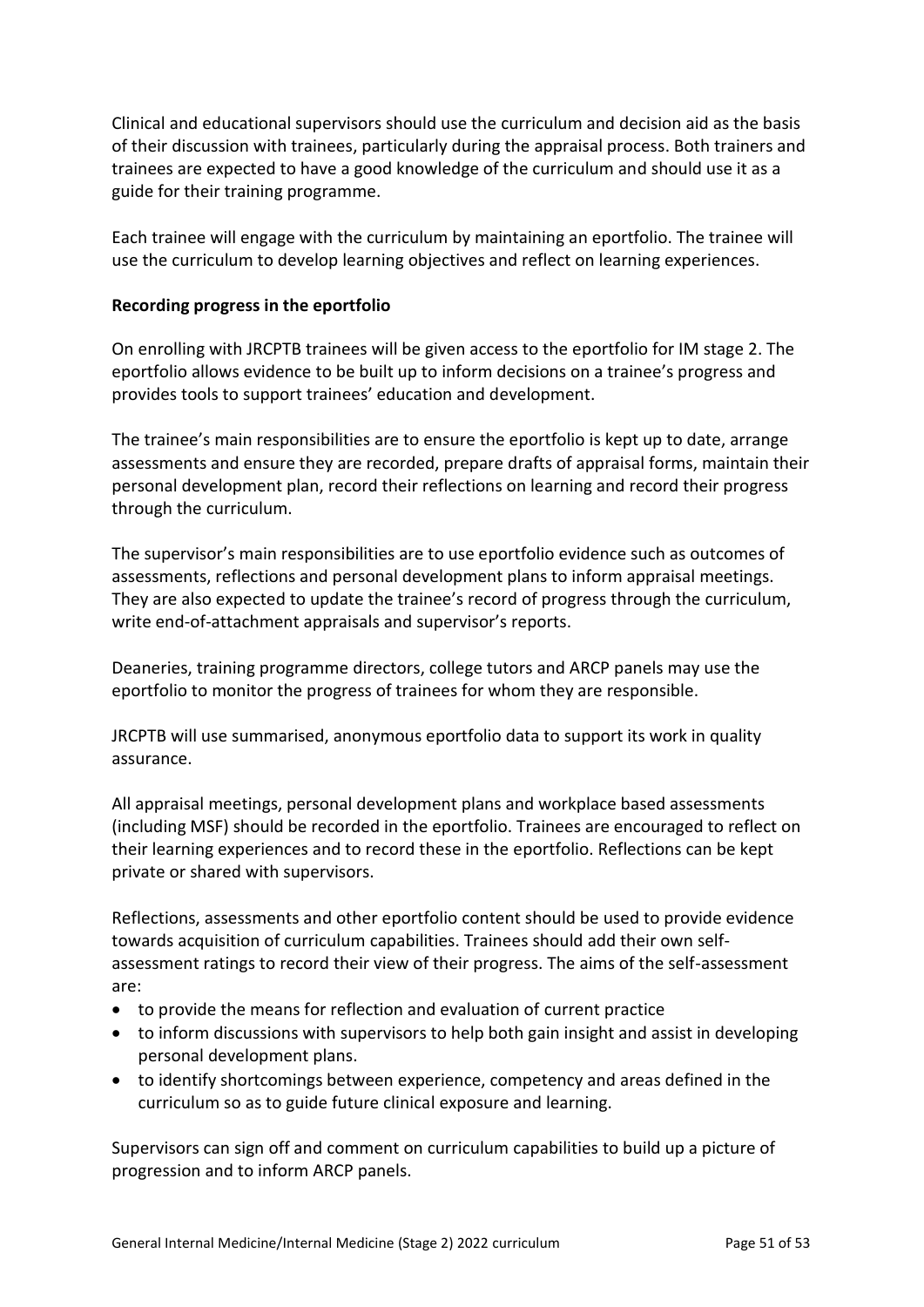# <span id="page-51-0"></span>**9. Equality and diversity**

The Royal Colleges of Physicians will comply, and ensure compliance, with the requirements of equality and diversity legislation set out in the Equality Act 2010.

The Federation of the Royal Colleges of Physicians believes that equality of opportunity is fundamental to the many and varied ways in which individuals become involved with the Colleges, either as members of staff and Officers; as advisers from the medical profession; as members of the Colleges' professional bodies or as doctors in training and examination candidates.

Deaneries quality assurance will ensure that each training programme complies with the equality and diversity standards in postgraduate medical training as set by GMC. They should provide access to a professional support unit or equivalent for trainees requiring additional support.

Compliance with anti-discriminatory practice will be assured through:

- monitoring of recruitment processes
- ensuring all College representatives and Programme Directors have attended appropriate training sessions prior to appointment or within 12 months of taking up post
- Deaneries ensuring that educational supervisors have had equality and diversity training (for example, an e-learning module) every three years
- Deaneries ensuring that any specialist participating in trainee interview/appointments committees or processes has had equality and diversity training (at least as an emodule) every three years
- ensuring trainees have an appropriate, confidential and supportive route to report examples of inappropriate behaviour of a discriminatory nature. Deaneries and Programme Directors must ensure that on appointment trainees are made aware of the route in which inappropriate or discriminatory behaviour can be reported and supplied with contact names and numbers. Deaneries must also ensure contingency mechanisms are in place if trainees feel unhappy with the response or uncomfortable with the contact individual
- providing resources to trainees needing support (for example, through the provision of a professional support unit or equivalent)
- monitoring of College Examinations
- ensuring all assessments discriminate on objective and appropriate criteria and do not unfairly advantage or disadvantage a trainee with any of the Equality Act 2010 protected characteristics. All efforts shall be made to ensure the participation of people with a disability in training through reasonable adjustments.